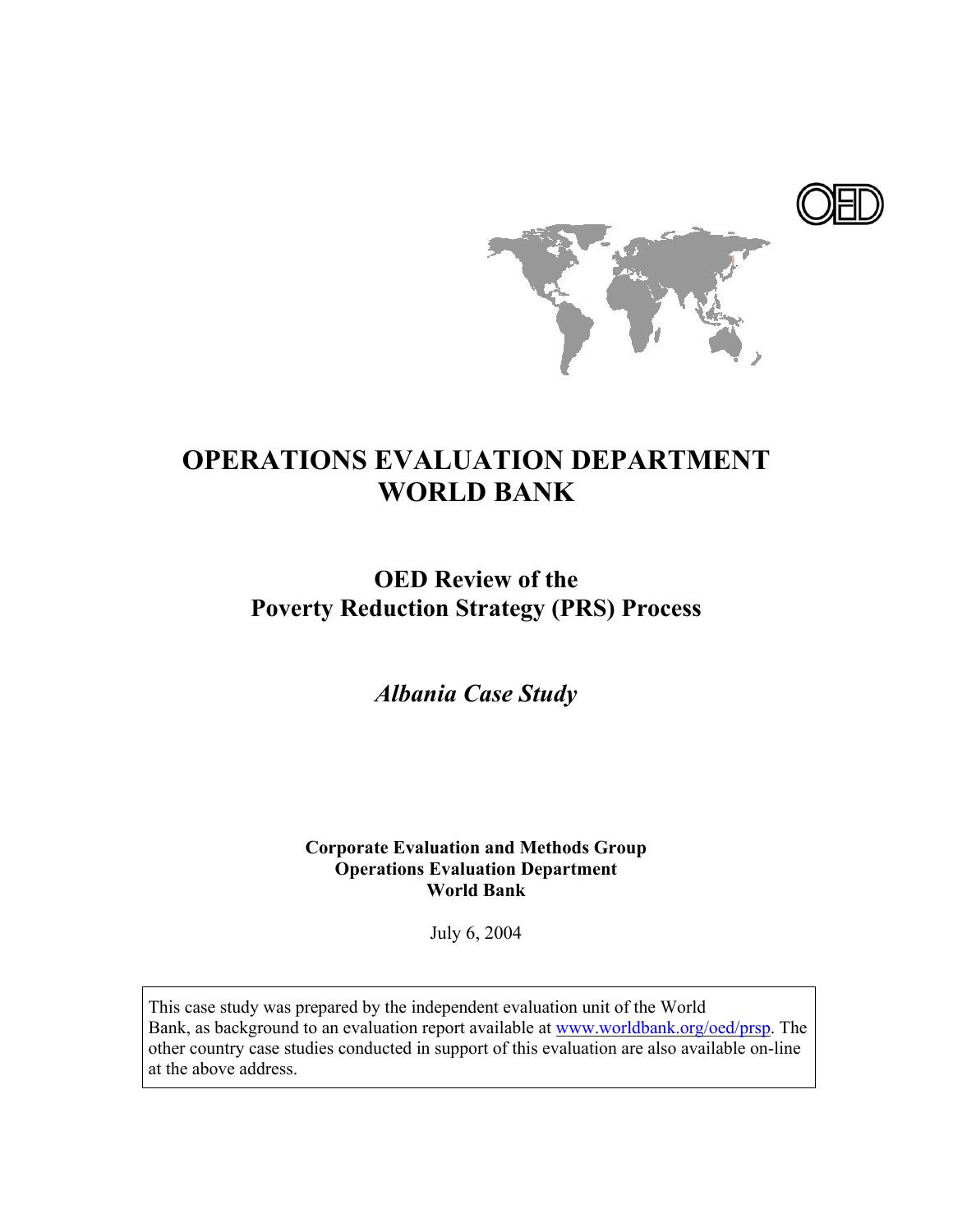# **Contents**

|               |                                                    | $\mathbf{i}$   |
|---------------|----------------------------------------------------|----------------|
|               |                                                    | iii            |
|               |                                                    | iv             |
|               |                                                    | 1              |
|               |                                                    | $\overline{2}$ |
| L             |                                                    | $\overline{2}$ |
| II.           |                                                    | 3              |
| Ш             |                                                    | $\overline{4}$ |
| IV.           |                                                    | 5              |
| V.            |                                                    | 6              |
|               |                                                    | 8              |
| L             |                                                    | 8              |
| II.           |                                                    | 10             |
| III.          |                                                    | 10             |
| IV            |                                                    | 11             |
| V.            | Institutional Development and Capacity Enhancement | 18             |
| VI.           |                                                    | 20             |
|               |                                                    | 21             |
| L             |                                                    | 21             |
| II.           |                                                    | 22             |
| HI.           |                                                    | 24             |
| IV.           |                                                    | 28             |
|               |                                                    | 30             |
|               |                                                    |                |
| <b>Tables</b> |                                                    |                |
|               |                                                    | 6              |
|               |                                                    | 8              |
|               |                                                    | 11             |
|               |                                                    | 16             |
|               |                                                    | 21             |
|               |                                                    | 25             |
|               |                                                    | 28             |
|               |                                                    | $\overline{4}$ |
|               |                                                    | 24             |
| Annexes       |                                                    |                |
|               | 1.                                                 | 31             |
|               | $\overline{2}$ .                                   | 32             |
|               | 3.                                                 | 33             |
|               | 4.                                                 | 34             |
|               | 5<br>Summary of Nonlending Services                | 36             |

5. Summary of Nonlending Services………………………….…... 36 6. Public Expenditure by Function………………………………... 7. List of Interviewees ……………………………………………. 38 8. Albania Survey Results ………………………………………... 41 37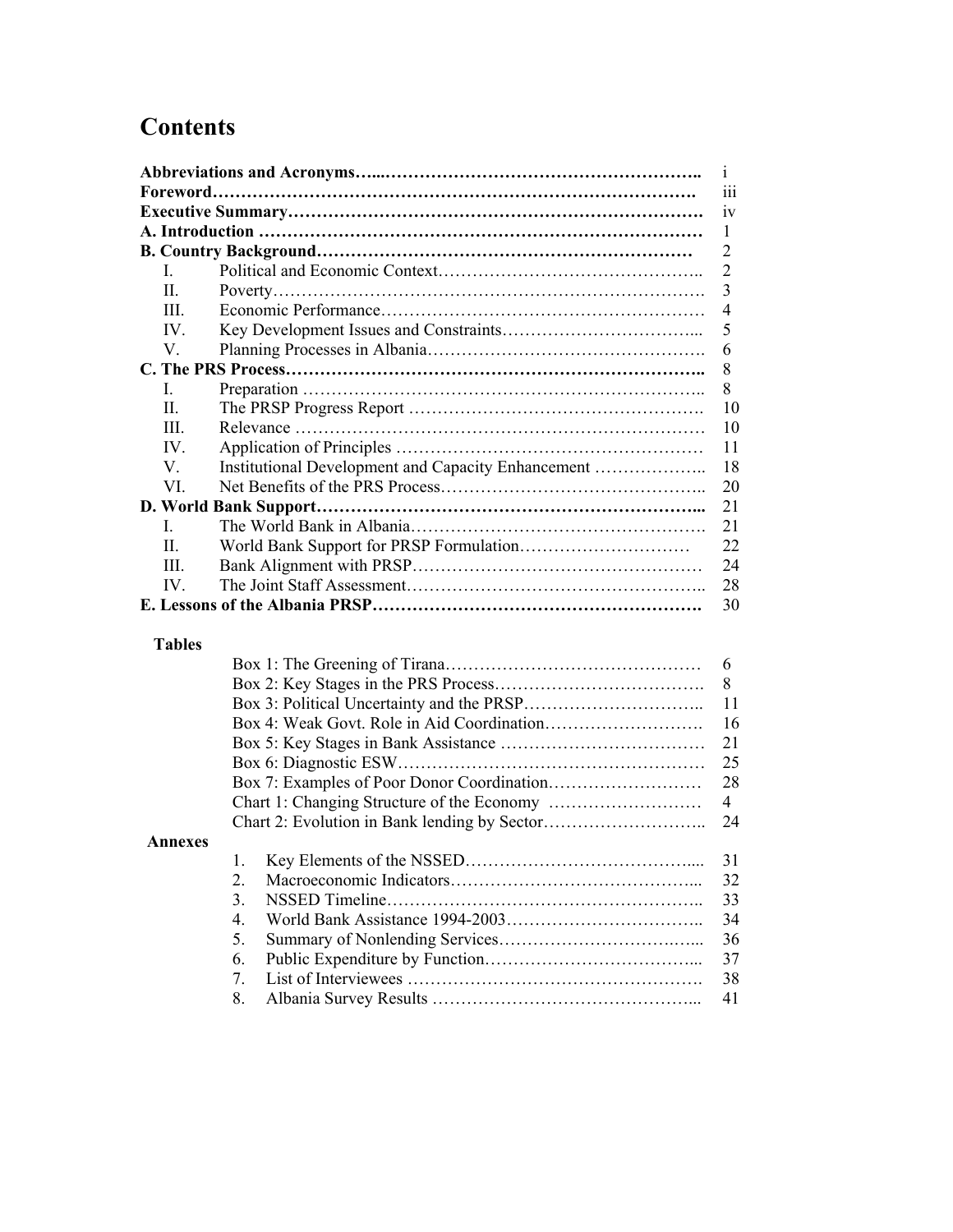## **Abbreviations and Acronyms**

| BWI           | Bretton Woods Institutions (World Bank and IMF)                       |
|---------------|-----------------------------------------------------------------------|
| <b>CARDS</b>  | Community Assistance to Reconstruction, Development and Stabilization |
| CAS           | <b>Country Assistance Strategy</b>                                    |
| <b>CDF</b>    | <b>Comprehensive Development Framework</b>                            |
| <b>CODE</b>   | <b>Committee on Development Effectiveness</b>                         |
| <b>CSO</b>    | Civil Society Organization                                            |
| CSP           | <b>Country Strategy Paper</b>                                         |
| <b>DFID</b>   | Department for International Development (UK)                         |
| <b>EBRD</b>   | European Bank of Reconstruction and Development                       |
| <b>ECA</b>    | Europe and Central Asia                                               |
| <b>ESW</b>    | <b>Economic and Sector Work</b>                                       |
| EU            | European Union                                                        |
| <b>FIAS</b>   | Foreign Investment Advisory Service                                   |
| <b>FDI</b>    | Foreign Direct Investment                                             |
| <b>FSAC</b>   | Financial Sector Adjustment Credit                                    |
| <b>GDP</b>    | <b>Gross Domestic Product</b>                                         |
| <b>GPRS</b>   | Growth and Poverty Reduction Strategy                                 |
| <b>GTZ</b>    | German Technical Cooperation                                          |
| <b>HIPC</b>   | <b>Heavily Indebted Poor Countries</b>                                |
| <b>ICS</b>    | <b>Institute of Contemporary Studies</b>                              |
| <b>IDA</b>    | <b>International Development Association</b>                          |
| <b>IEO</b>    | Independent Evaluation Office (IMF)                                   |
| <b>IMF</b>    | <b>International Monetary Fund</b>                                    |
| <b>INSTAT</b> | Institute of Statistics                                               |
| <b>IPDET</b>  | International Program for Development Evaluation Training             |
| <b>JSA PR</b> | Joint Staff Assessment of PRSP Progress Report                        |
| <b>JSA</b>    | <b>Joint Staff Assessment</b>                                         |
| <b>LCS</b>    | Living Conditions Survey                                              |
| <b>LSMS</b>   | Living Standards Measurement Survey                                   |
| <b>MDGs</b>   | Millennium Development Goals                                          |
| <b>MTEF</b>   | Medium-Term Expenditure Framework                                     |
| <b>NGO</b>    | Non-Governmental Organization                                         |
| <b>NSSED</b>  | National Strategy for Social and Economic Development                 |
| <b>OED</b>    | <b>Operations Evaluation Department</b>                               |
| <b>OSCE</b>   | Organization for Security and Co-operation in Europe                  |
| PIU           | Project Implementation Unit                                           |
| <b>PNoWB</b>  | Parliamentary Network on the World Bank                               |
| <b>PRGF</b>   | Poverty Reduction and Growth Facility (IMF)                           |
| <b>PRS</b>    | <b>Poverty Reduction Strategy</b>                                     |
| <b>PRSC</b>   | <b>Poverty Reduction Support Credit</b>                               |
| <b>PRSP</b>   | <b>Poverty Reduction Strategy Paper</b>                               |
| <b>PSD</b>    | Private Sector Development                                            |
| <b>PSIA</b>   | Poverty and Social Impact Assessment                                  |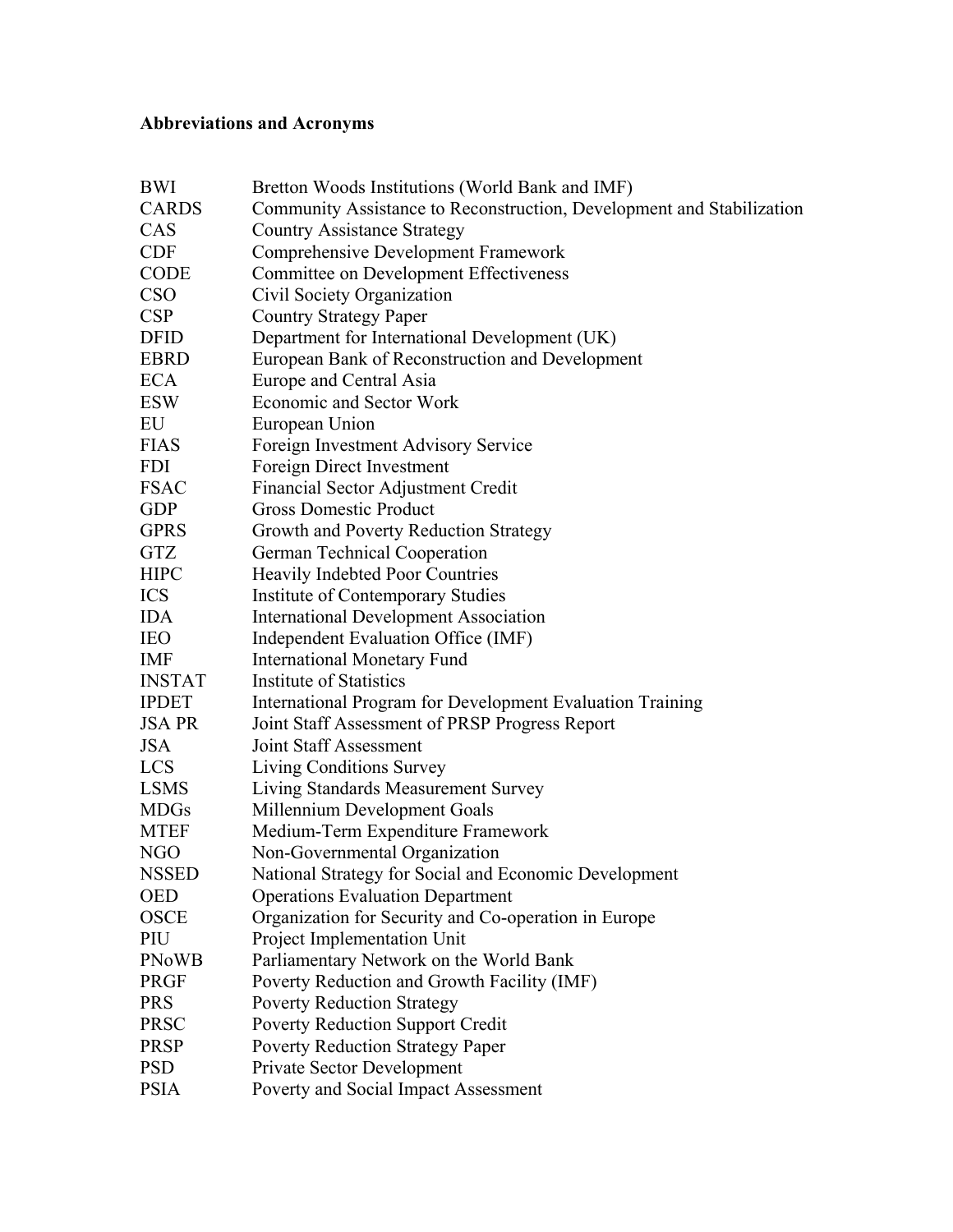| <b>Stabilization and Association Agreement</b>     |
|----------------------------------------------------|
| <b>Stabilization and Association Process</b>       |
| <b>State Owned Enterprise</b>                      |
| Sector Wide Approach                               |
| United Nations Development Program                 |
| United Nations Children's Fund                     |
| United States Agency for International Development |
|                                                    |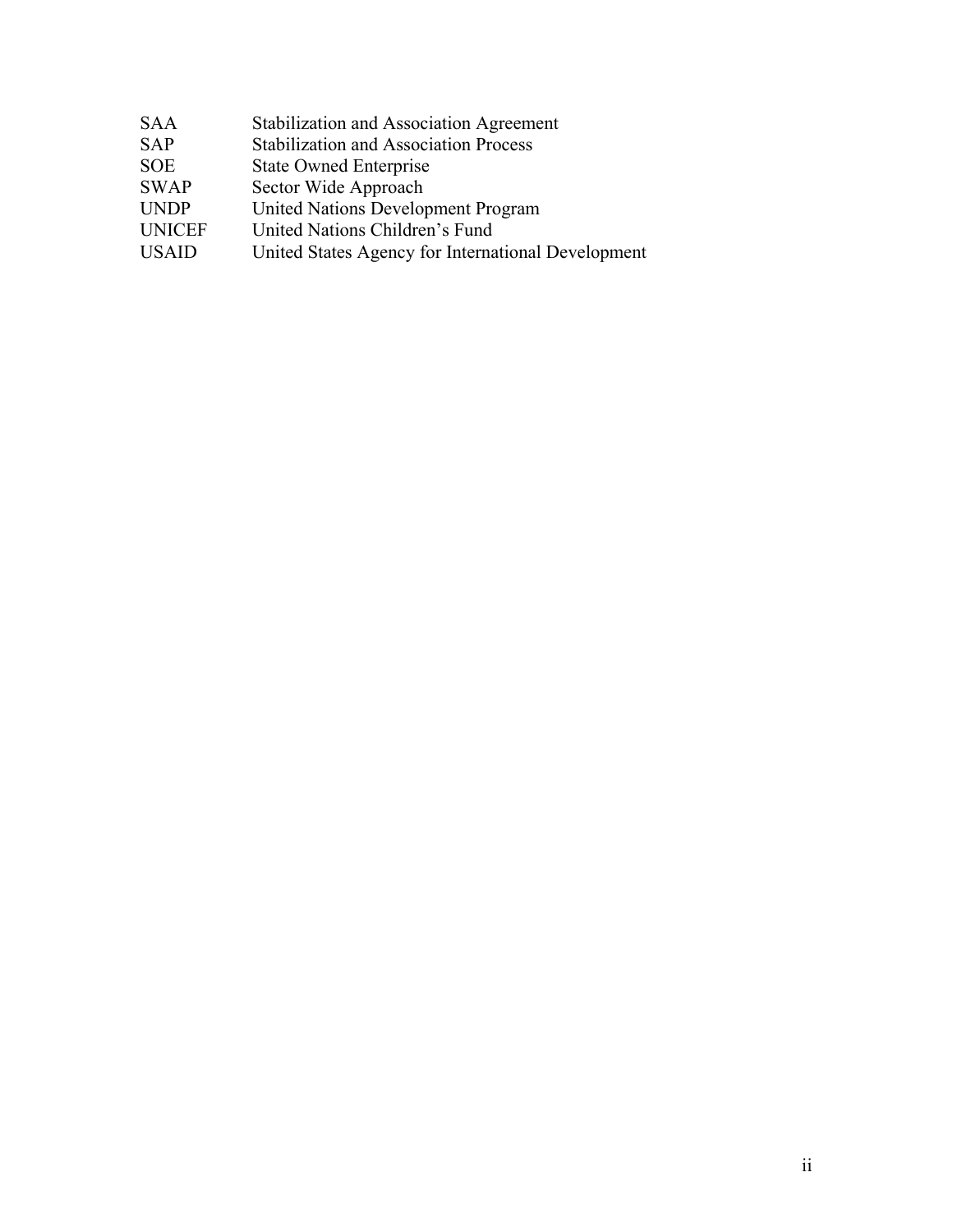#### **FOREWORD**

1

OED has completed an evaluation of the PRS initiative and the Bank's support to this initiative. The synthesis report was submitted to the Committee on Development Effectiveness of the World Bank's Board in June 2004 and discussed by CODE in July  $2004$ .<sup>1</sup> As the PRSP is by nature a country-level process, eight country case studies<sup>2</sup> have been undertaken in support of the synthesis report to provide in-depth country-level experience with the initiative and the Bank's support. Albania was selected as a country case study to provide: coverage of PRSP experience in Europe and Central Asia (the Albania PRSP and PRSC were the first in the region), formulation and implementation during periods of political uncertainty, and coverage of a non-HIPC case.

This country case study provides an assessment of the PRSP process in Albania as of mid-2003, and covers both PRSP formulation and implementation. The PRSP was completed by the Government of Albania in November 2001 but its implementation was delayed due to changes in government until June 2002. An OED mission visited the country in March of 2003, providing the bulk of the evaluative material for the assessments in this report. The report also covers elements of the first PRS Progress Report which was completed in June 2003. A draft of this evaluation was sent to the Albanian authorities on February 10, 2004 for comment.

<sup>&</sup>lt;sup>1</sup> The synthesis report is available on the internet at  $\frac{http://www.worldbank.org/oed/prsp}{http://www.worldbank.org/oed/prsp}$ .

<sup>&</sup>lt;sup>2</sup> Country case studies are drawn from the 23 countries with full PRSPs as of the beginning of 2003. The selection criteria includes: maturity of the PRSP process, geographic balance, coverage of non-HIPC countries, and country initial conditions. The study thus cover a variety of country situations and varying stages of implementation. Country selection also depends on coverage provided by case studies already conducted in related OED work such as the recently completed HIPC and CDF evaluations. The eight case study countries are Albania, Cambodia, Ethiopia, Mauritania, Mozambique, Nicaragua, Tajikistan, and Tanzania.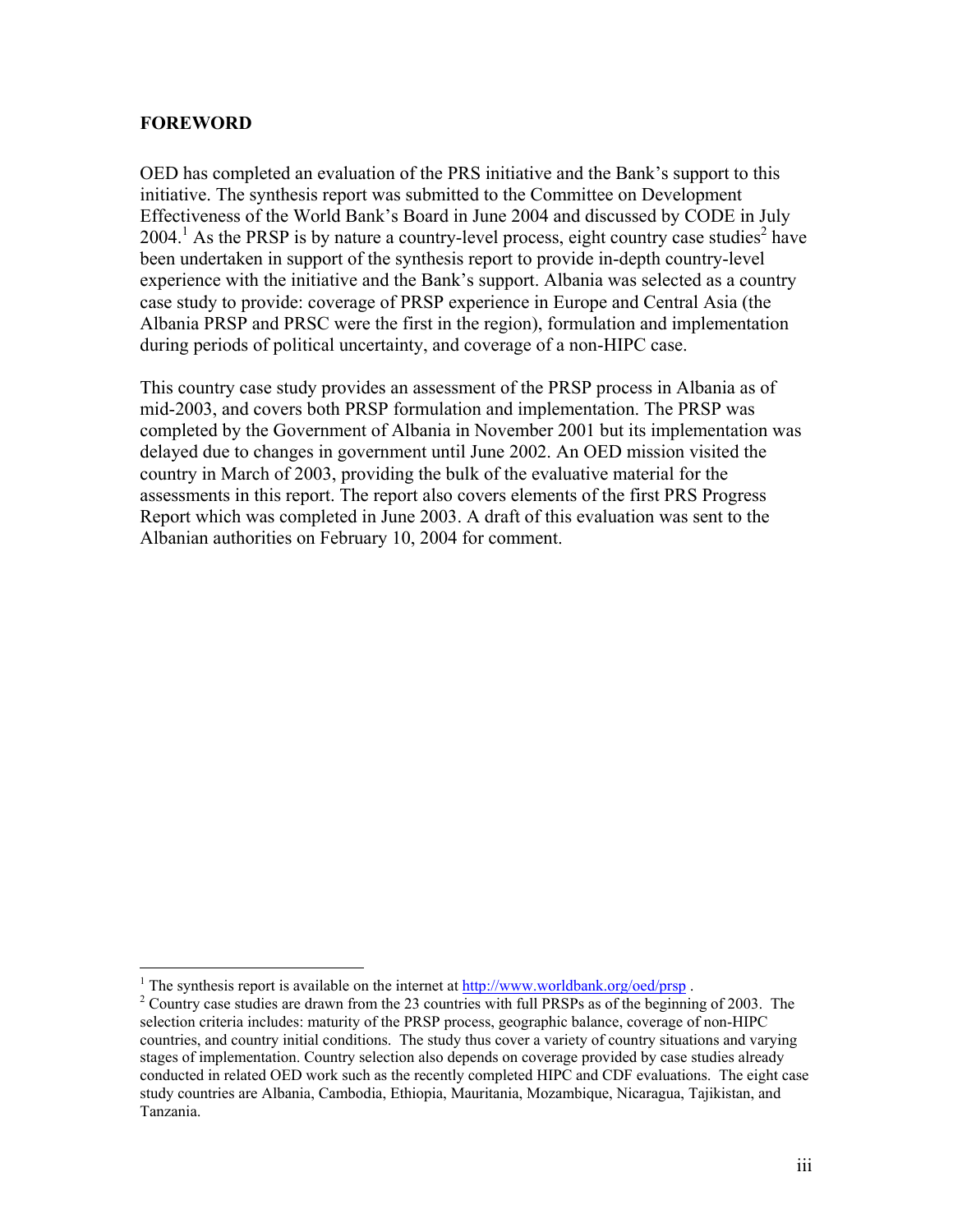## **EXECUTIVE SUMMARY**

1. In the mission's view the PRSP has added value to Albania's development planning and management. Over time this is likely to translate into better outcomes for growth and poverty reduction.

2. **The PRSP was a highly relevant intervention for Albania**. After the setback of the 1997 crisis precipitated by the collapse of the pyramid schemes there was a vacuum of strategic process and direction in the Albanian Government. The PRSP helped to provide a new focus for the Government's planning system. Eight months were lost between the drafting of the document in 2001 and its eventual submission to the World Bank and IMF Boards in June 2002, due to the unsettled political situation in the country. But this provided time to shore up the weak analytic base. The process was reinvigorated in late 2002 by the decision of the Government to formally adopt the PRSP as a national strategy and to put in place monitoring and evaluation systems within most ministries.

3. **With respect to process three aspects of the PRSP have been satisfactory.**  The Government wisely turned to a group of local consultants to handle the **preparation**  of the PRSP document, given the limited capacity within the Government to focus on medium-term issues. The consultants worked closely with Government officials to ensure that this was a document which would be owned by the respective ministries. The **consultations** were well planned and reached a wide spectrum of civil society representatives. Discussions were open and reported in the media. The Government has put a great deal of emphasis on **monitoring and evaluation** of the PRSP; it required individual ministries to put this capacity in place, and funded a central coordinating unit for this purpose. While these achievements are considerable, there is still much to be done in 'mainstreaming' the PRSP, by putting in place the structures, processes, regulations and trained staff which can ensure the continuation of the PRSP as the Government's core strategic instrument.

4. **The area of partnership and donor alignment has been a weak aspect of the PRS Process.** This is a difficult area in Albania. The country has received very large amounts of aid relative to its size and is of geo-political importance to a number of key donors. It is also an aspirant for EU membership and remains the poorest country in Central Europe. Donors have not been willing to align their agendas with the PRSP and the Government, mirroring these tensions, has been unable to come to a clear approach on the structure and form of its aid coordination activities.

5. **The quality of the strategy needs substantial strengthening.** The PRSP is particularly weak on the cross-cutting themes which need to be at the center of Albania's planning in the years ahead:

• **Private Sector Development:** Albania's growth will depend on the development of small and medium enterprises. This in turn will require improvements in the legal and tax systems and more effective control of crime and corruption.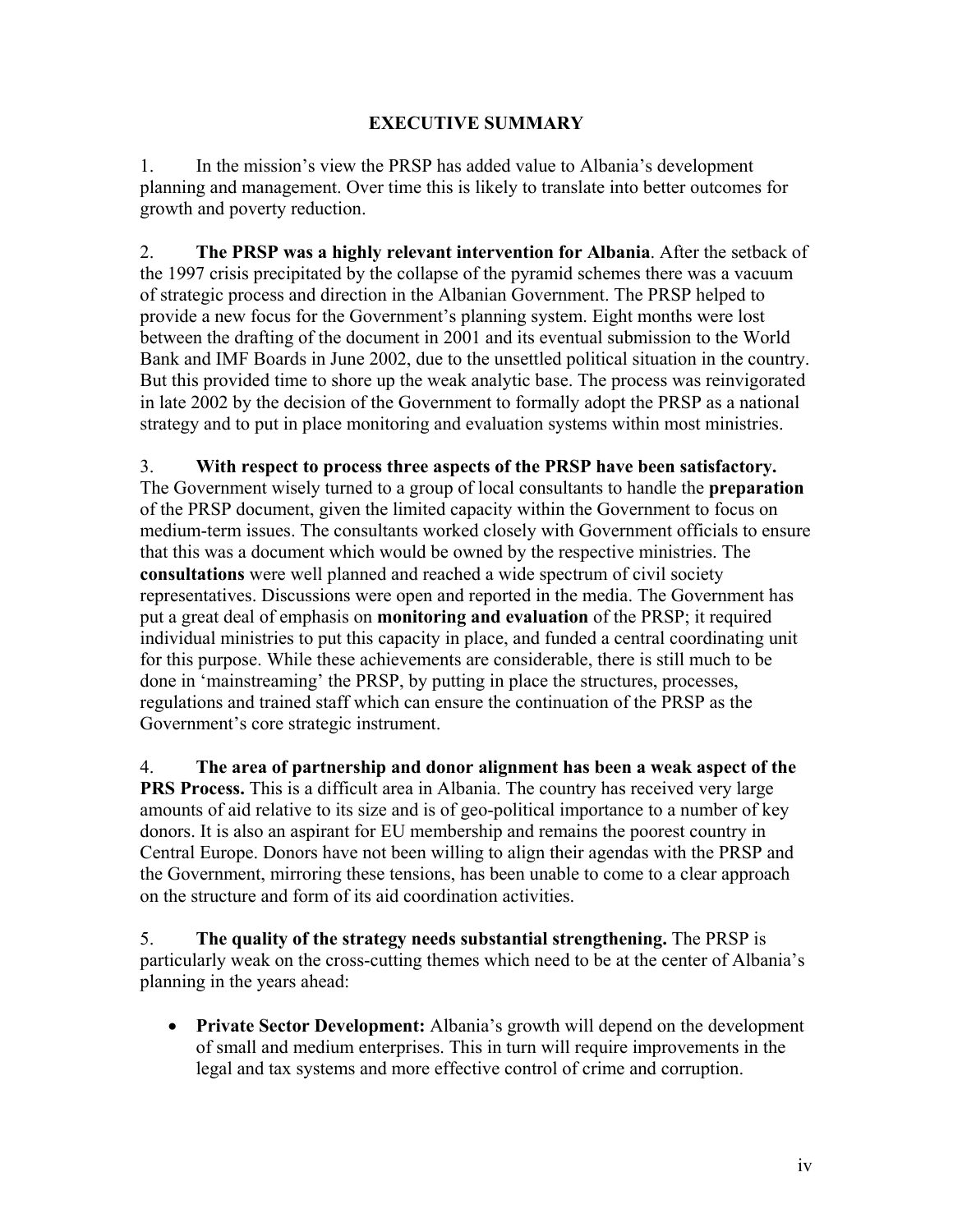- **Improved basic service delivery through decentralization:** The Government has a decentralization program, but it is being implemented at a different pace and in a different way by each ministry and there is no clear roadmap which would help to put in place the local capacity needed.
- **Urban Infrastructure:** There can be few European countries with as poor a stock of urban infrastructure as Albania. In most places roads are potholed and electricity and water available for only hours a day. Simple amenities like traffic lights, street lighting, public parks, etc. are few and far between and streets and sidewalks are often strewn with garbage. The problems with infrastructure are a legacy of the pre-transition under investment in maintenance by government and have been exacerbated by the high levels of migration into the cities of the coastal plain which are now ringed by peri-urban squatters and have makeshift infrastructure.

6. **The PRSP is making significant contributions to better alignment of the strategy with the budget and to capacity enhancement.** The PRSP has taken root as a key part of the overall budget process, linked to the annual budget through the MTEF. This said, the process is at an early stage and it would be hard to argue that there is effective alignment between the PRSP and MTEF at this point. The PRSP has made a useful contribution to capacity enhancement in areas such as statistical development, monitoring and evaluation, and through supporting the public debate on development issues.

7. **The PRSP has resulted in a greater focus on poverty reduction.** The Government has consistently increased the share of pro-poor expenditures in the budget. Most of these increases went to pay higher salaries for workers in health and education, but this is significant in a context where very low salaries made it difficult to retain qualified individuals and to motivate them to undertake the training and other efforts needed to improve their performance. The expenditure on maintenance of schools and hospitals has also risen, but it has been unevenly distributed.

8. **The World Bank's contribution to the PRS Process has been appropriate and effective in the three areas of preparation, consultation and monitoring and evaluation.** Although the Bank played an unduly dominant role in formulating the I-PRSP, it learned from the experience and confined itself to comments on the PRSP itself. The Bank applied what one official called 'steady pressure' to ensure that preparation remained on track and that the PRSP remained in view during the year of political instability. The Bank supported the consultation process inter alia through a dedicated international staff member in the Tirana office, and through its dialogue was able to develop a better understanding of the benefits of an effective consultation process. The Bank also devoted substantial resources to training and support for monitoring and evaluation.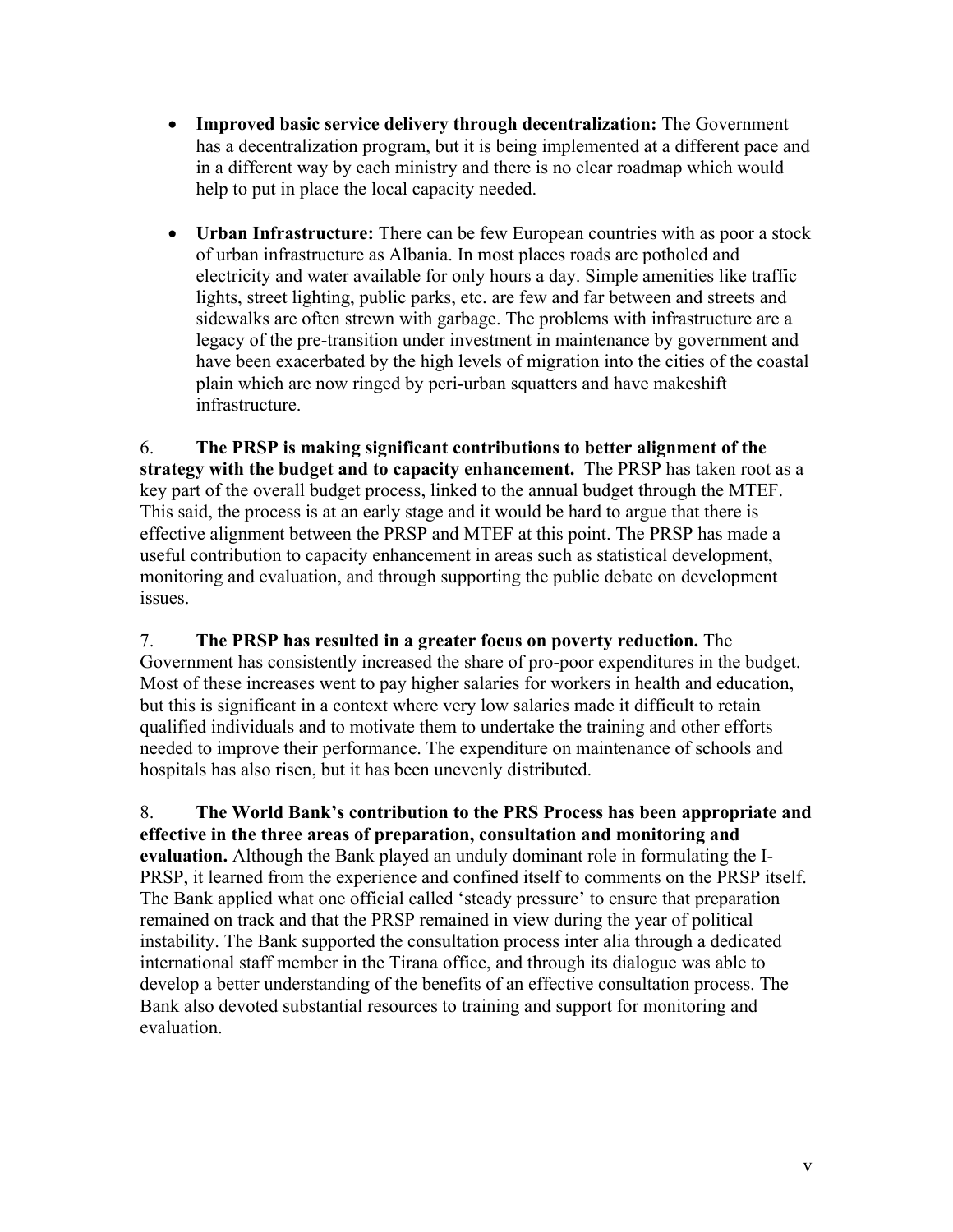9. **The Bank's overall lending program did not support the development of a more strategic focus for the PRSP.** The Bank's lending program in Albania is distributed over a large number of development sectors. The Bank resisted focusing too narrowly on the specific pro-poor sectors, given the huge needs for infrastructure and the shortage of alternative sources of donor support. But at the same time, the Bank program lacked the strategic underpinning which could have made the benefit of the whole program exceed the sum of projects' individual benefits. Bank staff felt that as long as the PRSC was tackling core strategy issues, the content of the rest of the program was less relevant. As a consequence potential synergies may have been neglected. For example, even where individual projects tackle decentralization issues they do not add up to a coherent and consistent approach which could have supported similar developments in the Government's program.

10. **The Bank was not able to promote a more coherent approach to donor coordination in Albania.** The Bank was very active and effective in persuading the EU that the PRSP was well aligned with the EU accession program. But except for a few bilateral donors (most notably DFID, the Netherlands and Switzerland), the donor community viewed the PRSP as a Bank driven initiative. The Bank might have done more to use its own program to support donor alignment through promoting sector wide approaches and increased budget support. It could also have moved away from the approach – widely copied by other donors – of numerous small projects administered through Project Implementation Units. It is difficult to argue that these efforts would have succeeded, however, given divergent donor interests. A more significant step would have been Government leadership in resolving the conflict over responsibilities for aid coordination of the Ministries of Finance and Economy.

11. **Improved coordination between the Bank and IMF is an important benefit of the PRSP in Albania.** Most observers agree that the recent past has seen a more consistent approach between the two institutions with regard to the balance between expenditures on poverty reduction and the overall budget deficit, and also on the balance between the need for increased tax revenues and the need to retain adequate incentives for private sector activities.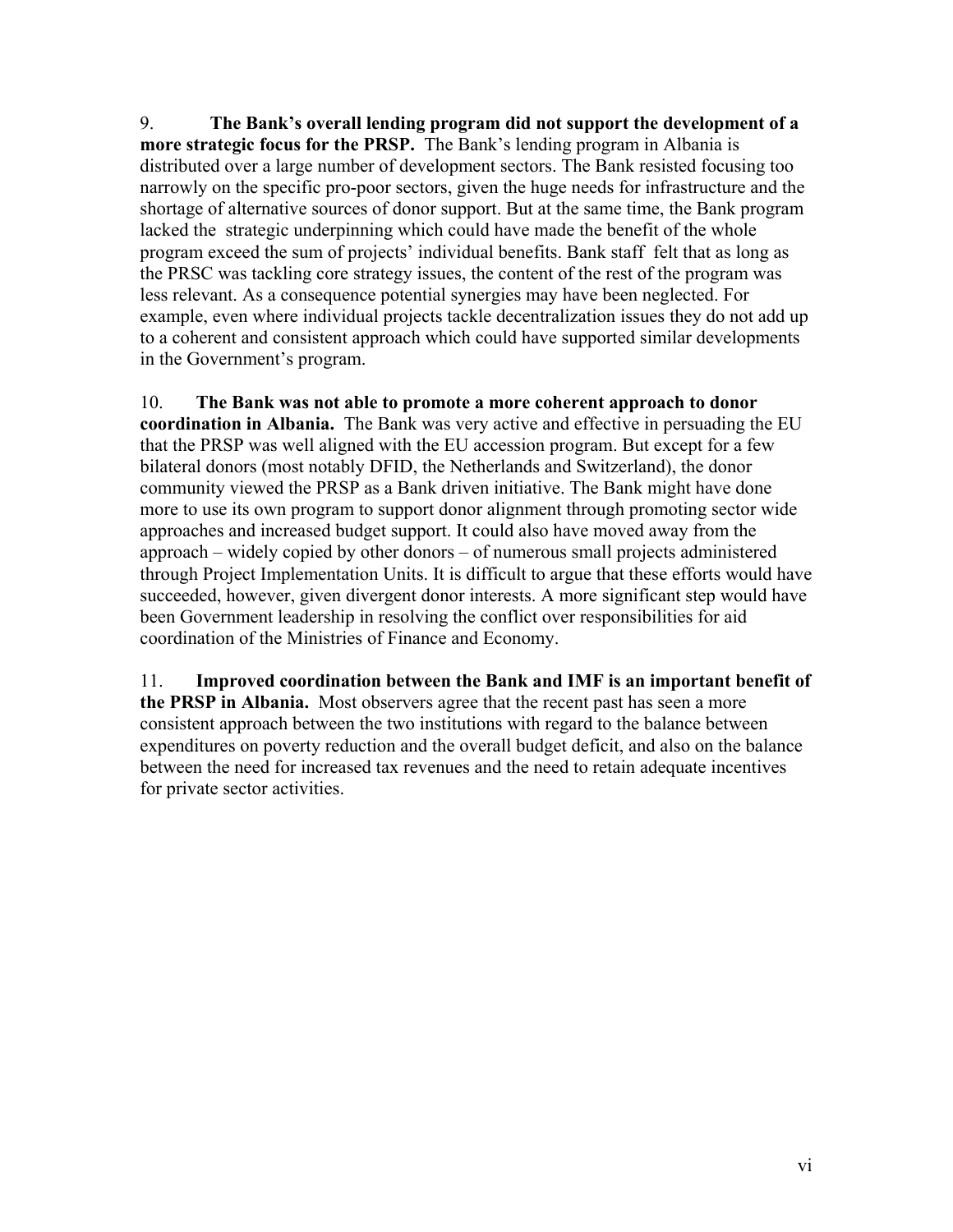### **A. INTRODUCTION**

1. This report analyzes the experience of Albania with the Poverty Reduction Strategy Paper (PRSP) process.<sup>3</sup> The focus of the report is on evaluating the performance of the World Bank in supporting the PRSP initiative, not on appraising the authorities' policies. The main emphasis of the report is on the formulation and implementation of the PRSP until March 2003, but it does cover elements of the PRSP Progress Report which was completed following the evaluation team's mission to Albania.

2. The analyses presented here are based on a variety of sources, most notably: (i) published and unpublished World Bank documents relevant to the Albanian PRS Process; (ii) material produced by stakeholders at various stages of the process; (iii) interviews with key IMF and World Bank staff members with relevant experience in Albania; (iv) interviews with a broad spectrum of local stakeholders in the context of an OED team visit to Albania<sup>4</sup> and (v) a survey of 97 stakeholders representing Government, civil society and international partners.<sup>5</sup>

3. The report is structured as follows: Section B describes the country context including, political and economic background, the poverty profile, and key constraints for development. Section C addresses the PRS Process in its entirety and includes an assessment of the relevance of the PRSP for Albania and its consistency with the underlying principles of the initiative. Section D assesses the World Bank's support to the process. Finally, Section E summarizes the main points of the assessment and attempts to draw lessons of more general applicability.

<sup>&</sup>lt;sup>3</sup> A new framework for poverty reduction was proposed by the staffs of the World Bank and IMF, and endorsed in 1999 by the Interim and Development Committees. The framework's key objective is to assist countries in developing and implementing more effective strategies to fight poverty, embodied in Poverty Reduction Strategy Papers (PRSPs). These strategies are to be prepared by governments and used to prioritize the use of public and external resources for poverty reduction impact. Adoption of the PRSP framework signaled an intended shift by the Bretton Woods Institutions (BWIs) in the ownership of development strategies and the policies needed to achieve poverty reduction. A second objective of the new framework is for PRSPs to become the principle instrument for managing a country's relations with the donor community. (See Chapter 1 of the synthesis report).

<sup>&</sup>lt;sup>4</sup> The mission team comprised Basil Kavalsky (OED consultant), Zamir Islamshah (OED staff) and Ylli Cabiri (OED consultant). The team visited Albania from March 12 to March 26, 2003 and met with stakeholders in Tirana, Dürres, Elbasan, Lezhe, and Shkodra. A full list of stakeholders consulted for the case study is in Annex 7.

 $<sup>5</sup>$  A summary of survey results can be found in Annex 8.</sup>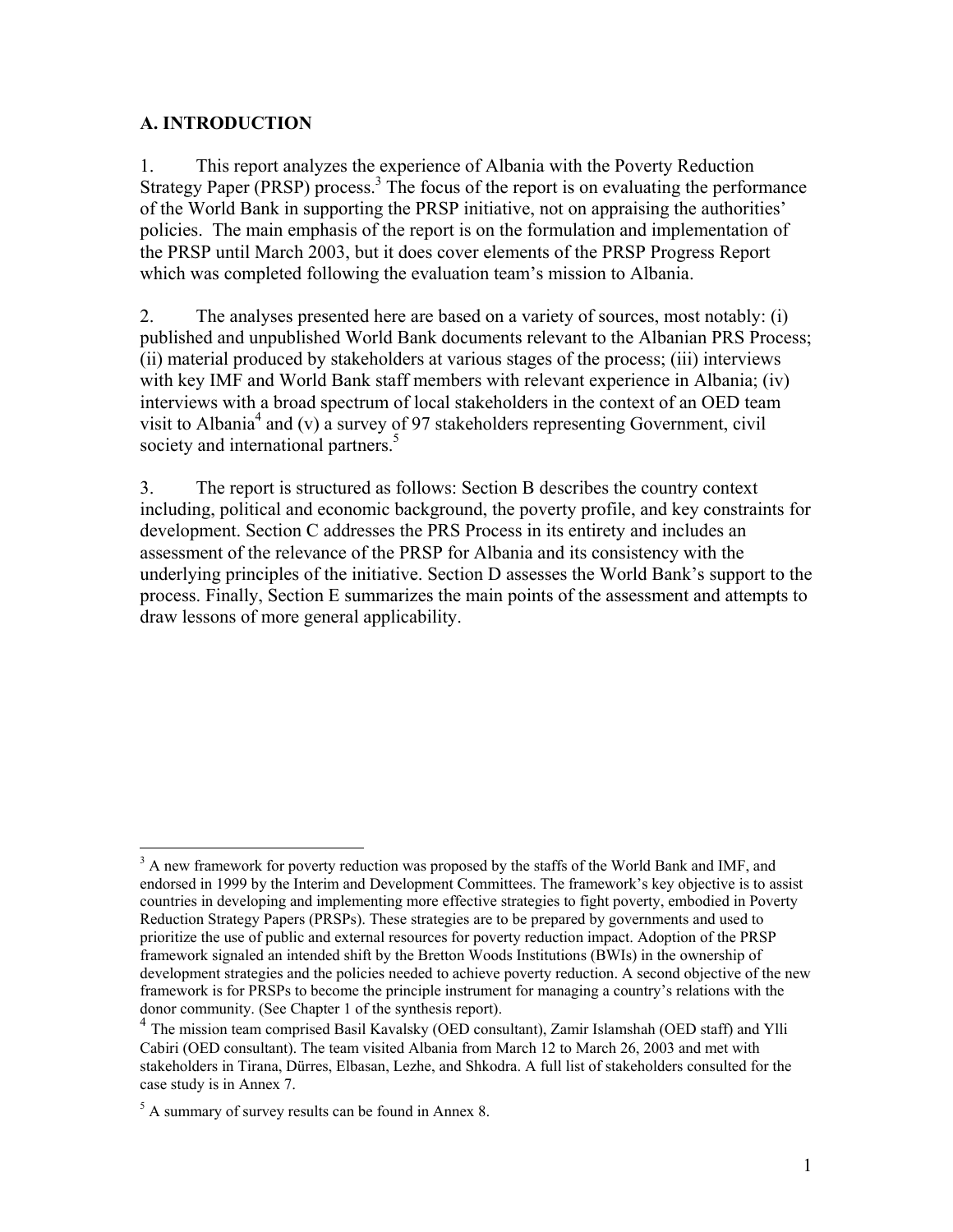## **B. COUNTRY BACKGROUND**

#### **I. Political and Economic Context**

4. In 1990 Albania emerged from the long post-war hibernation of the era of Enver Hoxha and his successor. A rapid transition led to four very successful years of growth actively supported by the donor community including the World Bank and IMF. Between 1993 and 1996 growth exceeded 9% per annum and agricultural output and new service activities expanded rapidly outweighing the decline in production and employment in the uneconomic heavy industries which were a legacy of the earlier period.

5. The first phase of transition came to an abrupt end in 1997 with the collapse of the pyramid investment schemes. A large proportion of the population had money in these schemes and the collapse led to rioting and a breakdown of public order, setting back the achievements of the previous five years. GDP fell by 7% and inflation reached 42% in 1997. The period from late 1997-9 was characterized by the effort to put the pieces back in place and restore stability.

6. At the same time, fundamental changes were taking place which needed to be factored into the thinking and planning for Albania's future. Domestic uncertainty and disillusionment had led to an explosion of emigration of young Albanian males to Greece, Italy and other countries. Remittances from these emigrants as well as earnings from criminal activities channeled through South-Eastern Europe were beginning to flow into the country, and associated with these, state capture was on the increase.

7. The events of 1997 had led to a great deal of concern in the international community about the stability of Albania in a region of Europe where stability was proving to the exception rather than the rule. Between June and November 1997, four International Conferences were organized to agree on a Recovery Program. In October 1997 a joint document of the World Bank, EC, EBRD and the Albanian Government was conceived as a basic strategic document for the Albanian Government and for donor interventions.<sup>6</sup> There was no reference in the document to 'poverty'.

8. At the end of 1998 an EU report identified the prerequisites for Albanian participation in the Stabilization and Association Process (SAP) and provided a perspective for opening negotiations with Albania on an Agreement.<sup>7</sup> Again the strategy did not refer to 'poverty'. Albania was also part of the Stability Pact initiative with the Balkans which provided for a large development program, but made no mention of poverty issues.

<sup>&</sup>lt;sup>6</sup> Commission of the European Communities, et al (1997).

<sup>7</sup> Commission of the European Communities (1999).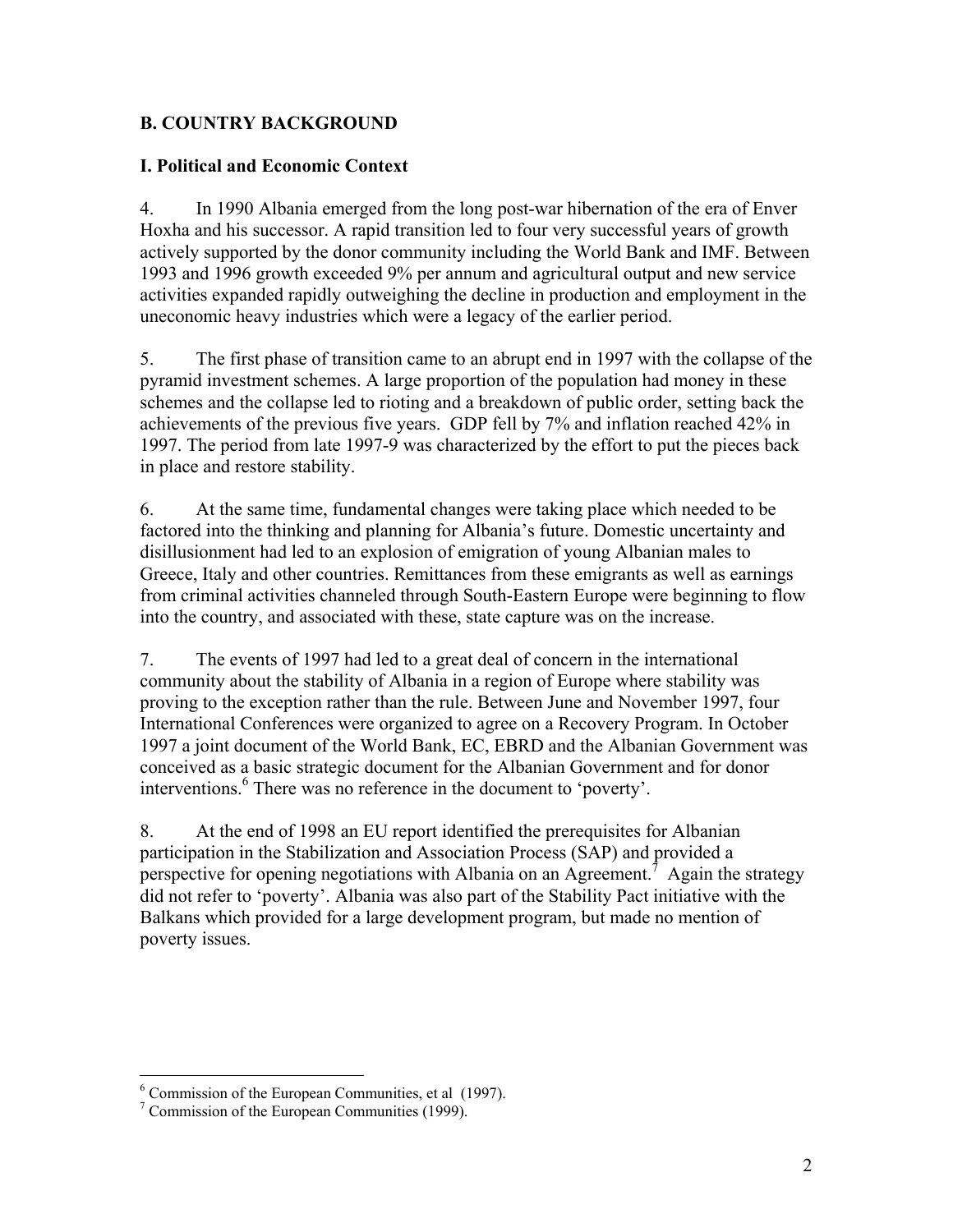## **II. Poverty**

9. Reliable data on poverty in Albania has only recently begun to be collected, making long-term trends difficult to assess. In fact, poverty was officially recognized to exist in Albania only in 1991. $8$  According to the 1998 Living Conditions Survey (LCS), 33% of Albanians are poor, and 15% live in extreme poverty. Using the cost of basic needs methodology used by the 2002 Living Standards Measurement Survey (LSMS), 25% of Albanians fall below the poverty line. There is little extreme poverty in Albania, as defined by the food poverty line, with only 5% of the population without basic food requirements. High unemployment and underemployment are considered principal causes of poverty.<sup>9</sup>

10. Poverty in Albania is a multifaceted phenomenon. While higher in rural areas, the incidence of poverty in urban areas has risen substantially in recent years. During the 1990s, internal migration led to a dramatic increase in the population and poverty in periurban areas. The capital city of Tirana expanded by more than 40% over the decade, from 370,000 people to 520,000. The municipality of Kamza outside of Tirana increased in size from 6,000 in the early 1990s to currently over 70,000. Basic infrastructure and public services have not kept pace with these demographic changes. In the densely populated peri-urban areas, public order and access to healthcare have emerged as areas of the greatest concern.<sup>10</sup>

11. After income and employment the poor condition of basic infrastructure is considered to be a further contributor to the low standard of living. Albania is rich in both power and water resources. Much of its power generation comes from national hydropower and the annual average water availability is the highest in Central and Eastern Europe. Investment and maintenance in the country's infrastructure was neglected, however, during the period of central planning, and conditions further deteriorated during 1997 given the impact of the financial crisis. As a result, supplies of safe water and reliable power are inadequate throughout the country. Only 14% of Albanian households receive electricity continuously - long interruptions in the supply are common - and  $35\%$  of Albanians say lack of water is their most urgent problem.<sup>1</sup> Roads, sewerage, and telecommunications are in a similar state of disrepair and there has been a prolonged lack of investment in Albania's cities. Poor infrastructure is a major deterrent for both domestic and foreign investment in the country.

12. Allocations for pro-poor expenditures have increased in recent years. The four categories included by the government in pro-poor expenditures are health, education, agriculture, and local government. Between 1998 and 2002 expenditures in these categories rose from 37% to 42% of total Government expenditures. The increase amounted to 14% per annum against a growth of total expenditures of 9.8% per annum. A large part of this increase is, however, attributable to higher salaries and there are

<u>.</u>

<sup>8</sup> Republic of Albania (2001), p. xiii.

<sup>9</sup> De Soto, et al (2002), p. 107.

 $10$  De Soto, et al (2002), p. 107.

 $11$  World Bank (2002b), p.2.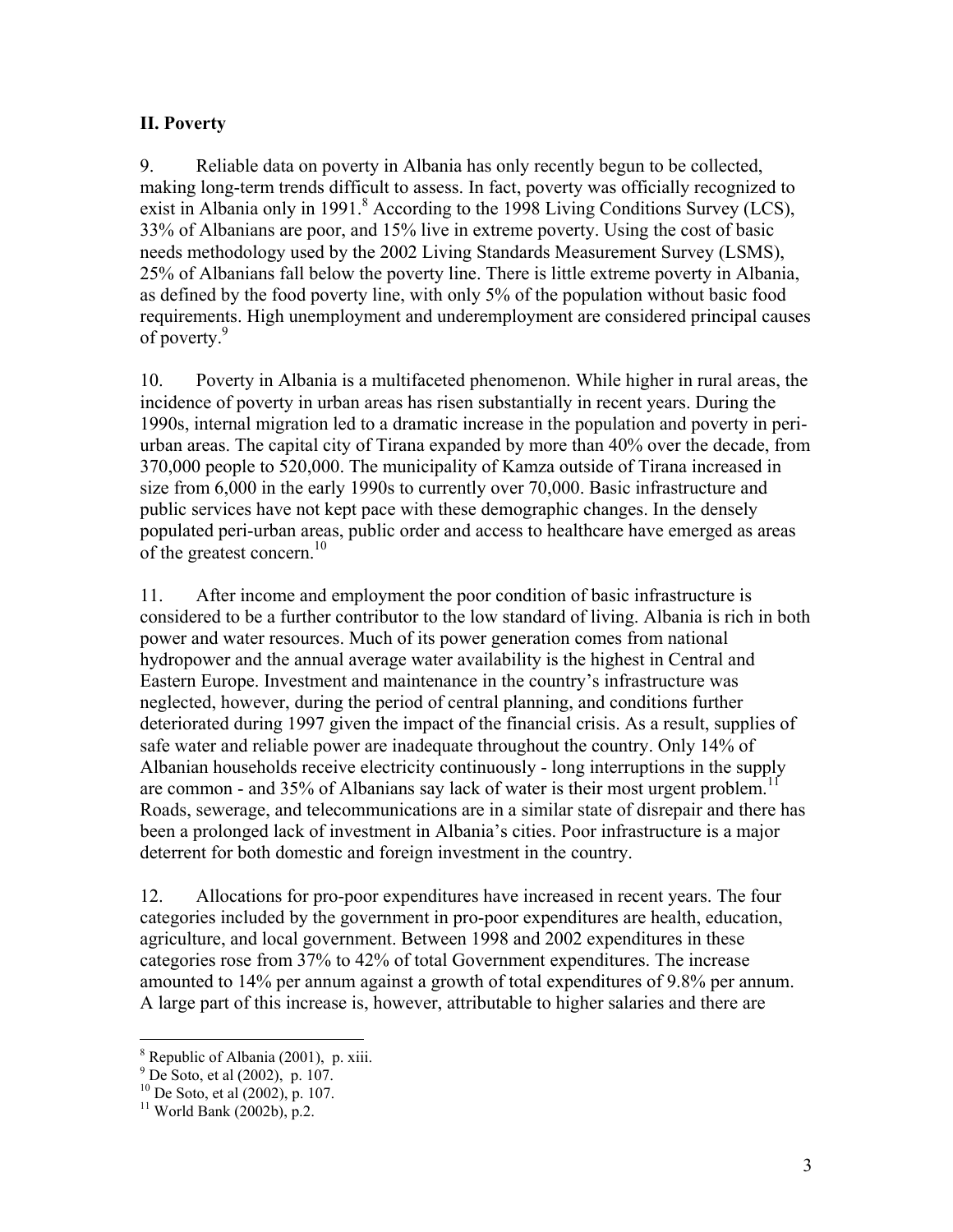concerns that in some areas expenditures on maintenance and non-salary expenditures may have even declined over the period. Raising the salaries of teachers and health care workers was, however, defined by the Government as a critical step in improving motivation and quality in these areas. Albania's share of spending for health (2.2% of GDP) and education (3.2% of GDP) are, however, below the averages for lower middle income countries of  $3.0\%$  and  $4.8\%$  of GDP respectively. <sup>12</sup>

#### **III. Economic Performance**

 $\overline{a}$ 

13. Albania's macroeconomic performance exceeded that of the other transition countries until the collapse of the pyramid schemes in 1996 and the one-year recession that ensued. Between 1993 and 1997, growth averaged over 9 percent per year, and inflation was reduced from 200 percent in 1992 to 6 percent in 1995. This compared with a negative average growth rate for all the transition countries combined over the same period. Albania received considerable amounts of foreign assistance during the first five years of transition, mostly through official grants. Foreign reserves improved from the levels in 1991 reaching 3.5 months of imports equivalent and external debt management was strengthened following an exercise to improve debt monitoring.<sup>13</sup>



14. The 1997 crisis led to a 7% drop in GDP, but growth revived and has remained strong since (see Annex 2a). Recent growth has been largely based on strong private sector activity including a boom in construction services partly linked to urbanization in the country.<sup>15</sup> The maintenance of macroeconomic stability, with low inflation and a fairly stable exchange rate, has been an important contributor to the post-1997 recovery. The structure of the Albanian economy has fundamentally changed over the past decade with Agriculture no longer representing the major source of GDP (see Chart 1). Growth is, however, highly dependent on high levels of external assistance and remittances from

 $12$  The source for the average spending on health and education is Republic of Albania (2002), p. 36 and Bank data (see Annex 6).

<sup>&</sup>lt;sup>13</sup> Between 1992 and 1996 Albania received US\$1.53 billion in total aid, of which 68 percent was through official grants (see World Bank (2002)).

<sup>&</sup>lt;sup>14</sup> Source: Republic of Albania (2003), Section C, p. 3 and Republic of Albania (2002), p. 16.

<sup>&</sup>lt;sup>15</sup> In 1992 Albania had among the lowest rates of urbanization in the transition countries (see World Bank (2002), p. 12).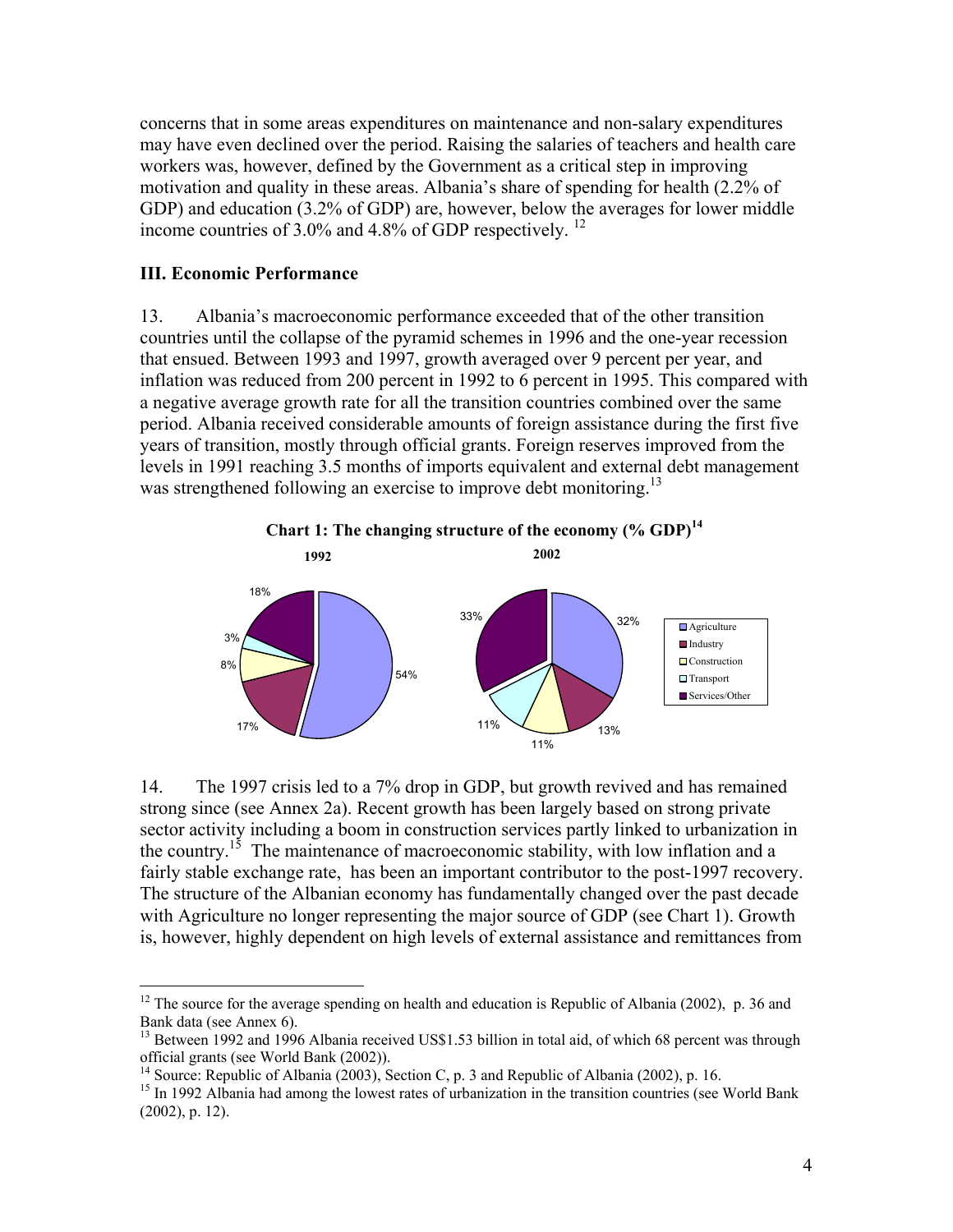abroad, the latter of which are conservatively estimated at between 10-12% of GDP.<sup>16</sup> Albania has a narrow export base and a steadily worsening trade balance (see Annex 2a).

15. Despite some progress in financial sector reform, enterprise privatization and public administration reform, the investment climate remains poor and concerns over governance are a major obstacle to foreign investment. The development of small and medium enterprises in Albania has been in large part in the informal sector, institutions, including the courts and police are weak, and state capture appears to be on the rise. Until 1999 the government found it difficult to attract strategic investors for some of the large SOEs and between 1992 and 1999 Albania's FDI was the lowest in the region.<sup>17</sup> In 2000, a Foreign Investment Advisory Service (FIAS) study concluded that corruption and weaknesses in infrastructure were among the main barriers to foreign investment in the country.

## **IV. Key Development Issues and Constraints**

16. **Corruption** affects almost every dimension of development in Albania.18 At a Youth Parliament in Tirana organized by UNICEF an 18 year old said, *'Corruption is the only path to success in this country. I want to grow up in a society of hard work and honest effort.'* Positive steps have been undertaken by the Government, for example to reduce patronage in central Government appointments, but corruption is endemic in Albania and long-term commitment is needed to resolve the problem. The tax system still offers scope for arbitrary interpretation and outright evasion and the mission heard of one obviously successful company - the local franchise of an internationally known consumer product - which has declared losses for five years in a row despite bankruptcy laws which require closure after three years of losses. The informal sector is very large and this substantially reduces government resources. The insistence of the EU on the Government effectively addressing this issue as a pre-condition for discussing accession is a welcome step that may increase commitment to efforts in this area.

17. **The environment for private sector development** impairs growth. In a survey jointly undertaken by the Bank and EBRD in 25 transition economies, Albania ranked among the lowest in terms of the perceived quality of the business climate. The survey highlighted the security of property rights and weaknesses in the legal framework as areas of greatest concern. In fact, 90 percent of the enterprises surveyed perceived there to be serious weaknesses in legal enforcement (the most negative result in all the survey countries).<sup>19</sup> The private sector representatives with whom the mission met echoed this view saying that they considered the legal process in Albania to be worthless - *'You do people a favor by taking them to court'.* 

 $\overline{a}$ 

<sup>16</sup> World Bank (2002a), p. 3.

<sup>17</sup> World Bank (2002a), p. 3.

<sup>&</sup>lt;sup>18</sup> Albania ranked 92 out of 133 countries (tied with Tanzania and Pakistan) in the 2003 Transparency International Corruption Perception Index.

<sup>19</sup> World Bank (2002), p. 61.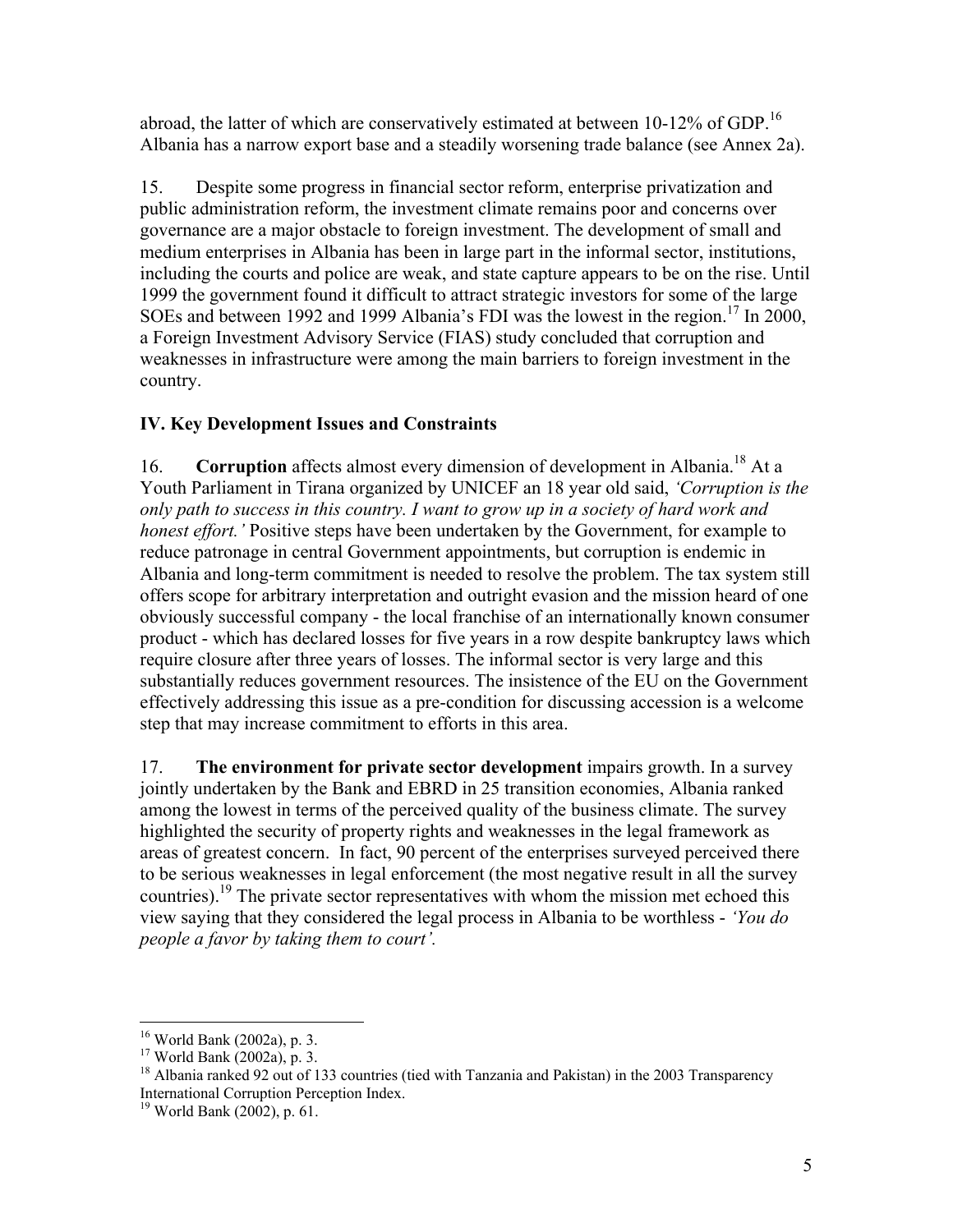18. **The poor quality of infrastructure** represents a major constraint to Albania's development. Transport infrastructure is a particular constraint with the main roads between cities not well adapted to the needs of future traffic patterns which are likely to run through Serbia and Montenegro to the EU, and south to Greece. The rapid pace of urbanization and particularly the movement from the countryside and secondary cities to the capital, Tirana, has produced a large peri-urban population which is poorly served with water, sanitation, electricity, schools, clinics and urban transport. While much has been done to upgrade the central areas of Tirana in recent years (Box. 1.), the problems of the peri-urban areas remain to be tackled.

#### **Box 1: The Greening (and other colors) of Tirana**

The Mayor of Tirana, Edi Rama, is a former Minister of Culture who spent some time as an artist in Paris. During his few years as Mayor he has achieved a remarkable transformation of the city's appearance through working with the private sector. Mayor Rama has succeeded in getting illegal constructions demolished and opening spaces for parks and some of the attractive vistas of the city which is ringed by steep hills. He has had many local and municipal buildings painted in bright colors and this has contributed to a Mediterranean feeling in a previously run-down and austere environment. He believes that these improvement are critical to getting people to have pride in their city and see it as part of their own heritage. "*The Communists made 'volunteering' and 'community' dirty words in Albania – it was necessary to let people see the difference they could make to their environment."* Mayor Rama is critical of what he sees as the excessive focus of donors on Albania's rural areas. "*They have built schools in villages where there are now only two old ladies and a donkey".* He argues that urbanization will continue and the focus of funding should be on the urban and peri-urban areas which are still desperately in need of new infrastructure.

#### **V. Planning Processes in Albania**

19. The PRS Process filled a void in terms of public policy planning in Albania. The PRSP was the first comprehensive development strategy undertaken by the Government through broad consultations and in collaboration with partners. The Government had mixed reactions to the PRSP when it was first proposed. It was recognized that this was now a requirement for continued access to IDA credits and the IMF Poverty Reduction Grant Facility (PRGF) and that it therefore had little option in moving ahead with it, and some viewed it as a bureaucratic imposition from the international donor community. The Bank took the position with the Government that while this was indeed a requirement it was also an opportunity. Although the PRSP was still an untried instrument, the Bank country team felt that the post-pyramid scheme crisis had created an environment in which Albania both needed and had the will to use the instrument effectively and that Albania should be encouraged to become an 'early adopter'. This view was shared by senior Government officials who felt that the time had come for Albania to begin taking responsibility for preparing its own strategy. In the words of a senior Government official, "we welcomed the PRSP as a process which empowered the Government to prepare its own strategy rather than simply 'signing off' on strategies prepared by various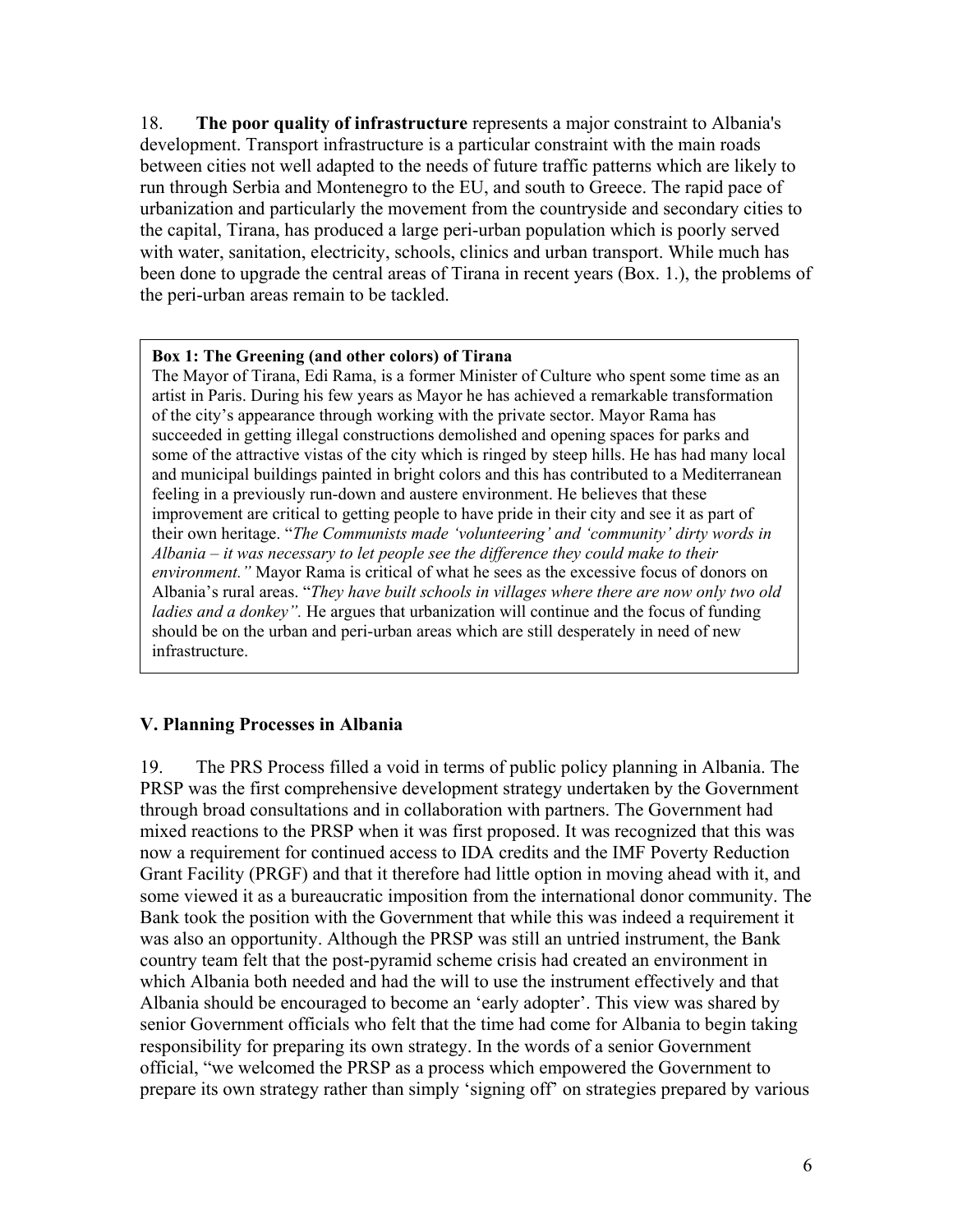donors. It also signaled a transition from humanitarian aid and stabilization to development".

20. The perceived dominance of poverty reduction in the PRSP was an issue of concern. The Government felt that given Albania's European aspirations, the use of the term 'poverty' would project an image of a country many years away from potential accession. But there was also a genuine conviction that 'if poverty was the disease, growth was the cure'. The Government's concern was not a matter of any problem with the objective - the Government was fully committed to poverty reduction - but with the strategy. The view was that growth needed to have at least equal status in the strategy with specific poverty reducing interventions and that this message needed to be given clearly to both the domestic and international public. In late 2000 it was re-christened the Growth and Poverty Reduction Strategy (GPRS), though the Albanian version used the title National Strategy for Social and Economic Development (NSSED).

21. The PRSP also provided an opportunity for donors to create more focused and coordinated programs of support for Albania. Prior to the PRSP there were more than a hundred donor-supported projects under implementation in Albania. The donor community in general were, however, skeptical of the PRS Process, which they considered Bank and Fund-driven. There were some exceptions, most notably DFID and the Netherlands both of which threw their weight fully behind the PRSP and provided invaluable funding and technical expertise.

22. The introduction of the PRSP coincided with the launch of the EU's SAP process in May 1999 which introduced the prospect of long term membership to the region and support to countries through the Community Assistance to Reconstruction, Development and Stabilization (CARDS) program.<sup>20</sup> In 1999 an EC feasibility study determined that Albania was not ready to begin negotiating an SAA and a high level steering group was established to move Albania closer to this initial goal. In 2001 an EC report recommended the start of negotiations for Albania's SAA and these eventually began in January 2003. The EU's assistance program for Albania is set out in a Country Strategy Paper (CSP) for 2002-06. This focuses on areas of comparative advantage for the EU, including institution building, governance, and improving the investment climate. The goal of EU accession and the priorities and processes devised by the EU to reach that objective introduced a high-value competitor for the Government's attention and the impact of the EU program on the PRS Process will be discussed further below.

 $\overline{a}$ 

<sup>20</sup> The countries covered by the SAP *were*: Albania, Bosnia and Herzegovina, Croatia, the Federal Republic of Yugoslavia, and the former Yugoslav Republic of Macedonia.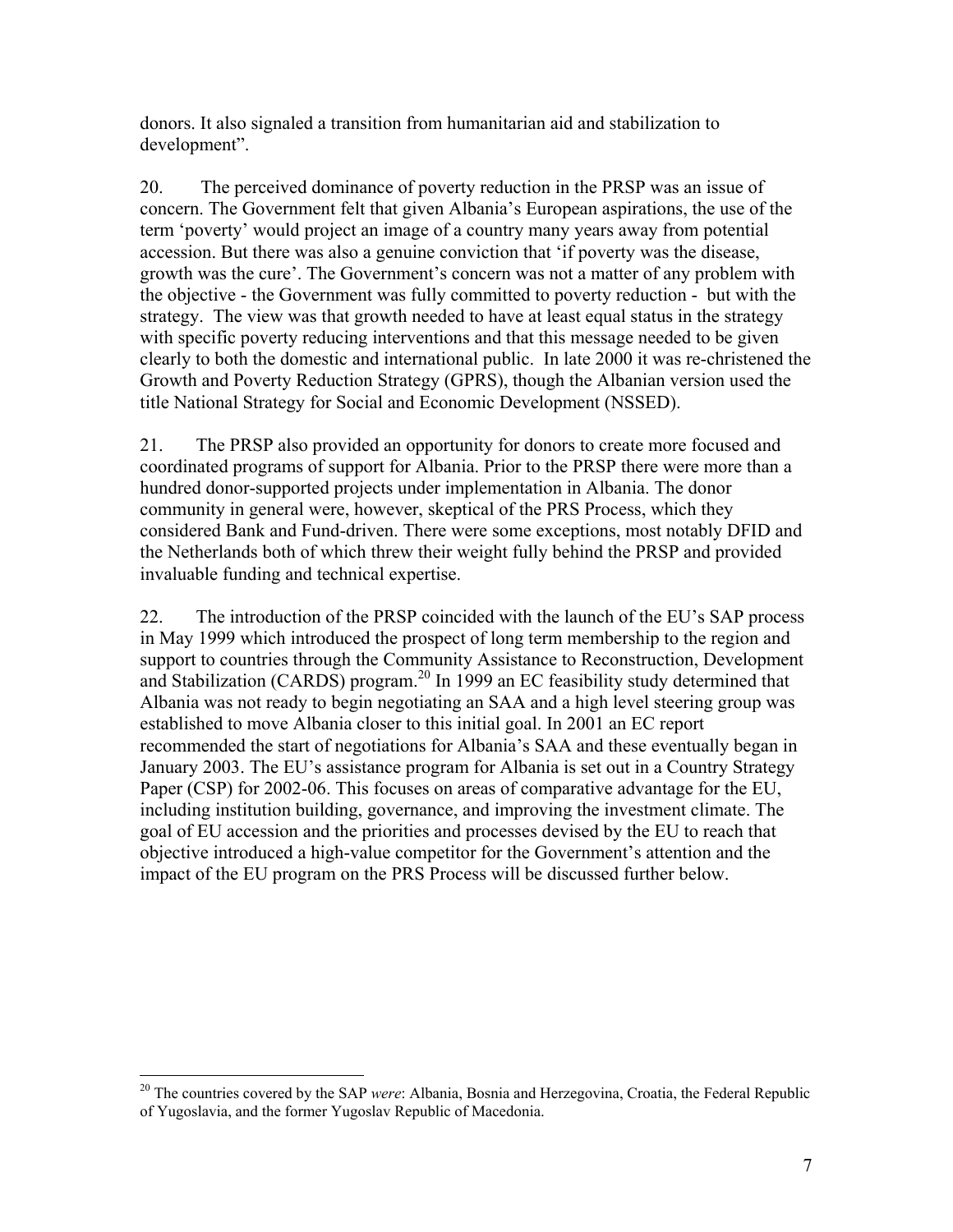### **C. THE PRS PROCESS**

23. The Government began the preparatory process for an I-PRSP in 1999. The document was a necessary first step, but there was virtually no consultation and it was not the basis for a strategy which could mobilize public and donor support. The initial draft of the I-PRSP was prepared by the Government and the Bank played a substantial role in redrafting it. The final I-PRSP was issued in May 2000. Albania's full PRSP the NSSED was completed in November 2001 (the first in the transition countries) and submitted to the BWI Boards in June 2002<sup>21</sup>

## **I. Preparation**

 $\overline{a}$ 

24. The Ministry of Finance's macro division was responsible for coordination of the PRSP. The institutional structure established to coordinate the PRS Process consists of

several cross-linked groups under the leadership of a *PRSP Steering Committee* chaired by the Prime Minister*.* The *Interministerial Working Group* chaired by the Minister of Finance was responsible for the operational activity in preparation of the strategy. The group consists of all deputy ministers and one department director from each of the key ministries.22 *Technical Sector Groups* and a *National Civil Society Advisory Group* were established to support the Steering Committee in thematic areas and to coordinate and incorporate civil society participation. Lastly, a *Technical Secretariat* was established in the Ministry of Finance responsible for final preparation of the strategy.

| <b>Box 2. Key Stages in the PRS Process</b> |                                                                                                                           |  |  |  |
|---------------------------------------------|---------------------------------------------------------------------------------------------------------------------------|--|--|--|
| June                                        | 2000<br>I-PRSP presented to the BWI Boards                                                                                |  |  |  |
| January                                     | 2001<br>Steering Committee for the GPRS established<br>Minister of Finance appointed National<br>Coordinator for the GPRS |  |  |  |
| August                                      | 2002<br>NSSED serves as main document for<br>preparation of new Government's program                                      |  |  |  |
| November                                    | National Conference on NSSED marks first<br>anniversary                                                                   |  |  |  |
| September                                   | PM order establishes M&E units in line<br>ministries. NSSED Secretariat upgraded to<br>Directorate level                  |  |  |  |
| May                                         | 2003<br>First Annual Progress Report approved by<br>Council of Ministers                                                  |  |  |  |

This focal unit was later elevated by the Prime Minister to a *Directorate* with equal standing to other Directorates such as the Budget and the Treasury.

25. The obvious limitations of the I-PRSP exercise emphasized the need for a different approach to the full PRSP. It was evident that both the central and line ministries lacked the capacity to draft the document and to carry through the process of consultation. The Bank made it clear that a more substantial role for its staff in the

 $21$  Delay in Board submission due to successive changes in Albanian Government.

<sup>&</sup>lt;sup>22</sup> The Interministerial Working Group consisted of the Ministries of Finance, Health, Education, Labor and Social Affairs, Agriculture, Economic Cooperation and Trade, Local Government and Decentralization, Transport, and Public Works and Tourism.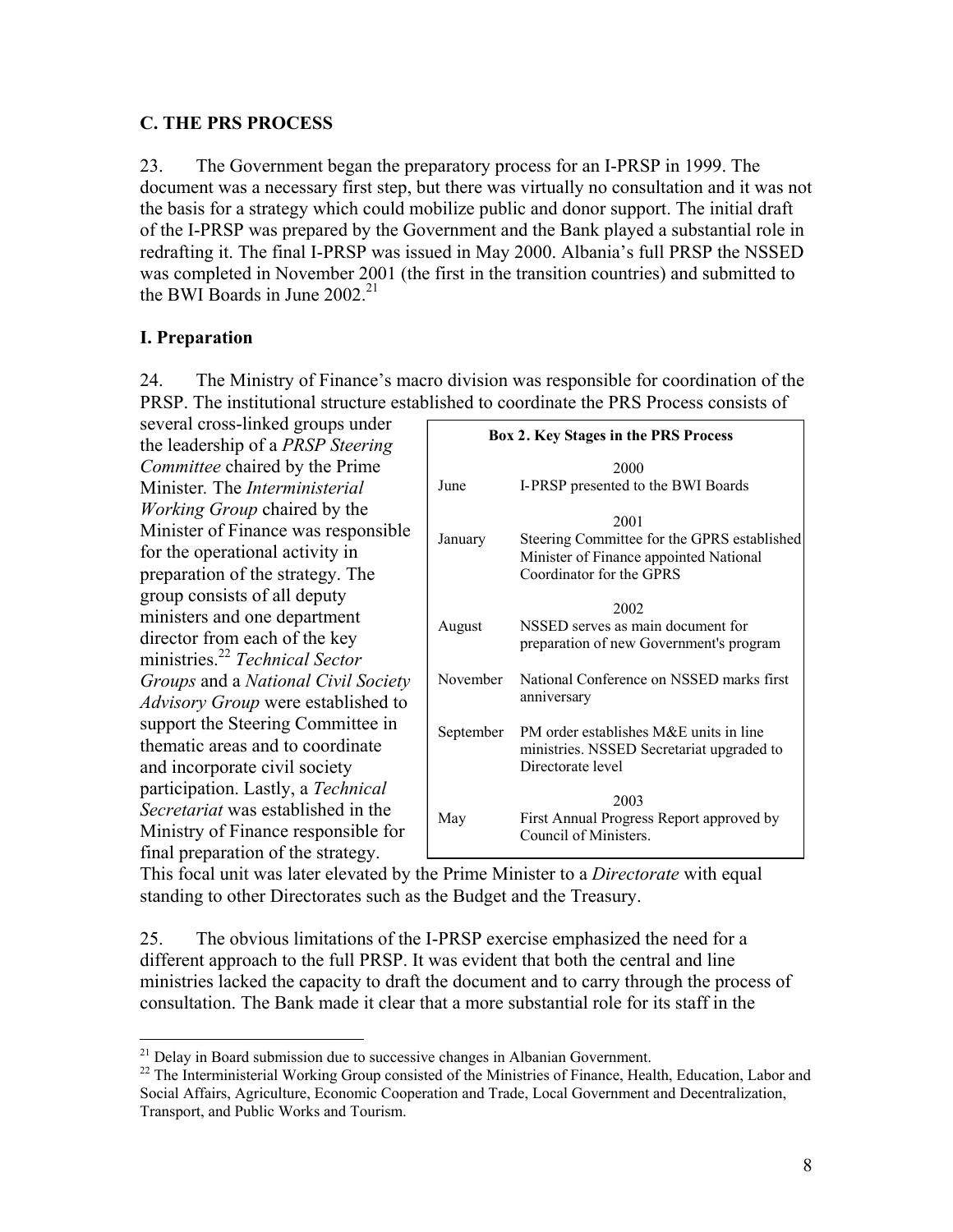drafting process would not be consistent with the visible Government ownership which was being sought. With the financial assistance of DFID, the Government hired three local consulting firms, including most prominently the Institute of Contemporary Studies (ICS), a local non-profit organization, to support the drafting of the PRSP.

26. The ICS included a number of former Government officials who had done work for the Bank in the past and understood the kind of presentation and language which would be required for documents such as the PRSP. This was not a matter of 'farming out' the work as the consultants worked closely with counterparts in the Government and with NGOs to ensure that the document was indeed a Government and national strategy. Their role was to ensure that the topics covered, the formats, and actual drafting measured up to the guidelines provided by the Bank.

27. Initially, there was a limited analytic base available for the PRSP. The most important weaknesses at the outset were the absence of serious data and analysis of poverty issues. The statistical agency (INSTAT) could collect data but had no capacity to analyze it. UNDP had carried out a series of Human Development Reports through local consultants and academics, and these had contributed to an understanding of poverty but there was still a major gap in analyzing the status and dynamics of income poverty and how it was likely to be affected by policy changes and expenditure allocations.

28. The decade of the 1990s was a period of enormous demographic change through both emigration and internal migration. The departure of young Albanian males to foreign countries and the movement of population from the rural areas to the peri-urban areas of some of the larger cities was a very significant phenomenon with direct impacts on the structure of poverty. A number of key pieces of analytic work needed to be undertaken during preparation of the PRSP in order to update the data on poverty. The census of 2001 was a important first step in the process, allowing the institution of a LSMS. In addition, the Bank undertook a poverty profile, a qualitative review of poverty and a poverty assessment. By mid-2002 the statistical underpinnings for strategy work had been put in place.

29. In November 2001, a strategy covering the period 2002-4 was launched and submitted to the Bank Board in February 2002. Ten days before the Board review date the Prime Minister resigned and the Bank and Fund elected to withdraw the document from consideration until the situation had clarified. The fight within the ruling party for the position of Prime Minister continued, however, and there were four governments in power between November 2001 and June 2002. The document was eventually submitted to the Board in June 2002. The dispute over who would be Prime Minister was finally resolved at the end of July 2002 after which time the ministries were able to focus again on the document.

30. Eight months of potential implementation had been lost. This said, a number of Albanian officials noted that the PRSP provided a very useful 'fixed point' for the technical staff of the ministries who had to work with a revolving door of ministers during the period. In addition the intervening time enabled the analytic and statistical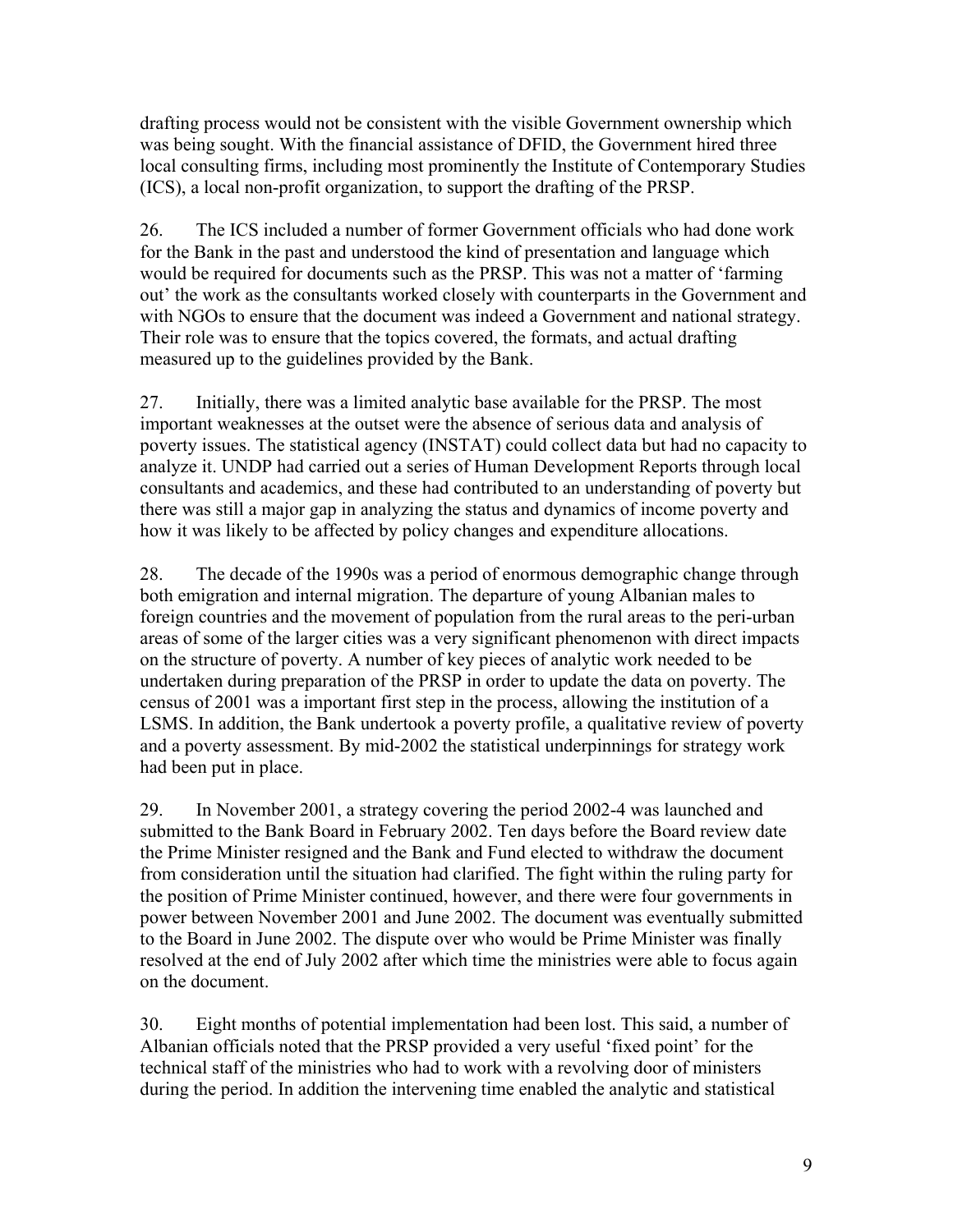base of the strategy to be substantially strengthened. In order to address the delay in implementation, the Prime Minister issued two key executive orders. The first required each ministry to undertake monitoring and evaluation; the second formally established the Ministry of Finance as the coordinating unit and strengthened the Secretariat, elevating it to a Directorate. Although the Ministry of Finance had played a coordinating role previously, it was only able to do so in its capacity as the ministry responsible for coordinating the PRGF and World Bank adjustment support for Albania, and it had not been given the additional staffing it needed to play a broader role in aid coordination.

### **II. The PRSP Progress Report**

31. In late 2002, the Government began to prepare the Progress Report on the PRSP which was presented to the Bank and Fund Boards in June  $2003^{23}$ . The same consultants were recruited by the Government to support this effort, but this time around the initial drafts were prepared by the ministries themselves with the consultants commenting on them and redrafting where necessary. About 80 people in Government were involved in the preparation of the report. Although billed as a Progress Report, the exercise in fact turned into a full-scale up-date of the PRSP. It makes use of some of the preliminary data prepared by the monitoring and evaluation units, including self-assessments from the line ministries, but also substantially revises the objectives in line with the evolving economic situation. It also attempts to integrate the EU's SAP and the Millennium Development Goals. This said, such an intensive effort is unlikely to be replicable year after year, and the Government needs to design a lighter process which relies to a greater extent on standard reports.

### **III. Relevance**

 $\overline{a}$ 

32. The PRSP was a highly relevant intervention for Albania. The timing of the PRSP was opportune, coming at a point where the Government could begin to think about a coherent development strategy. By late 1999 the Government was finally beginning to look ahead and there was a need for planning and strategizing. At the same time, the instability of successive Governments due to conflicts within the ruling socialist party, made it difficult for senior officials to look beyond the short-term. While the Albanians may not have liked the PRSP's name, there was a strong commitment to poverty reduction both through growth and specific pro-poor expenditures. The relation with the EU accession process was a complicating factor but there was no fundamental inconsistency and it was a matter that could be handled by careful management by Government, Bank and EU. While the Government did not have the capacity to draft a polished PRSP, it had capable senior officials who were able to contribute effectively to the process and learn from the experience. Finally, during a period of political instability the PRSP was able to provide some continuity in the strategic focus of different governments. The perceived relevance of the PRSP both as a model for poverty reduction and as applied in practice was reinforced in the survey of stakeholders undertaken by

<sup>&</sup>lt;sup>23</sup> The mission received an advance draft of the Progress Report and comments made on the basis of the draft were later verified in the final Progress Report.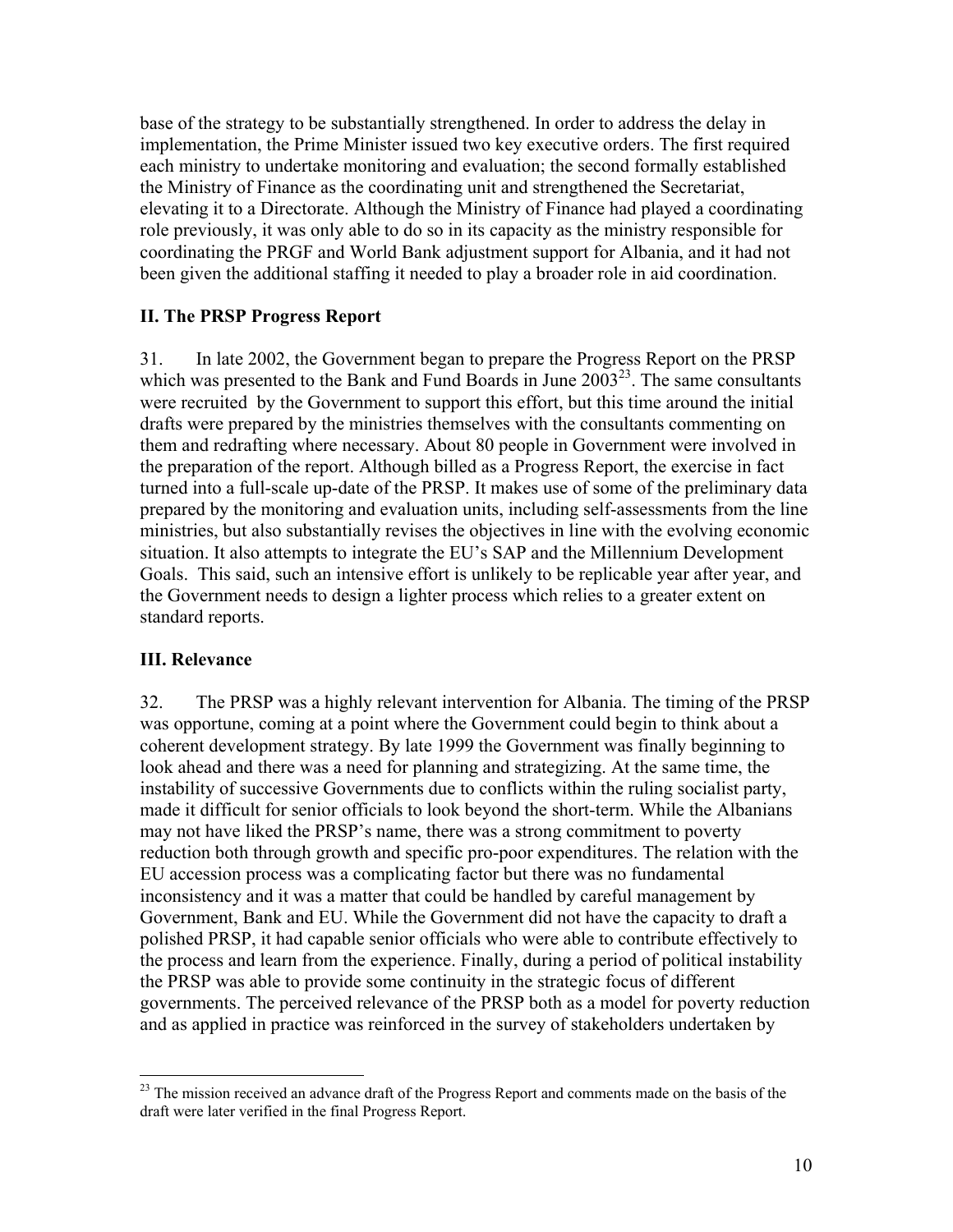OED.24 The majority of respondents also agreed that the PRSP improved on past modalities of assistance to Albania.

## **IV. Application of Principles**

## **Country-led with broad based participation.**

33. **Ownership.** There has clearly been a positive progression in the degree of Government ownership over the life of the PRS Process - a little over three years. Initially, there was very little ownership of the PRSP outside of the Minister of Finance and the Secretariat coordinating the process. Ownership among the line ministries varied and depended on the existence of a 'champion' of the process at a sufficiently senior level in the concerned Ministry. The Deputy Minister of Agriculture was an early supporter of using the PRSP as a framework for a sectoral strategy, while in the Health and Education ministries there was limited interest. There are reports of the Ministry of Finance pleading with Ministers to read the sections prepared by their own staffs. The PRSP document itself is by no means the kind of document the BWIs would have prepared – not worse, but different. As such it provides a genuine reflection of the way in which the Albanian authors (both within and outside the Government) saw the economy.

34. The interregnum from mid-2001 to mid-2002 did little to build ownership, but the new Government which took office in August decided to utilize the PRSP as the basis of

the Government's own program (see Box 3.). In the words of a Senior Official: '*The Prime Minister saw the value of a clean and clear strategy as well as monitoring and evaluation to give an insight into progress.'* As noted earlier, the preparation of the first Annual Progress Report demonstrated the Government's renewed commitment to the process and the strengthening of the PRSP Secretariat. Without

### **Box. 3. Political Uncertainty and the PRSP**

The Albania case clearly underlines the challenge of ensuring ownership in the context of frequently changing governments. The case also highlights the potential value of the PRSP in maintaining a strategic focus in such situations. A key related point is the need to calibrate the PRS process with the domestic electoral cycle and reduce the frequency of the full PRSP to four years in Albania rather than three.

exception, observers both inside and outside Government point to the improved capacity of the technical personnel to understand the strategy process, make effective use of data, present alternative scenarios, define policies, programs and medium-term budgets associated with policy objectives, and the increasing seriousness with which this is being taken at both the ministerial and inter-ministerial level.

35. The process is far from optimal. All sector ministries are not yet engaged to the degree needed, inter-sectoral coordination remains weak and, as discussed later, a range of steps still need to be taken to mainstream the process, but, given the starting point, the improvements in the process must be considered a major achievement. There is a sense in

 $\overline{a}$  $24$  53% of respondents agreed that the concept of a PRSP was a good model for addressing poverty reduction in Albania – the most positive response in the Albania survey. See Survey Results in Annex 8.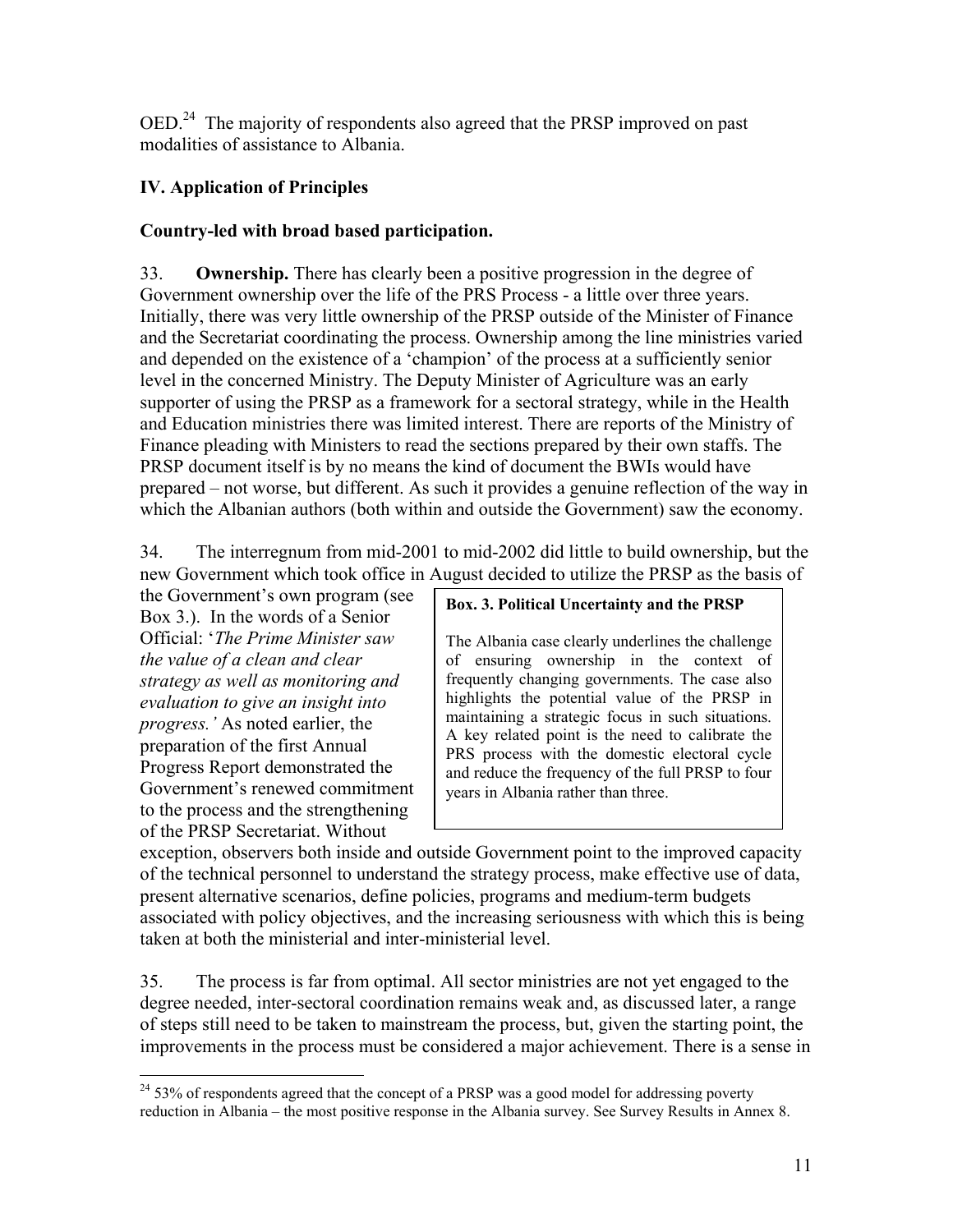the Government that the PRSP is here to stay. One piece of evidence of this is that the Government has gone beyond 'the instructions' for preparing PRSPs by incorporating a majority of the ministries in the PRSP and not just those with a direct poverty impact. Even the Ministry of Defense has been required to set up a monitoring and evaluation unit, for example.

36. As far as broader public ownership of the PRSP is concerned, beyond the Government and civil service, the picture is still a mixed one. The launch of the PRSP was widely publicized but coverage of the process dropped until the publication of the Progress Report. The mission met for example with a group of school principals in Shkodra most of whom did not know about the PRSP, while those who did, did not regard it as relevant to their work. This highlights a disconnect between ownership by central Government and ownership in the Regions a problem which persists under the current Progress Report.<sup>25</sup>

37. **Public participation** had not been a major part of the Albanian political landscape prior to the PRSP. The Government had little idea of how to access CSOs and organize their involvement in the PRSP. At the start of the PRS Process the Carter Center had begun working with CSOs in Albania towards the creation of a *National Development Strategy*, similar to that created by the Center in Guyana. At the Government's request the Center opted to discontinue what would have amounted to a parallel national strategy process in favor of a role as facilitator of the PRSP consultative process. The Center's role was to ensure an effective mix of participants from all parts of civil society and while participation was open to whoever was interested, specific NGOs were asked to participate. A large stakeholder workshop was held in late 2000 as an entry point for CSOs in the process and the government presented the I-PRSP and sector strategies to participants. The process continued with three round tables on the first draft of the PRSP, one each for local government, the private sector and civil society. Consultations were continued for each of the three drafts. The Carter Center prepared a formal list of 30 points raised by civil society which were presented to the Government and there was an effort by Government to reflect them in general terms in the document, if not yet in the specific programs. It proved useful to have the Carter Center facilitate the process in its initial stage and the process was perceived by participants to be more credible as a result.

38. Consultations with **the private sector** were the least satisfactory among all stakeholders. The Government used the FIAS report on the concerns of the private sector as a basis for consultations. Private businesspeople and their representative organizations came to the sessions with an agenda and were interested in discussion of issues which affected their own enterprise, usually concerning particular aspects of the tax system. While these were certainly legitimate issues, they were difficult to deal with in the context of the PRS which was geared to broad strategic directions. As a consequence, private sector representatives expressed their dissatisfaction with the process and stopped participating after one or two meetings.

 $\overline{a}$  $25$  This point was also raised in World Bank and IMF (2003).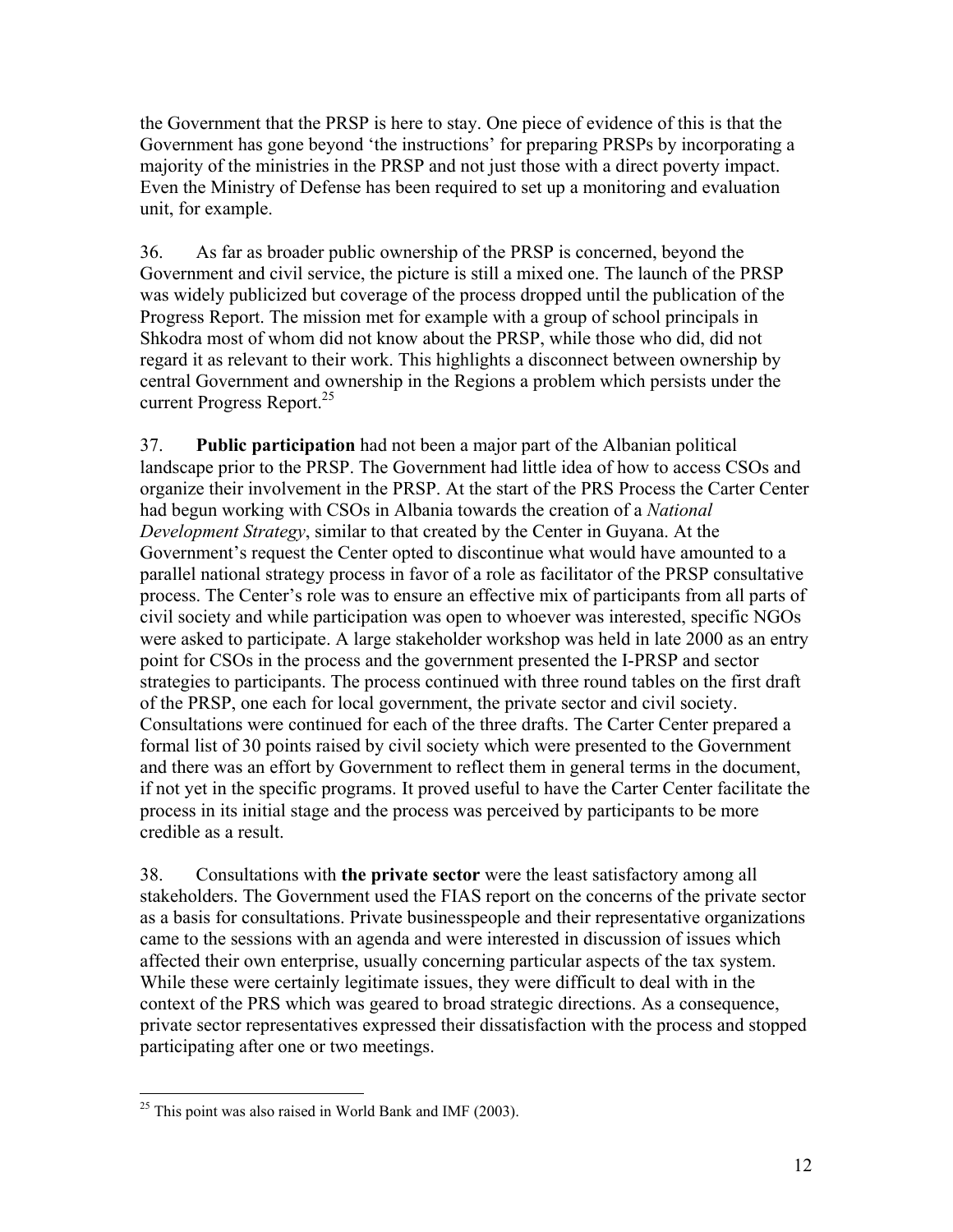39. The **regional consultations** with local governments and local civil society were an important part of the process. In most cases, consultations were facilitated by regional representatives of national NGOs, though the Carter Center took responsibility for organizing comments and reporting on them to the Government in Tirana. The regional consultations were extremely useful in pointing up the weaknesses of local programs and their implementation. They led to calls for the development of regional strategies and in some cases these are already under preparation.

40. The Government did not consult with **parliament** during the preparation of the PRSP. It made little effort to involve parliament in the initial stages and parliament was out of session during the critical period of PRSP consultations. A number of steps have since been taken by the Government and donors to strengthen the role of parliament. These include long-term donor projects to improve the capacity of MPs to participate in the process. In preparing the Progress Report discussions were held with the Parliamentary Committee for Economics and Finance. The Government has recognized that parliamentary involvement is necessary given that many of the policies will require legislative changes.

41. The level of **public awareness** and the **role of the media** in support of the PRS Process have both declined since the PRSP was launched. The preparatory stages of the PRSP were, by all accounts, well covered in the media. The Carter Center publicized consultations at the national and regional levels, including reporting on specific recommendations made by stakeholders, while UNICEF provided funds and technical assistance to the government to formulate a public information strategy. Coverage of the process has, however, dropped sharply since the well-publicized launch in November 2001. Awareness of preparation of the Progress Report was negligible during the mission. Regionalization of the strategy is seen as one step to increase the relevance of the strategy for a wider audience.

42. The role of the media in publicizing the process has also been constrained by a **decrease in transparency**. The media refer to a "re-centralization of information" on the part of the government, mostly related to an executive order which restricts comments to the press to Ministers alone. Their limited availability mitigates against an independent role for the media in monitoring progress of government initiatives.

43. It is difficult to assess the degree to which the views expressed in the course of consultations were listened to and the extent to which these were integrated into the document. The views of civil society on this are mixed. Many of the participants came to the negotiations with agendas which had little to do with the PRSP, and inevitably there was little attention to these. By and large, the most positive assessments have tended to come from the core civil society NGOs which have been involved on a fairly continuous basis and have come to be used as sounding boards by the ministries. It is clear that the Government supports the consultation process and understands its value and that in the absence of the PRSP there would be a greater attempt to bring civil society into the decision-making process than in the past.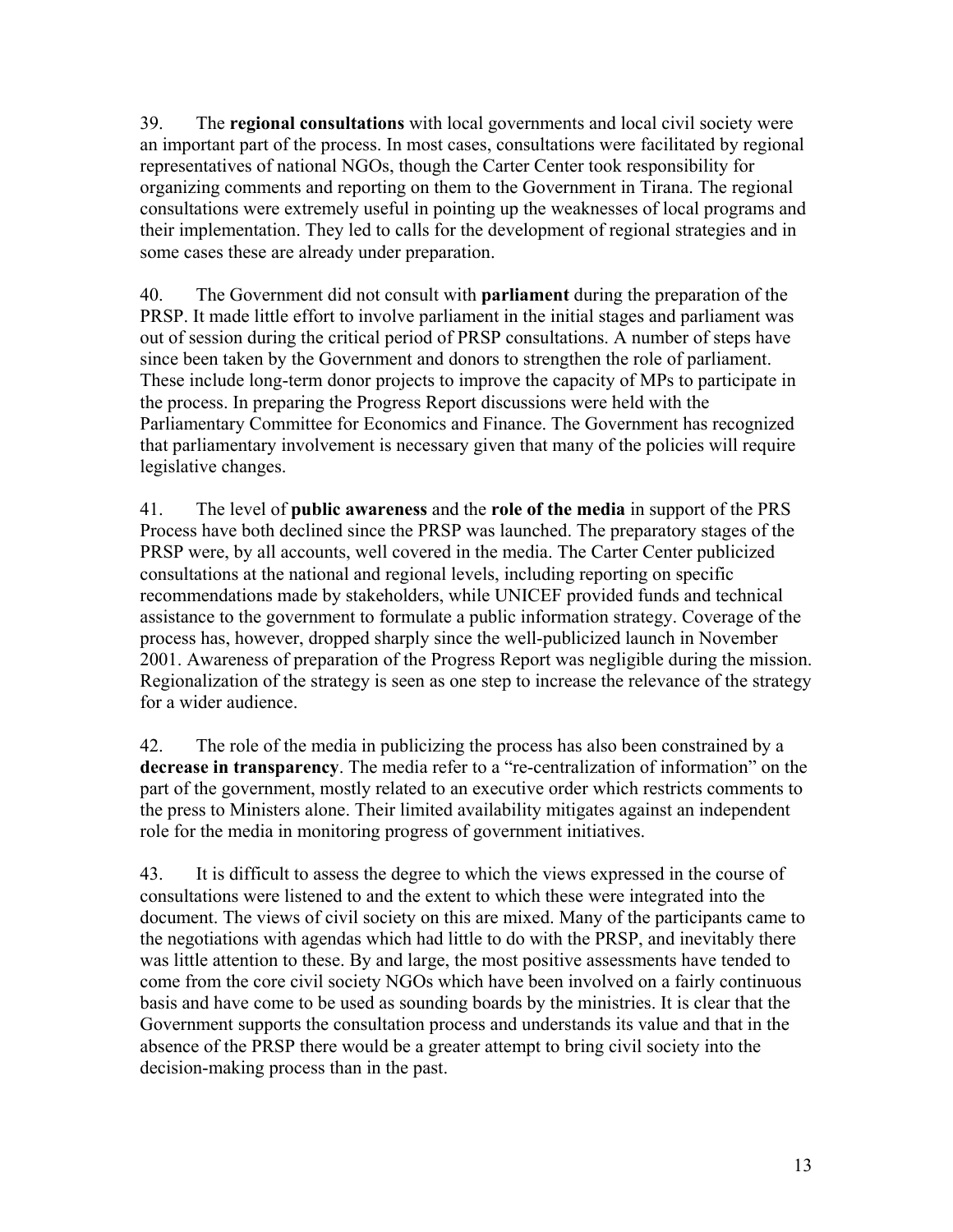44. Consultations for the Progress Report were completed in only three months, a short timeframe which, according to the Joint Staff Assessment (JSA) of the Progress Report, "reduced their quality and credibility".<sup>26</sup> Nevertheless, a number of encouraging steps were taken in preparing the Progress Report; the Government asked line ministries to consult directly with sectoral NGOs improving the likelihood of regular interaction; radio call-in shows were used to discuss aspects of the strategy; and a system of regional focal points has been established which will coordinate consultations at the local level and strengthen regional consultations.

### **Comprehensive and long term**

45. The PRSP focuses on the priority sectors of health, education, and infrastructure. Improved governance and growth through private sector development are the two main pillars of the strategy and social support and macroeconomic stability are the conditions for its implementation. European integration is stated as Albania's long-term objective and the immediate economic goal is to achieve GDP growth of 7% per annum between 2002-04. The main targets of the strategy are presented in Annex 1.

46. The lack of prioritization of the PRSP is a major weakness in the approach. To some extent the lack of priority reflects the multi-dimensional nature of the poverty issue and the need to work on a wide range of fronts in order to achieve progress. But within sectors the programs tend to be a laundry list and the lack of prioritization in part reflects a lack of clarity about the core objectives to be achieved and measured. In the Health sector a number of clear targets are set, however, these are ambitious and cover a wide range of areas. The targets include, achieving 100% coverage of the territory with health centers, vaccination of 100% of children under two, and transforming five major hospitals into regional hospitals, all within two years. There was strong consensus among respondents in the OED survey that the targets and plans in the PRSP are not realistic.<sup>27</sup>

47. Three areas of program design should be mentioned as representing significant weaknesses in the strategy. These multi-sectoral areas have not had the same focus as the regular line ministry programs, yet they dominate them in importance for Albania's future. The first is **private sector development.** Albania's future growth and successful poverty reduction over time will depend on the development of small and medium enterprises. PSD is in many respects the core of the strategy, but it is not well handled in the PRSP. The PRSP comes across very much as a plan for Albania's public sector. The strategy does not do an effective job of bringing together the programs in governance, judicial reform, trade policy, financial sector development, tax administration, infrastructure provision and privatization of basic services, which will be needed for effective PSD. These issues are fully detailed in the FIAS report and, as emphasized by the Minister of Economy, '*the FIAS report must be converted from a study to a work program.'* 

1

 $26$  World Bank and IMF (2003).

<sup>27</sup> See Survey Annex 8.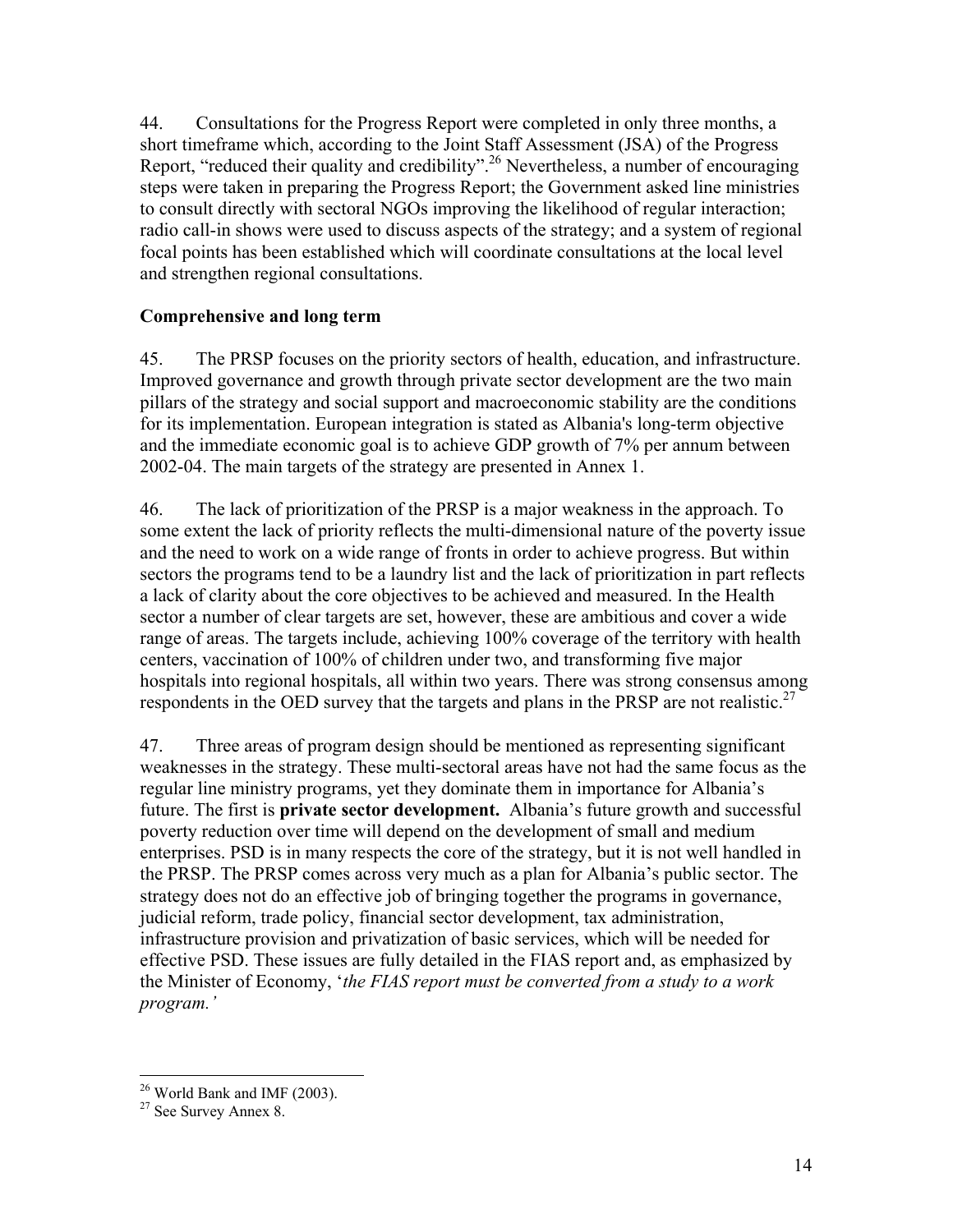48. A second key area where the PRSP is deficient is in addressing **decentralization**. The Government is carrying out decentralization, but in a piecemeal way with different approaches being taken in different ministries and a lack of clarity about the overall approach. Local governments have not been adequately consulted, briefed and trained to implement it. There is a genuine issue of how quickly to proceed, but in some areas more progress could have been achieved. Ministries are seeking to keep control over revenue collections and expenditures. For example every Mayor consulted by the mission complained that while small business revenues have been transferred to the local level, for the next two years they will still be collected by the Central Government tax offices in the municipalities, which lack the motivation to collect the taxes that the local government offices would have. The PRSP could have been used more effectively to provide a roadmap for all elements of the decentralization program, which would indicate to the ministries, local governments and communities, the way in which this will proceed and enable the capacity to be put in place at the local level to implement it effectively.

49. A third area is **urban infrastructure.** While rural development has been the subject of some focus in Albania, the same is not true of urban infrastructure for the periurban areas of the major cities. As a consequence of the pressure of poverty in rural Albania, the peri-urban areas are teeming with immigrants from the North and North-East regions. They have makeshift arrangements for housing, electricity, water, schools, roads, etc. Urbanization in Albania will increase further and there needs to be a focus on the development of these areas in which the quality of life is unacceptable for many inhabitants.

50. The need for a realistic overall financial resource dimension of the strategy which then moves to **costing** the strategy **and aligning the budget** with the financial requirements, is an area where there are serious weaknesses. The strategy does not present an integrated view of the fiscal policy linkages between budgetary resources, donor coordination, fiscal sustainability and the business climate. Revenue and foreign financing projections have tended to be overoptimistic, resulting in scrambling to reduce expenditures towards the end of the budget year. This said there is some reason to think that the PRSP process has led to small improvements. The Medium Term Expenditure Framework (MTEF), set up explicitly to underpin the PRSP, provided an analytic tool for developing a better linkage between the strategy and the budget. The follow up which the Bank provided through the PRSCs has been another important element of this alignment. The ministries were asked to align the PRSP with their submissions for the MTEF and the timing of the two has been well calibrated to enable them to do so. PRSP submissions are made in March, the MTEF in June and the annual budget in October. The MTEF now covers 85% of the Annual Budget. An important step in future will be to include more explicit discussion in the Budget document of how it relates to the PRSP.

## **Partnership**

51. Partnership among the donor community and the alignment of donor-assisted programs with the PRSP has undoubtedly been the most difficult area of the entire process. In the survey conducted by OED, donor coordination received the most negative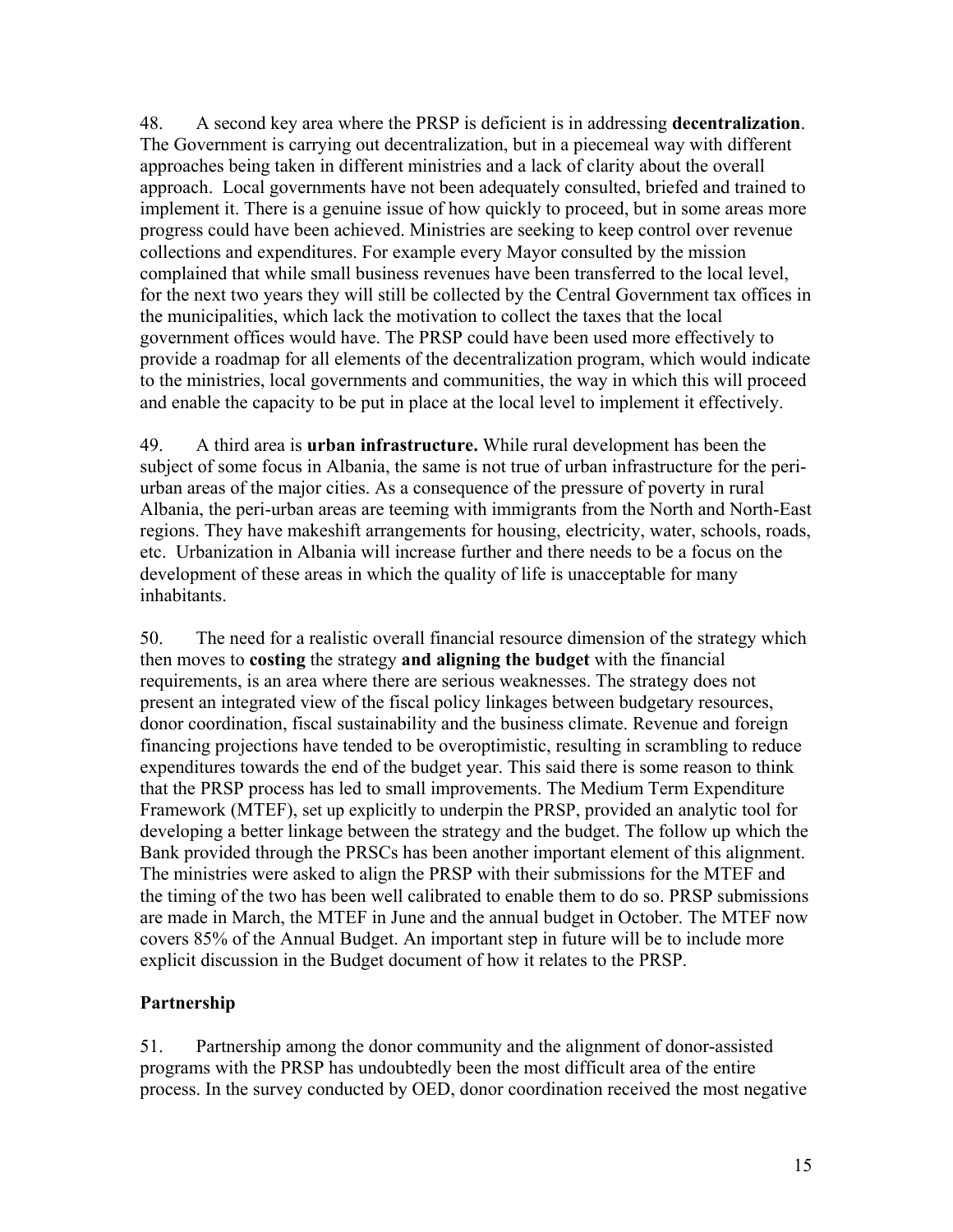of all ratings with the majority of respondents finding the level of donor coordination to be inadequate.<sup>28</sup>

52. Donor coordination in Albania is complex because of the large number of donors. Many European countries are active in assisting Albania including some such as Italy (the largest bilateral donor) and Greece with relatively small bilateral aid programs overall. In 1997 there were twenty two major donors supporting 309 operations in Albania.<sup>29</sup> In addition, the EU's SAP introduced a framework of policies towards which Albania was expected to work over time. While none of these is inconsistent with the PRSP, they are focused mainly on democracy and governance and to a very limited extent on poverty reduction. In some respects, of course, this makes coordination easier to achieve on the basis of complementary activities, but in practice the EU agenda competes for the scarce time of key officials.

53. Initially the lead in donor coordination in Albania was taken by the EU which provided technical assistance to the Government in the area of aid coordination. After the

events of 1997 the monitoring of the progress of reforms was taken over by the "Friends of Albania" a group comprised of representatives from 45 donors and agencies. The group meets under the aegis of the Organization for Security and Co-operation in Europe (OSCE) which has responsibility for monitoring the Balkan Stability Pact. The OSCE, however, is a political instrument which convenes meetings to discuss donor programs, without working with the various Government structures in charge of aid coordination. It does not have

#### **Box 4. Weak Government role in aid coordination**

Responsibility for aid coordination within the Government of Albania is unclear. There is a traditional overlap and dispute between the Ministries of Economy and Finance in this area, which intensified after 1997. At present the Ministry of Economy is attempting to strengthen its capacity in the areas of aid programming and coordination with EU technical assistance and an Aid Management project financed by UNDP. The EU integration structure in the Council of Ministers, headed by a Minister of State, has established similar functions to coordinate donor support for the SAP, again with EU technical assistance. The Ministry of Finance has responsibility for coordinating and monitoring donor programs under the MTEF and PRSP. Partly as a consequence of these overlapping responsibilities, an effective Government role in donor coordination is almost non-existent in Albania.

growth and poverty reduction as its primary focus and as such it was not well placed to coordinate economic and social assistance. Meanwhile, the capacity of the Government to play an effective role in donor coordination remains poor (Box 4.)

54. A number of donors perceive the PRSP as a Bank-driven process and are unwilling to align their own approach and programs with the PRSP. This perception emerged in spite of a number of meetings held during the PRSP process to discuss donor participation. The problems of donor coordination in Albania pre-date the PRSP. There have been different views among donors on the relative roles and responsibilities of the

 $\overline{a}$ 

 $28\,46\%$  of respondents rated the current level of donor coordination to be inadequate. See Survey Annex 8.

<sup>29</sup> World Bank (1998), p.15.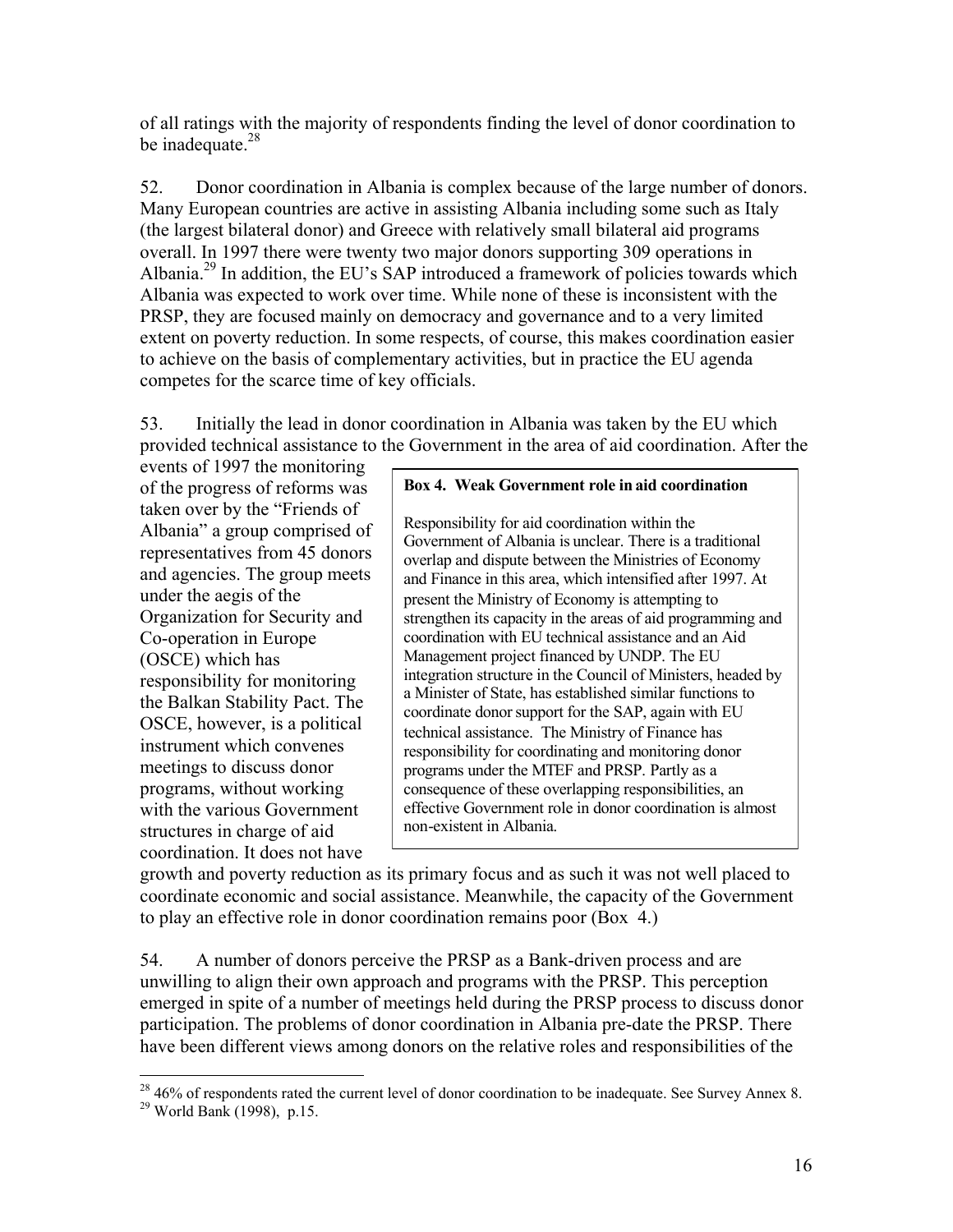Ministries of Finance and Economy and this has complicated even basic exercises such as compiling a database on past and current aid commitments. Another complicating element in using the PRSP process to foster better donor coordination in Albania was the publication of the MDGs when the PRS Process was a year old. The MDGs are of course about poverty reduction, but they cover a specified list of topics some of which are highly relevant to Albania but others that Albania has already achieved or is very close to achieving. From the Bank's perspective the PRSP provides a coordinating framework in which the Government can decide which of the long-term goals it will focus on during the three year time-frame. UNDP, given its mandate for monitoring progress on the MDGs, has tended to view the PRSP as a potential input into the achievement of the MDGs rather than as a free-standing poverty reduction strategy. Considerable tension was also reported between UNDP and the Bank regarding the approach for monitoring in Albania.

55. To a large extent, the sustainability of the PRSP will depend on the donor community. If they align their programs to support it, then the central and local governments, and communities, will see the advantages of developing their own programs under the PRSP umbrella. At present the situation is very mixed in this regard. While some donors are indeed aligning their programs closely in support of the PRSP for others it is simply business as usual. Increasingly donors are paying lip service to the need to coordinate with the PRSP and commenting on its value as a coordinating strategy, but as yet the money is not following these commitments. Without significant movement in this regard in the next few years the PRSP will go the way of earlier strategies. In the words of one foreign expert in Tirana: *"NSSED is there, it is not just a fad. It would be a disaster for the donors to walk away from it now".*

### **Results Oriented**

56. One of the main strengths of the PRS Process in Albania has been the realization by Government of the importance of M&E and the progress made in establishing the structures and indicators to monitor the NSSED. In September 2002 the Prime Minister issued a decree calling for monitoring units to be established in each line ministry and for the establishment of indicators to be used in policy formulation. Under the new Prime Minister a new unit was established under the Secretary General of the Council of Ministers responsible for conducting policy analysis and M&E.

57. The improvements in the analytic base are a first step to better prioritization. The development of indicators and their measurement is critical and contributes to a definition of programs which is much more focused. The Prime Minister: *'We need to bring the metrics into conformity with the national strategy'*. There is still an issue of the number of indicators, but overall the sector programs are now much more transparent and there is a basis for discussion about what the priorities should be. This also provides a much better basis for consultations with civil society. In the education sector, for example the comments focused on two broad areas: the need to improve the quality of tuition, and to better maintain and upgrade the infrastructure. The selection of monitorable and measurable indicators is all the more important given the weakness of the statistical data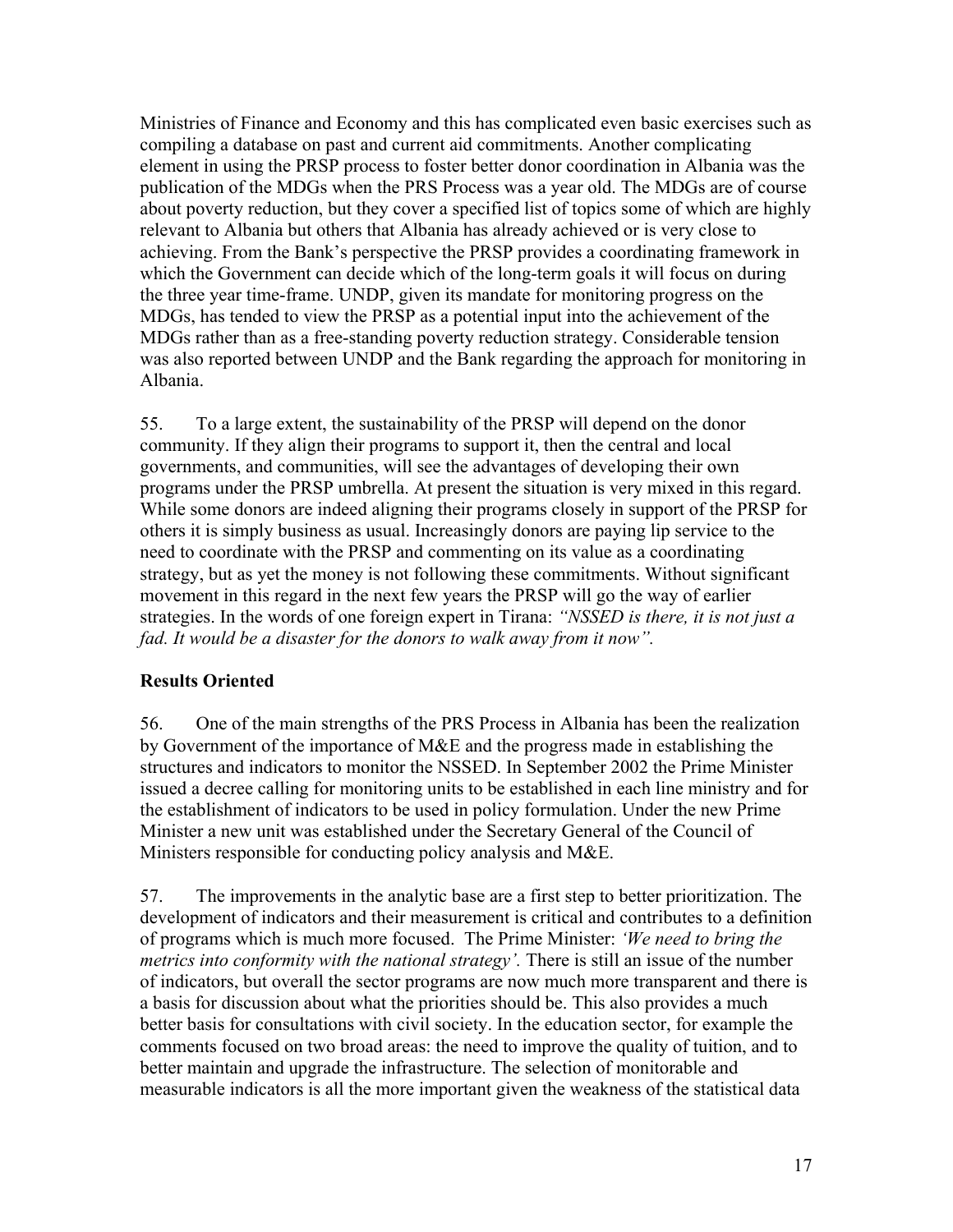in Albania, and the difficulty of using the overall statistical system to measure progress.

58. The NSSED Progress Report describes further progress in setting up the monitoring infrastructure. M&E units and plans for monitoring have been established in 12 line ministries. In addition, the role of the NSSED Directorate in monitoring progress in the NSSED has been clarified.

## **V. Institutional Development and Capacity Enhancement**

59. The Government has begun to put in place the structures and procedures which can effectively institutionalize the PRSP through the Progress Report, the MTEF, and the Budget. The Ministries now have the policy and monitoring units which are needed to carry out this work. There is still much to be done in bringing these units up to the required level, but the structures are in place and in most cases the staff has been recruited.

60. One aspect which should help considerably in institutionalizing the PRSP is the increasing weight which is being given to the MTEF. The MTEF is another process which is increasing in realism and perceived value from year to year. The support of DFID has helped to keep this on track and the alignment between the strategy and the MTEF and between the MTEF and the Budget is gradually improving. There is still a tendency to start each year's MTEF afresh instead of focusing on the new programs to be introduced in the outer year, but this in part reflects the volatility of Albania's program. It also reflects the changes which donors introduce and the lack of up-front programming information on donor activities. Integrating the donor support more closely with the MTEF and the Government's budget cycle is another aspect of donor coordination which needs increased focus.

61. Despite these achievements there is still a long way to go in establishing structures and strengthening those which have been established in the Ministry of Finance and the line Ministries in support of the PRSP.

- There is a need to standardize the PRS Process: to propose and implement methodologies for programming, public participation, monitoring, reporting, evaluation, and to prepare and adopt the related regulatory framework.
- Sectoral Action Plans and Local Development Plans need to be prepared and aligned with the specific sector strategies of the PRSP.
- The Government needs to take the lead in donor coordination, resolving the questions of structures and responsibilities and consolidating the PRSP as the main instrument of coordination,
- Priority measures of the PRSP need to be monitored and the capacity of civil society to participate in a parallel monitoring system needs to be developed.
- A PRSP public information strategy should be devised to ensure the transparency of PRSP financing, implementation and results.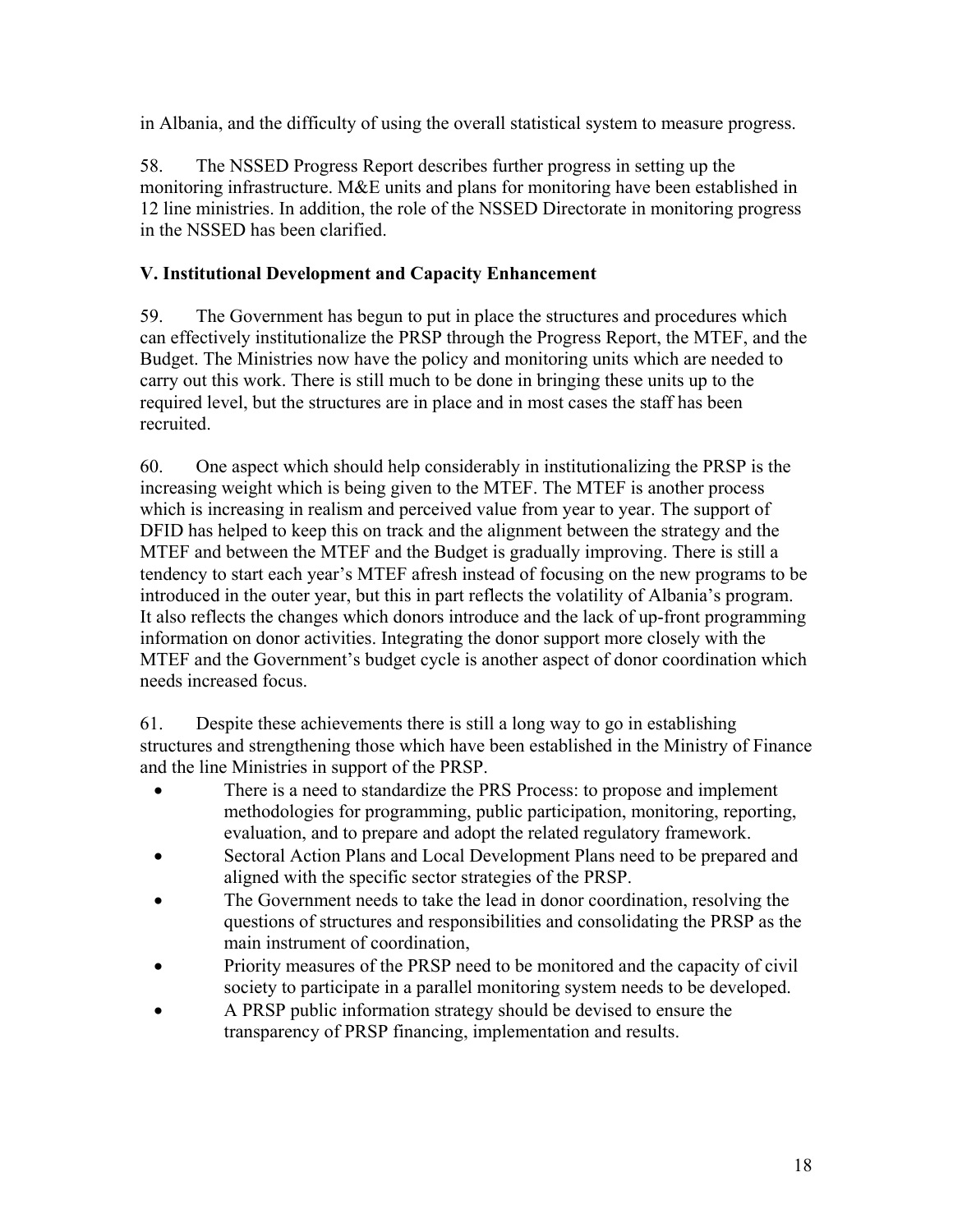62. The Government of Albania has the skills to carry through most of this ambitious agenda. Albania's **senior civil service** is a competent group that has learned to adapt quickly given the high Government and staff turn-over.

63. Transforming these skills into capacity is the challenge. Lack of capacity is cited as a central concern of the PRSP and is echoed by all levels of Government, CSOs and donors. Capacity requires both skills and motivation and it is in this latter area that the focus is needed. A significant part of the problem has been the rapid turnover of staff in Government jobs. This was largely due to the low salaries paid to Government officials. Private sector jobs were relatively attractive and the possibility of emigration represented an alternative for many. The Government has taken a significant step by raising salaries over the past two years, such as in Health and Education. Senior government officials are now getting remuneration at levels which are not dissimilar from the private sector.

64. A second factor in rapid turn-over has been the patronage system in the Government. With the frequency of Government changes in Albania, this has meant that a number of able civil servants have been displaced and their place taken by political appointees. These people were sometimes poorly qualified for the job they were given. An important achievement was the success in getting agreement to reduce the number of positions subject to political appointment, and opening up the remainder to competitive selection. There are still issues of implementation of the rules which need to be addressed however.

65. The weakest area of capacity remains the **local governments**. This is both a matter of skills and motivation. Except in Tirana, salaries have lagged the Central government and training opportunities have been much more limited. While one minister mentioned that each of his staff had been to at least 10 training programs, at the local level the training effort is not yet adequate. In addition, local governments need to develop strategic programs which are linked to, and consistent with, the PRSP framework. A few municipalities and communities have begun work on local strategies, but these are separate exercises which are unrelated to the PRSP. The development of local strategies with inputs from civil society is an important step in building the sense of community involvement in the process and buy-in for the national strategy.

66. NGO representatives in the regions complained about the poor quality of local government staff and the over-staffing of many offices. A hospital director pointed out that instead of having 20 people dealing with the heating needs in the public utility, he could outsource these to a private company with 5 workers. Privatization of basic services can and should be an important part of the strategy for dealing with the capacity issue at the local level. There are promising models being developed in managing the water sector in Tirana and Elbasan through concession agreements.

67. There has been support for development of the capacity of the **NGOs** by a number of donors. The need now is for civil society to play a role in helping to get better governance and in fighting corruption. For this purpose, civil society needs to form watchdog groups to get into the details of government programs, including procurement.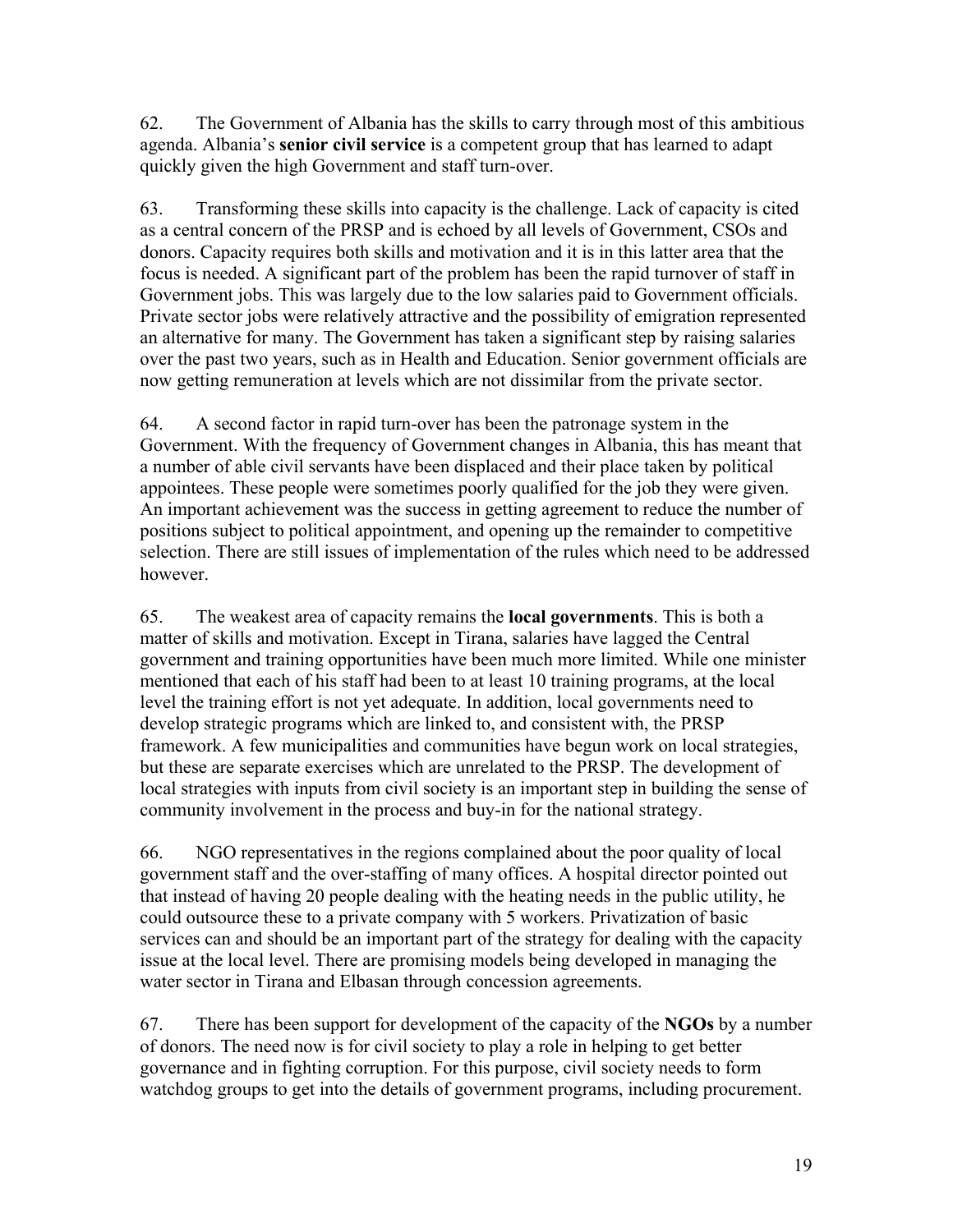A recent Bank mission discovered, for example, that Albania was overpaying for textbooks by 42% and even then procuring lower quality products than the surrounding countries. Oversight by teachers' unions or other representative bodies could make a major contribution to improving the operations in these areas, but to do this training will be required and structures which permit this role will need to be established.

## **VI. Net Benefits of the PRS Process thus far**

68. The calculation of net benefits is a function of the change in benefits and costs which resulted from the PRS Process. In almost all areas identified by the PRSP there were active programs under way which continued to be implemented perhaps with some modifications as a consequence of the PRSP intervention. The key areas where the PRSP resulted in tangible costs are as follows:

- **The Consultation process**. There was very little consultation prior to the PRSP. The Carter Center utilized \$1 million in funds from the Dutch Government to support the consultation process in Albania and there were some resources also provided by other donors. The net cost to the Government was low – some officials spent time attending these sessions and reading the analyses which the Carter Center prepared on the comments from civil society.
- **Strategy Preparation**. The strategy preparation was a relatively new process for Albania and considerable resources had to be allocated from the Government. This, however, was a good deal less than would have been required if the strategy had been prepared by the Government without the PRSP model to draw on. The consultants who helped prepare the PRSP document, were financed by DFID at a cost of about \$100,000. The review of the strategy by senior Government officials should probably be regarded as a benefit rather than a cost.
- **Monitoring and Evaluation**. The setting up of monitoring and evaluation units in the central and line ministries as a consequence of the recent executive order is also an additional cost incurred as part of the PRSP. The benefits of this process go well beyond the PRSP however and this had been funded through a UNDP support program to the Government in the mid-1990s. The monitoring unit in the Ministry of Finance is probably the one clearly identifiable additional budgetary cost as a consequence of the PRSP. This is a small unit however, and the budget is less than \$30,000 a year.

69. While the costs have been minimal it is important also not to over-state the benefits which have derived from the PRSP.

• **The Consultation Process.** The benefits of consultation are likely to be longterm in nature. It is difficult to say that the PRSP is a better or more responsive document as a consequence of consultation. Public awareness of both the PRSP and the consultation process is fairly limited. The benefits include the better understanding on the part of key Government officials of the potential value of consultation and by the politicians of the potential political returns to consulting;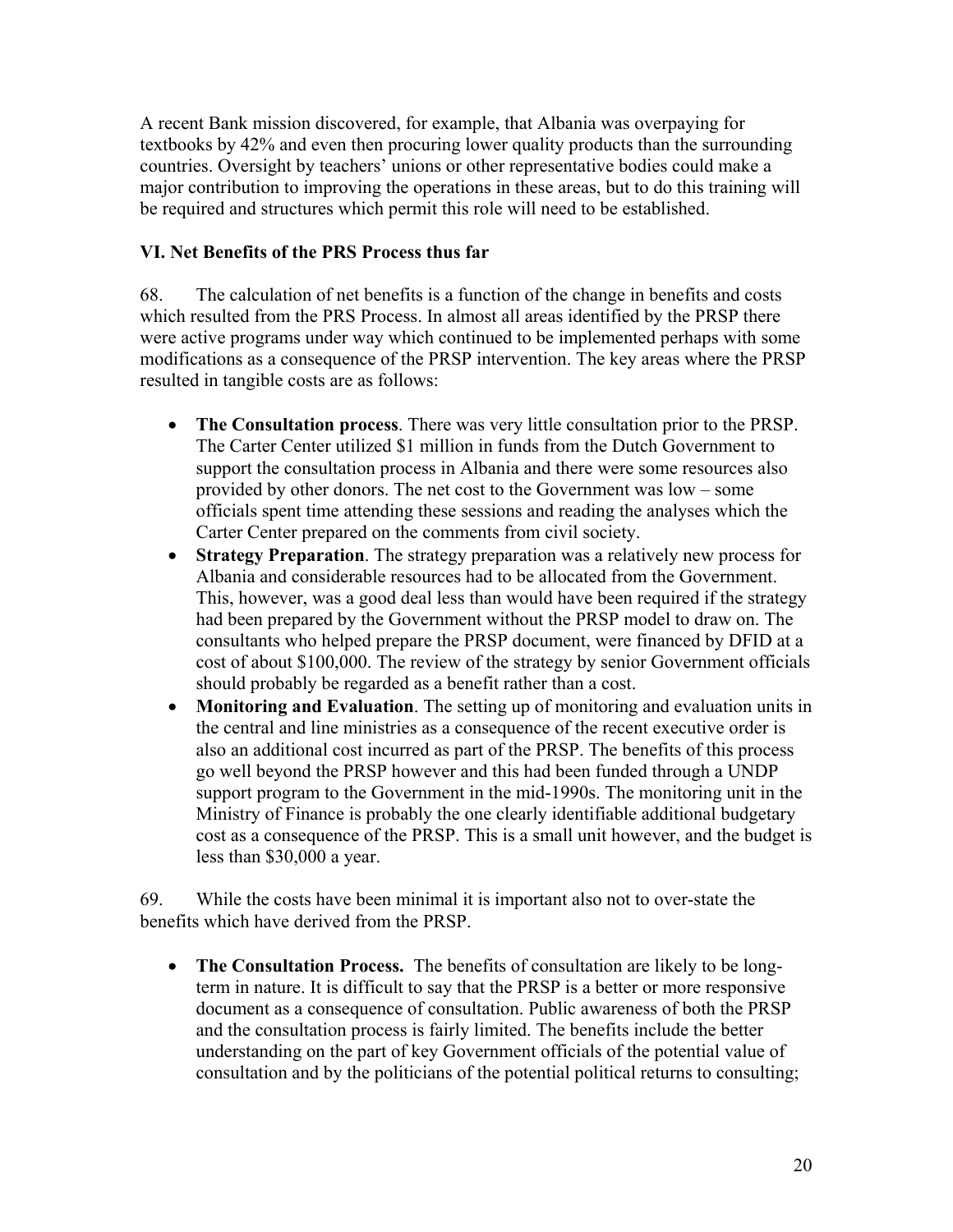the experience in how to manage the consultation process; and providing a more constructive role and focus to Albania's relatively new NGO movement.

- **Strategy Preparation.** Here the benefits are significant. The PRSP seems to have brought home to the Albanian Government that it both needed to and could prepare a medium-term strategy. The PRSP has helped to put in place the databases, the monitoring and evaluation framework, the MTEF and analytical underpinnings of the strategy development process and has helped to create a core of people within and outside Government who understand what a strategy entails and can provide inputs into it.
- **Strategy Implementation.** The impact of the PRSP on the ground is likely to be less important for the next year or two. Most of the programs were started well before the PRSP and there was little strategic realignment which took place as a consequence of it. The PRSP is a broad ranging document, consistent with most allocation patterns and donor projects. It had little impact on the content of donor programs even including the World Bank and has not yet had an impact on the implementation process.
- **Monitoring and Evaluation.** The impact has been positive here. The PRSP undoubtedly crystallized the Government's decision to move ahead seriously with monitoring activities in all ministries. This is a development which could have a very useful impact on program implementation.

70. Overall this adds up to a favorable cost-benefit ratio from the Albanian perspective. Awareness of the potential benefits of the PRSP is undoubtedly motivating the increased ownership of the process. This is most apparent in the high level of commitment to the PRSP Progress Report.

## **D. WORLD BANK SUPPORT**

## **I. The World Bank in Albania**

71. Albania joined the World Bank in 1991. Between 1992 and 1996 the Bank and donors focused on humanitarian and balance of payments assistance and rebuilding the collapsed infrastructure in the country.<sup>30</sup> Following the 1997 crisis, the Bank increasingly focused on governance. In June 2002 the Bank approved a Country Assistance Strategy (CAS) to support implementation of the NSSED by focusing on governance, private sector growth and human development. Albania's per capita income has exceeded the threshold for IDA, but the country still depends heavily on concessional assistance, and given the structural fragility of the economy, will

|      | <b>Box 5. Key Stages in Bank Assistance</b> |  |  |  |  |
|------|---------------------------------------------|--|--|--|--|
|      | 2000                                        |  |  |  |  |
| June | Bank endorses I-PRSP                        |  |  |  |  |
|      | 2001                                        |  |  |  |  |
| Nov  | NSSED launched                              |  |  |  |  |
|      | 2002                                        |  |  |  |  |
| May  | Bank approves PRSC I                        |  |  |  |  |
| June | Bank endorses PRSP                          |  |  |  |  |
| June | Bank approves new CAS                       |  |  |  |  |
|      | 2003                                        |  |  |  |  |
| May  | Govt. approves Progress Report              |  |  |  |  |
| July | Bank endorses Progress Report               |  |  |  |  |

<sup>&</sup>lt;u>.</u>  $30$  World Bank (1998), p. 11.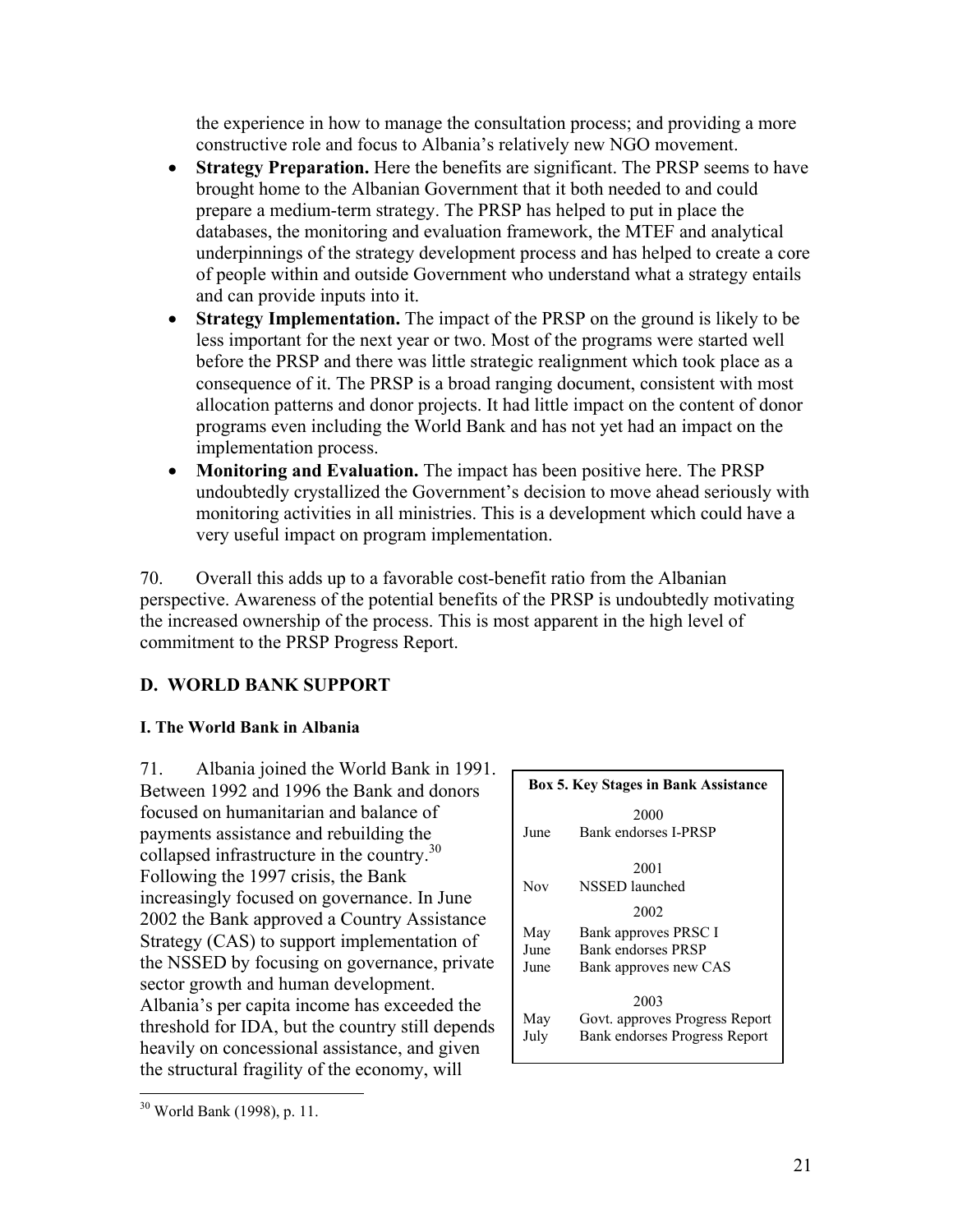continue to access IDA resources. The current CAS notes that Albania could start limited IBRD borrowing in a high case, but that this is more likely to happen from FY06 onwards. The next CAS will address the potential path for graduation from IDA.

## **II. World Bank Support for PRSP Formulation**

72. The Bank has made a substantial commitment to the Albania PRSP over the past three years. Much of the managerial focus on Albania was absorbed by the PRSP. The Bank's role in the process was of course greatest during the early stages of the process when there was little understanding of the PRSP. The Bank worked closely with a core group in the Ministry of Finance and through its contacts in the Sector Ministries to build understanding and commitment to the PRS Process. There was a great deal of involvement of the Country Team in the process and almost the entire team was mobilized to support the review and preparation processes. The Bank and IMF provided a 12 page set of comments on the draft PRSP document, incorporating inputs from all members of the Country Team. Most of this was done in tandem with other sectoral programs in Albania.

73. The Bank's involvement in the preparation of the PRSP was well judged and took into account the experience of the I-PRSP. The Bank moved back when the full PRSP preparation began, to allow the Government to take charge. At crucial stages in the process, the Bank kept the Government focused on the PRSP. This was achieved first through the preparatory work on the PRSC and the Bank's support for the development of monitoring and evaluation capacity, and second through a consistent dialogue at the technical level. A series of missions were undertaken in order to take stock of progress during the formulation of the PRSP and to discuss the alignment of the PRSC with the PRSP. In the words of one senior official: "The steady pressure from the Bank was important in reviving the PRSP in late 2002".

74. **Staffing.** The Bank Country Team and Country Office were adequately staffed to provide support to the PRS Process. The Country Officer in Washington was the Task Team Leader for Bank efforts in support of the PRSP, allocating a majority of their time for this task. In addition, an international consultant was recruited to follow the PRS Process from the Tirana office, in addition to time spent by a Bank staff based in Tirana.

75. **Analytic Work.** Bank support for the formulation of the PRSP emphasized the need to improve data collection and monitoring. The Bank worked with the Ministry of Labor and Social Affairs and INSTAT to prepare a poverty profile as input to the PRSP. This was based largely on a 1998 Living Conditions Survey and a 2000 Multiple Indicators Cluster Survey. The Bank also supported a Qualitative Poverty Assessment in ten areas during formulation of the PRSP. The existent poverty data in Albania was weak and the Bank emphasized the need to update and improve on the collection of poverty data beyond preparation of the PRSP. The PRSP emphasizes the Government's commitment to an ongoing improvement in poverty monitoring. The first LSMS was produced after finalization of the PRSP and used in the Progress Report.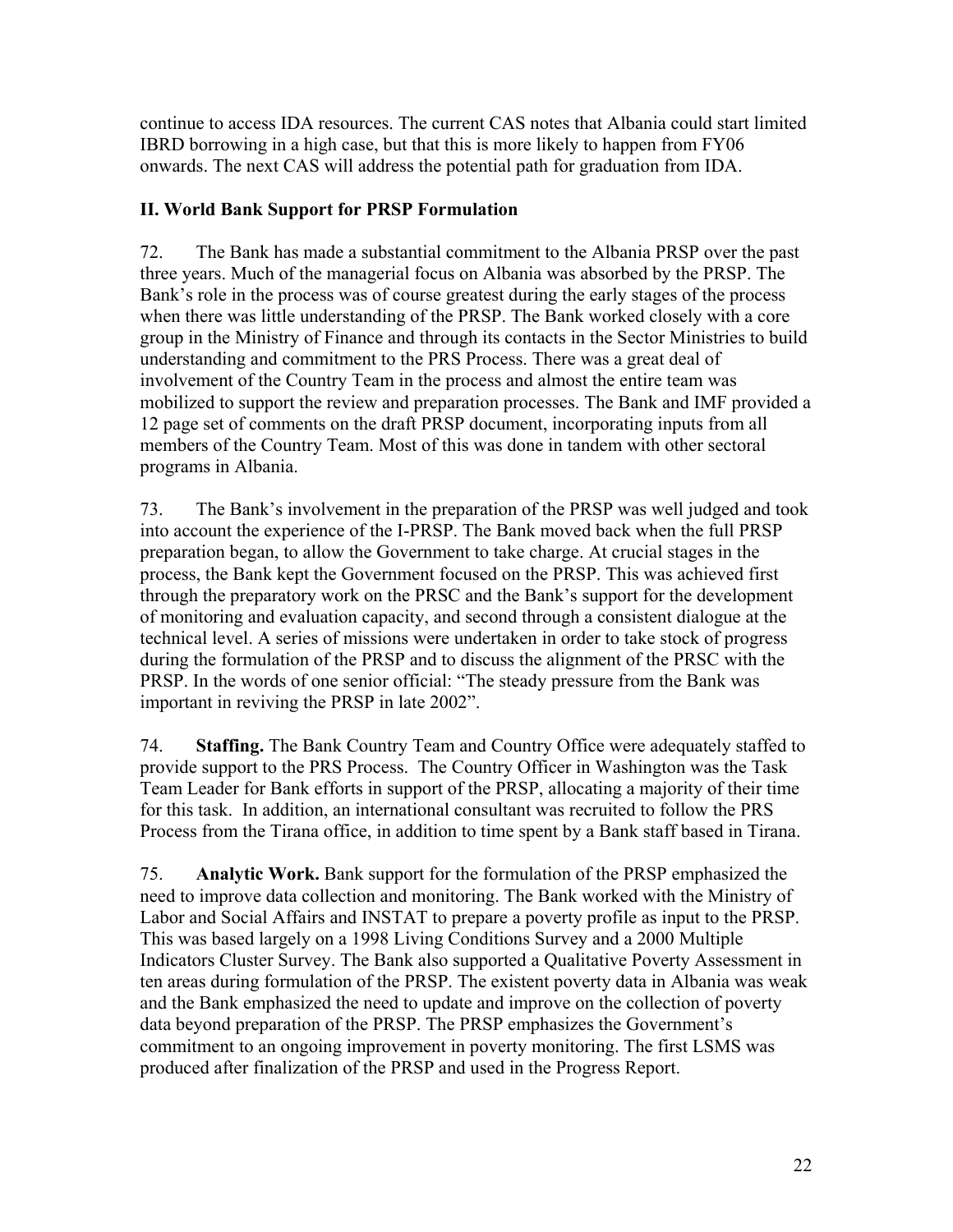76. The Bank also provided support for the sectoral/thematic dimensions of the PRSP. The Bank supported the formulation of a Rural Strategy as input to the PRSP. This was conducted in consultation with the relevant rural civil society and technical working groups. A Poverty and the Environment Workshop was organized in April 2001 to discuss the linkages between environment, growth and poverty. The FIAS report on barriers to investment was used by the Government as the basis for its consultations with the private sector on the PRSP.

77. **Bank Support for Consultations.** The Bank played an effective and appropriate role in support of the consultations in Albania. This was a particular mandate of the country office and a staff member was dedicated to supporting the consultation process. The Bank recognized the value of an arms length relationship for both it and the Government in the initial phase of the consultation process and realized the role which the Carter Center could play as an independent facilitator. The Bank was instrumental in persuading the Carter Center to refocus its efforts away from the creation of a parallel national strategy and towards supporting the PRSP as an independent facilitator.

78. The Bank's involvement in the public awareness side of the PRSP has had more mixed results. Although there was an explicit PRSP media campaign which was independent from the Bank, it does not seem to have been very effective in creating public awareness of the PRSP. By default much of the public attention to the PRSP came from public coverage of the statements of visiting missions and senior Bank and Fund officials. This has reinforced an image with the Albanian public, of the PRSP as a Bank/Fund sponsored process. It will be very important going forward to further lower the Bank's public profile on the PRSP and to stress at every opportunity that this is meaningful only as a Government-owned process.

79. The importance of early **consultation with the Parliament**, was, however, neglected, and the Bank could perhaps have kept a closer watch on the effectiveness of the Government in enhancing consultation in this area. In November 2002 the Parliamentary Network on the World Bank (PNoWB) organized a visit of MPs to Albania in order to review progress with the PRSP and specifically the participation of Parliamentarians in the process. The mission found that Parliament remained the weakest represented stakeholder, both as a result of failure to integrate MPs into the process, and inherent weaknesses in capacity of the MPs to participate.

80. The Bank, along with other donors, has taken steps to increase the role of Parliament since the NSSED was issued. In May 2002, a WBI-sponsored workshop with parliamentary leaders outlined the potential role of Parliament in monitoring progress. Following these discussions, and given its comparative advantage in the field, the OSCE launched a capacity building and modernization project to provide long-term assistance to strengthening the role of the Albanian parliament in the PRS Process. Albanian MPs will now become members of the Ministerial Monitoring Committee and Technical Committee on cross sector monitoring.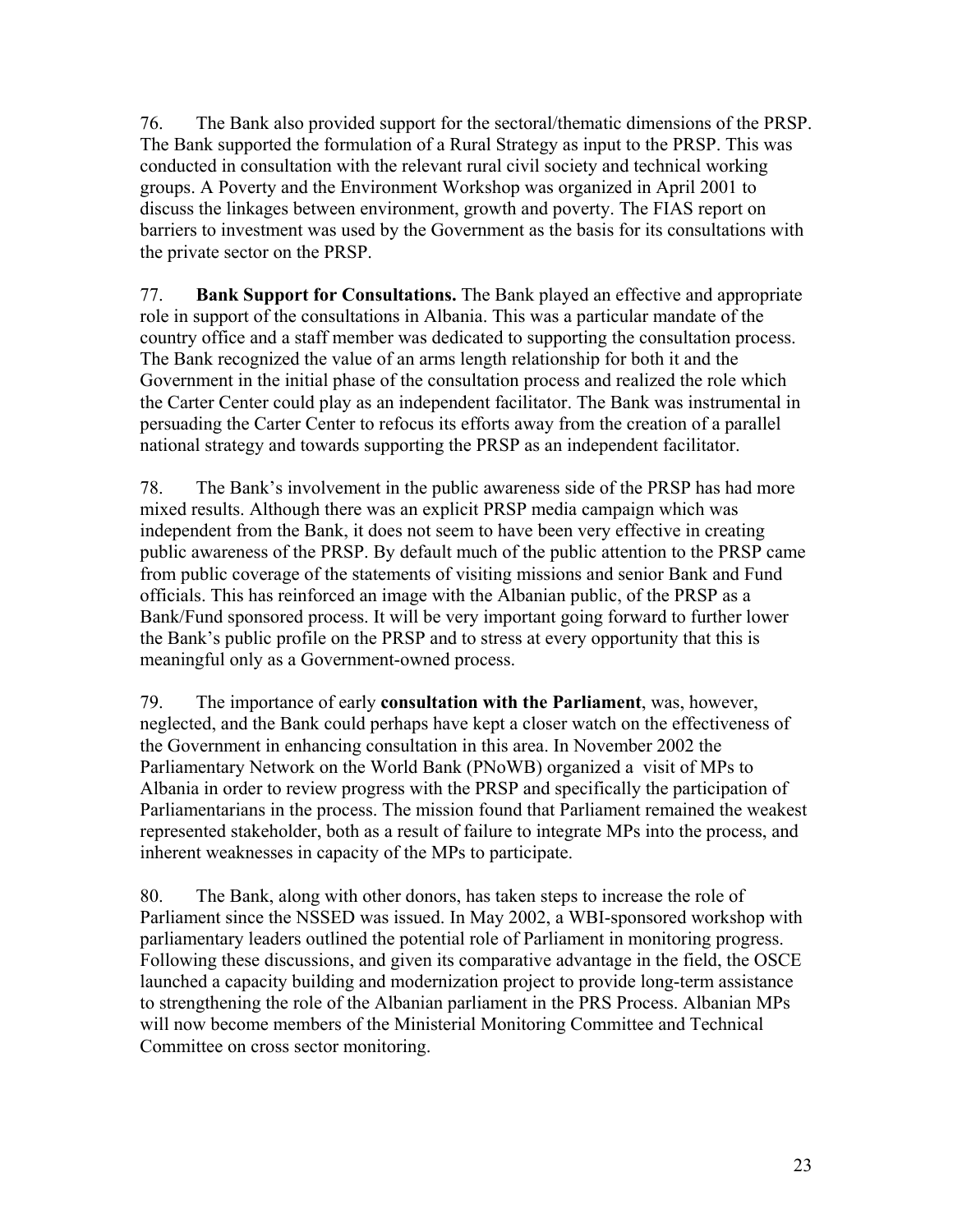81. The Bank has continued to use cross-country learning events and tools to support the PRS process in Albania. In November 2002, during preparation of the Progress Report, a Balkan Poverty Forum was organized by the World Bank, IMF, UNDP, and USAID. The event provided countries and donors with an opportunity to exchange their experiences on the process. Four *Development Debates* were held in preparation for the forum, involving a wide range of stakeholders and a policy note was prepared on each specific theme. In June 2003 a Basic Poverty Measurement and Diagnostics workshop for Balkan countries was held as part of WBI's Attacking Poverty Program. This constitutes the first stage of a three part medium-term strategy to strengthen national capacity in poverty measurement, monitoring, and in poverty impact evaluation. The Albanian representatives to the Poverty Forum, however, reportedly found it of only modest benefit and felt underrepresented in the regional forum. There was little awareness of the PRSP Sourcebook during the mission. Albanian officials are making substantial use of the World Bank website and may be accessing learning resources through this means.

### **III. Bank Alignment with the PRSP**

82. The Albania program is unusually diversified, even by Bank standards. Projects range through almost every area of economic activity. The list of active projects includes; power, forestry, roads, private industry, ports, health, urban land management, community works, irrigation and drainage, micro credit, water supply, public administration reform, judicial reform, education, social services, financial institutions, agricultural services and fisheries (see Annex 4.). In addition there is an active program of environmental activities supported through GEF finance. This continues a longstanding Bank strategic design in Albania of carrying out numerous small investment projects with the

objective of building capacity in many different areas. Between FY92 and 2001, 88% of approvals and 76% of commitments were investment loans. Following the PRSP, the Bank invested \$20 million out of a total program of about \$80

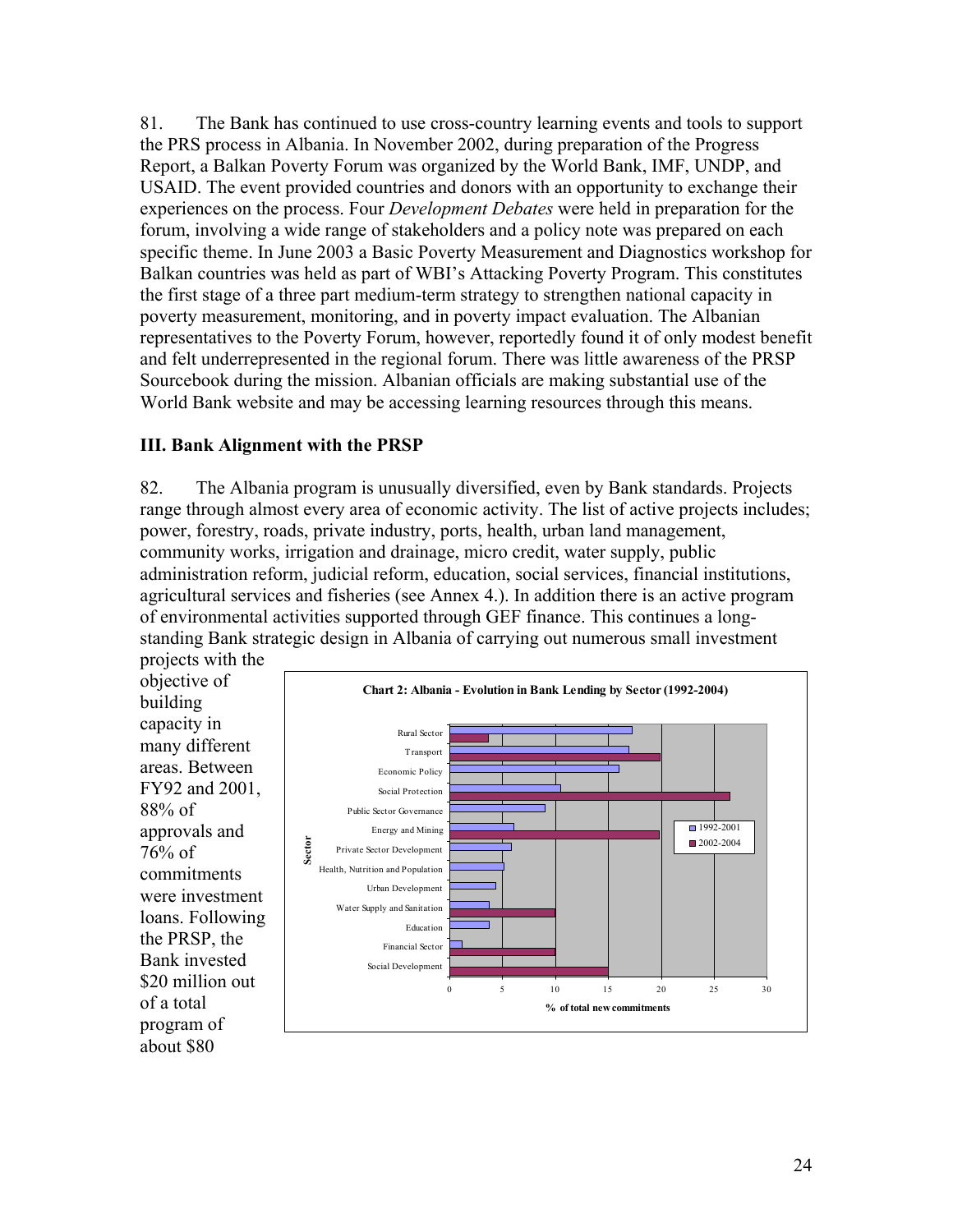million in PRSC I and in July 2003 the Bank approved \$18 million for PRSC II. This is a much lower proportion of budget support than in most other countries where PRSCs have been provided.

83. In terms of commitments, the Bank's portfolio has become more selective over the past three years. Chart 2. illustrates a shift in lending away from the rural sector and into social protection, along with sustained and increased lending for infrastructure.

84. The argument for a multi-project strategy rather than shifting more resources to budget support has been the need for intensive engagement at the sectoral level and the difficulty of leveraging the line ministries through budget support activities. Sector Wide Approaches (SWAPs) provide an option for more direct involvement at the sector level, while maintaining overall budget support, but the Bank has not opted to go this route. Part of the issue has been the poor governance record and the concern about corruption in the Government procurement process and use of resources.

85. The proliferation of projects has led to a proliferation of PIUs in the line Ministries. As suggested earlier, this is an important cost of Albania's many, uncoordinated donors, and it is a cost to which the Bank appears to have contributed. While the spread of projects over many different sectors allows for co-financing in areas of interest to particular donors, the large number of donor projects on the ground each utilizing its own rules for procurement, disbursement, auditing, and reporting, imposes heavy transaction costs on the Government.

| Type                                               | <b>Most Recent</b><br><b>Completion Date</b> | <b>Next Planned</b><br><b>Completion Date</b> |
|----------------------------------------------------|----------------------------------------------|-----------------------------------------------|
| Poverty Assessment*                                | <b>FY97</b>                                  | FY03                                          |
| Country Economic Memorandum                        | <b>FY99</b>                                  | FY <sub>04</sub>                              |
| Public Expenditure Review                          | FY <sub>01</sub>                             | FY <sub>05</sub>                              |
| Country Procurement Assessment Report              | FY <sub>01</sub>                             | <b>FY06</b>                                   |
| <b>Country Financial Accountability Assessment</b> | <b>FY02</b>                                  | FY07                                          |

**Box 6. Core Diagnostic Economic and Sector Work^** 

^ Reproduced from CAS 2002 p.28 \* The Government, with the support of the Bank, prepared poverty updates in FY00 and F Y01.

86. **Bank ESW.** The relatively generous funding of the Albania program has contributed to a generally adequate level of ESW with the various core diagnostic work being substantially on track as shown in Box 6 above.<sup>31</sup> In addition other development partners also had significant programs of analytic work. Despite this, there seem to be some gaps in key strategic areas and even some of the traditional sectors which could perhaps have been filled more quickly if less of the budget was pre-empted by project work. A full list of the Bank's non-lending activities can be found in Annex 5.

 $\overline{a}$  $31$  The Bank, in collaboration with the IMF, have completed or planned PSIAs in the following areas: energy tariffs, fiscal consolidation (FY03), pension reform, education spending, transport, and water sector privatization (FY04).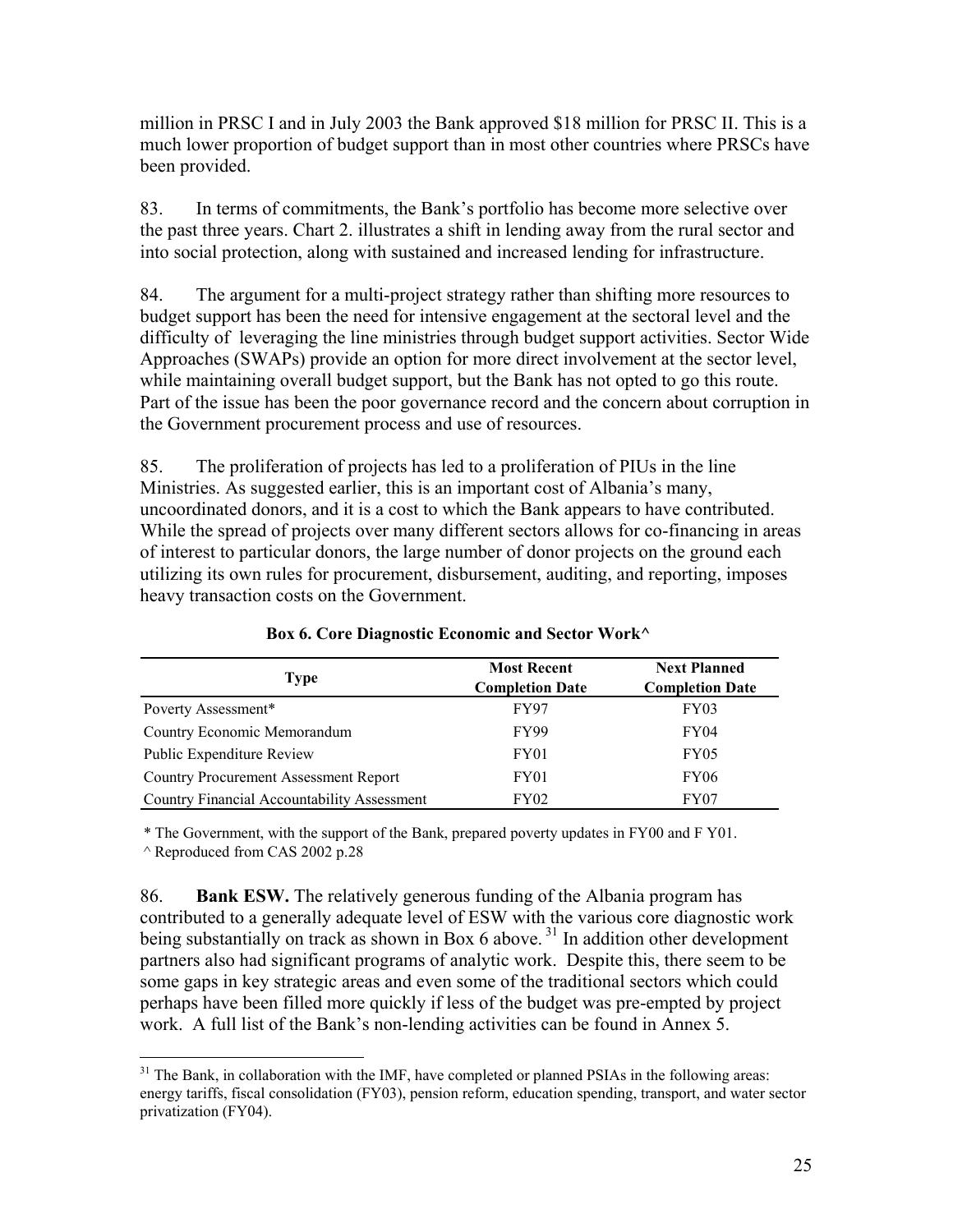87. **CAS and PRSC Program.** The Bank's CAS notes that it is aligned with the Government program. The Government program, however, lacks prioritization and can be argued as being broadly consistent with whatever the Bank or donors put forward. As a consequence while the CAS presents the strategy as being aligned, the CAS is also candid about the fact that the Bank strategy did not change as a result of the PRSP. At present most of the strategic weight of the program is carried by the PRSC which has done a good job of focusing on some of the key weaknesses. The CAS notes that the PRSP has promoted a useful evolution of processes towards greater reliance on partnership, increased focus on outcomes, etc.

88. Albania's PRSC was the first operation of its kind in the ECA Region. In fact, Albania is the first country where the PRSP, the CAS and the PRSC all went to the Bank Board together. PRSC I was approved in May 2002 as the first in a series of three single tranche programmatic operations planned. The PRSC program has four areas of focus: promoting growth and private sector development; strengthening capacity to monitor and evaluate the policy agenda; improving service delivery and social safety net effectiveness; and improving core public sector functions and institutional arrangements. The specific PRSC triggers are clearly linked to PRSP objectives<sup>32</sup> and include; pension reform, PRSP monitoring plan, provision of adequate funding for the statistical agency, adequate expenditures in health and education, and completion of a Country Financial Accountability Assessment. A \$15 million Financial Sector Adjustment Credit (FSAC) was sent to the Board at the same time as the PRSC in June 2002. According to a Bank staff member the FSAC was considered so critical to the reform program that it was not included in the PRSC, which was described as "difficult to put together and a major processing endeavor".

89. PRSC II attempts to build on the progress made under the PRSC I, while addressing shifts in priorities under the PRSP Progress Report. As noted earlier, there has not been an extensive discussion of the Bank (and donors) moving more in the direction of budget support in Albania.

90. The need to build a more strategic approach around core areas such as private sector development, better basic service delivery, and urban infrastructure, is the key to a Bank program which delivers more than the sum of its considerable parts. The Bank's sectoral programs need to carry their weight if the Bank is to provide effective signals to the Albanian Government about the need to develop a coherent strategic approach.

91. **Bank Support for Donor Coordination.** As already indicated the Bank has not been successful in supporting more effective donor coordination in Albania. The Bank convened sector working groups and these seem to have functioned well initially, but have now fallen into disuse. As pointed out earlier, the instrument of donor coordination through the "Friends of Albania", convened by the OSCE is poorly suited to the complex economic issues facing Albania and has understandably not been seen by most donors as the preferred way to operate. The EU has its particular agenda relating to the SAP and the

 $\overline{a}$  $32$  World bank (2002b), Table 4 p. 40.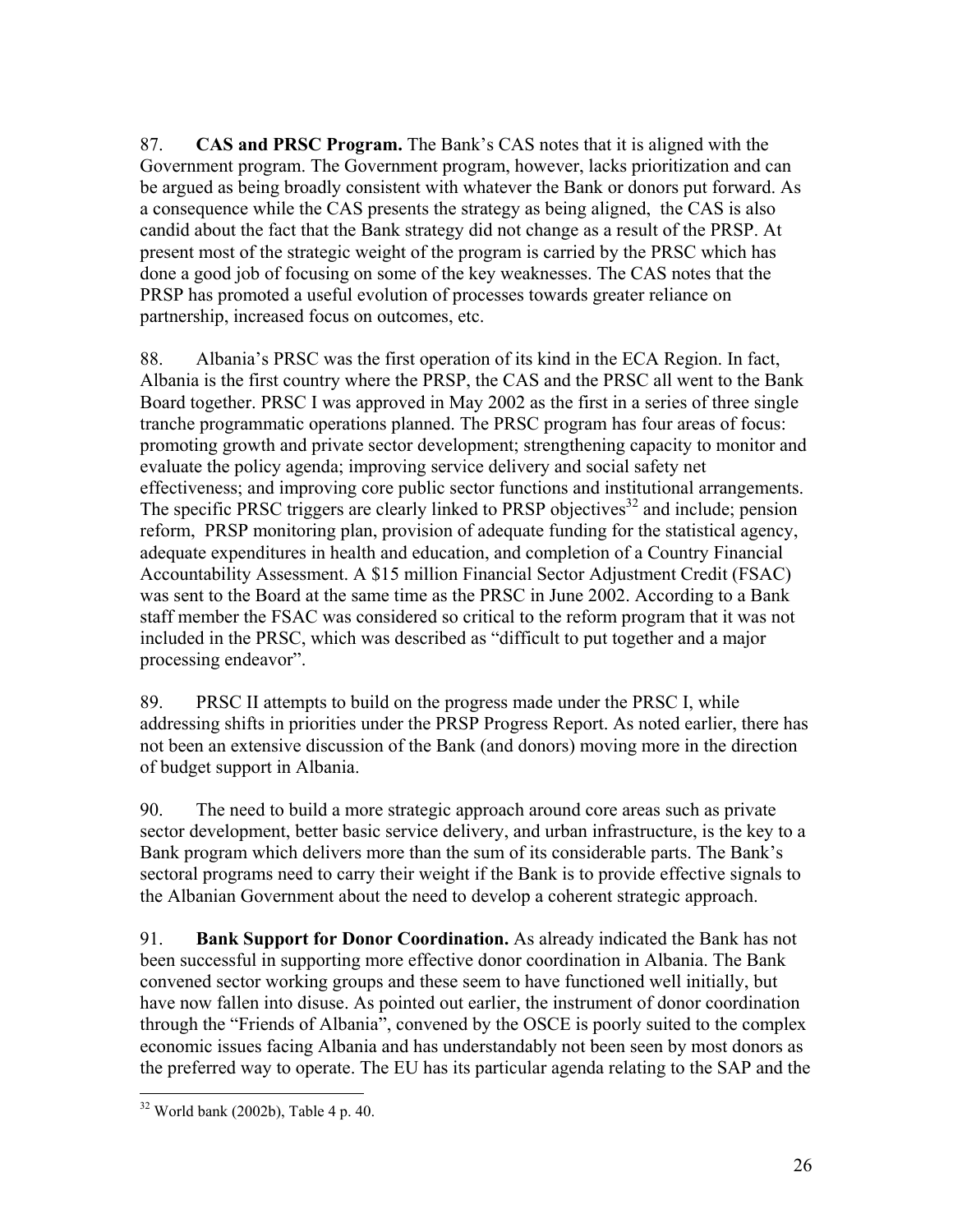UNDP is focused on the MDGs which are arguably not comprehensive enough to form the basis for strategic coordination. The PRS Process is the obvious vehicle for donors to work with, but there has been a great deal of resistance to this because of the perception of Bank leadership which seems to set off much louder alarm bells in Albania than in many other countries.

92. It is unclear why the donors should react in this way. The Bank's conduct in the PRS Process seems well judged and it is hard to see a qualitative difference between the way the Bank's representatives whether the Country Director and Country Officer from Washington or the Country Manager in Tirana, or the various country missions, have conducted themselves which would account for the nature of the donor reactions. More probably it lies in the distinctive nature of the Albanian situation as a very poor country, in a strategic location, with European aspirations. This has made it of much greater interest to the donor community than say Moldova which is similar in size and has even deeper poverty levels.

93. Bank management made consistent efforts to promote more effective aid coordination in Albania. The Bank has sought to work collaboratively with DFID and other bilateral donors in supporting the PRSP. Both the Country Directors who were responsible for Albania during the period held close consultations with the EU and had considerable success in allaying concerns that the Bank was sponsoring a competing model. The Regional Vice-President was active in consulting both with the EU and with UNDP on the most effective way to coordinate the Bank's programs with their work. Given the EU's selective approach in Albania, support for small scale infrastructure represents only 16% of its annual allocation and the increased relative emphasis placed by the CAS on infrastructure was welcomed by the EU. The Bank is also seeking to coordinate with the IMF and EU in terms of conditionality. In June 2002, the EC and Bank held a workshop in Brussels to help clarify the linkages between the SAA and the PRSP.

94. The Bank was in a particularly delicate situation with regard to coordination with Government. Both Bank and Fund assistance are coordinated by the Ministry of Finance yet, the aid coordination portfolio in Albania rested with the Ministry of Economy which had received substantial technical assistance over the years to build up its capacity in this area from UNDP and GTZ. With hindsight the most practical approach would have been to propose aid coordination out of the office of the Prime Minister. If this was felt to be too direct an intervention the Bank could have done more to build a consensus in Government on the most appropriate approach and to try to garner donor support for that approach.

95. In Albania, donor programs appear to be prepared and implemented in large part as if the concerned donor were the only actor on the national stage (see Box 7). As a consequence of this overlap in donor work a very sizeable donor effort in Albania is not yielding the potential returns. In spite of the fact, for example, that the EU has substantial funding available for work on governance and improved public sector management, the Bank is funding Public Service Reform and Judicial Reform projects. Obviously these are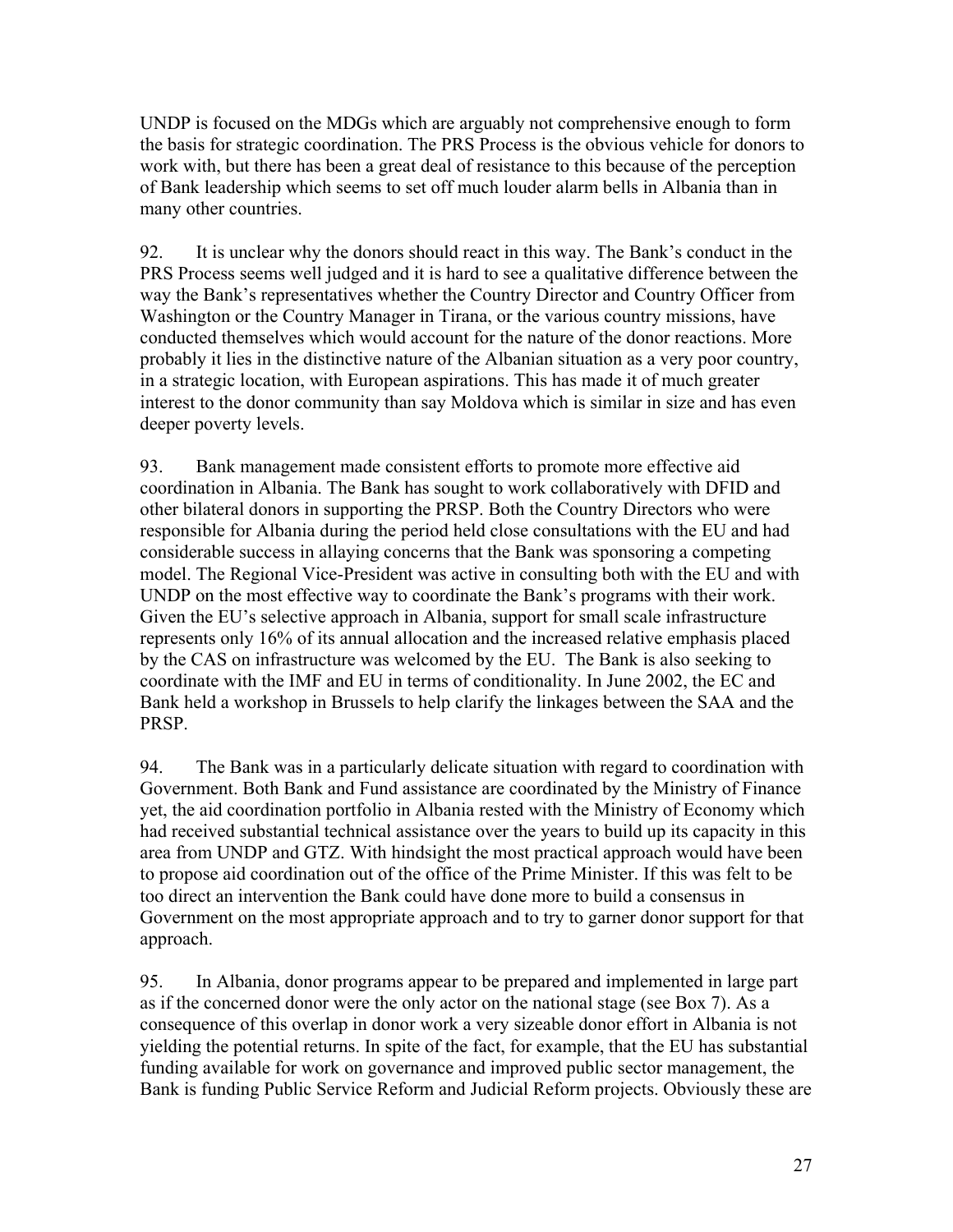sectors in which the Bank needs to have a presence and to maintain a dialogue, but this can and is being handled through the PRSC. Much of the Bank's financing in these areas is likely to go for technical assistance which is in ample supply. The 2002 CAS

represents a sensible shift in the balance of Bank financing to expand support for Albania's under-invested infrastructure through loans for power, water supply and roads. These are currently areas in which other donors provide little or no financing.

96. There is widespread recognition that one of the important benefits of the PRSP is the closer coordination between the Bank and IMF. This is a very positive story in Albania. The two teams have worked

#### **Box 7. Examples of Poor Donor Coordination**

*Donors are not leveraging each others' efforts.* Both USAID and the World Bank are reviewing Albanian competitiveness. EU work on money laundering did not reflect extensive IMF and US activities in this area.

*Legitimate differences of view are not being resolved in a systematic fashion.* Aggressive US line on decentralization at odds with World Bank and IMF concern over potential impact on social service delivery and tax revenues.

*Donors are crowding a few areas* such as governance, anti-corruption, and crime and are leaving critical infrastructure needs unmet.

well together and the PRSP has provided a much more effective coordination framework than the Policy Framework Paper did. The Fund factored in the need to maintain the increased level of social expenditures in providing its advice to the Government on the fiscal situation and the Bank, IFC, and IMF have worked together in building incentives for PSD into their proposals for reform of the tax system. The improved quality of Bank-Fund coordination was highlighted in responses to the survey of PRSP stakeholders conducted by OED.<sup>33</sup>

97. **Support for Monitoring and Evaluation**. An important area of Bank assistance was the support for monitoring and evaluation. The PRSP team made extensive use of the central advisory capacity in the Bank and funded a number of missions to provide advice to the Albanian Government on how to develop its capacity in this area. The Bank was successful in convincing the government of the need to integrate M&E across all the line ministries. Two Bank missions were sent to Albania to the Government on setting up M&E systems and in December 2002, a Bank mission pushed successfully for implementation of the decree on monitoring. In addition, the Bank supported the participation of a technical staff member at the IPDET evaluation training program in Canada. This is also an area where the synergies with Bank project support activities were effective since the Bank had provided substantial training in the area of project monitoring and evaluation to the members of the PIUs and the Government was able to draw on these staff for the new ministry-level monitoring and evaluation units which were established.

### **IV. The Joint Staff Assessment.**

98. The JSA of Albania's PRSP is well-written and picks up very clearly on the potential risks and the key areas of focus moving forward. It deals well with the

 $\overline{a}$ <sup>33</sup> See Survey Annex 8.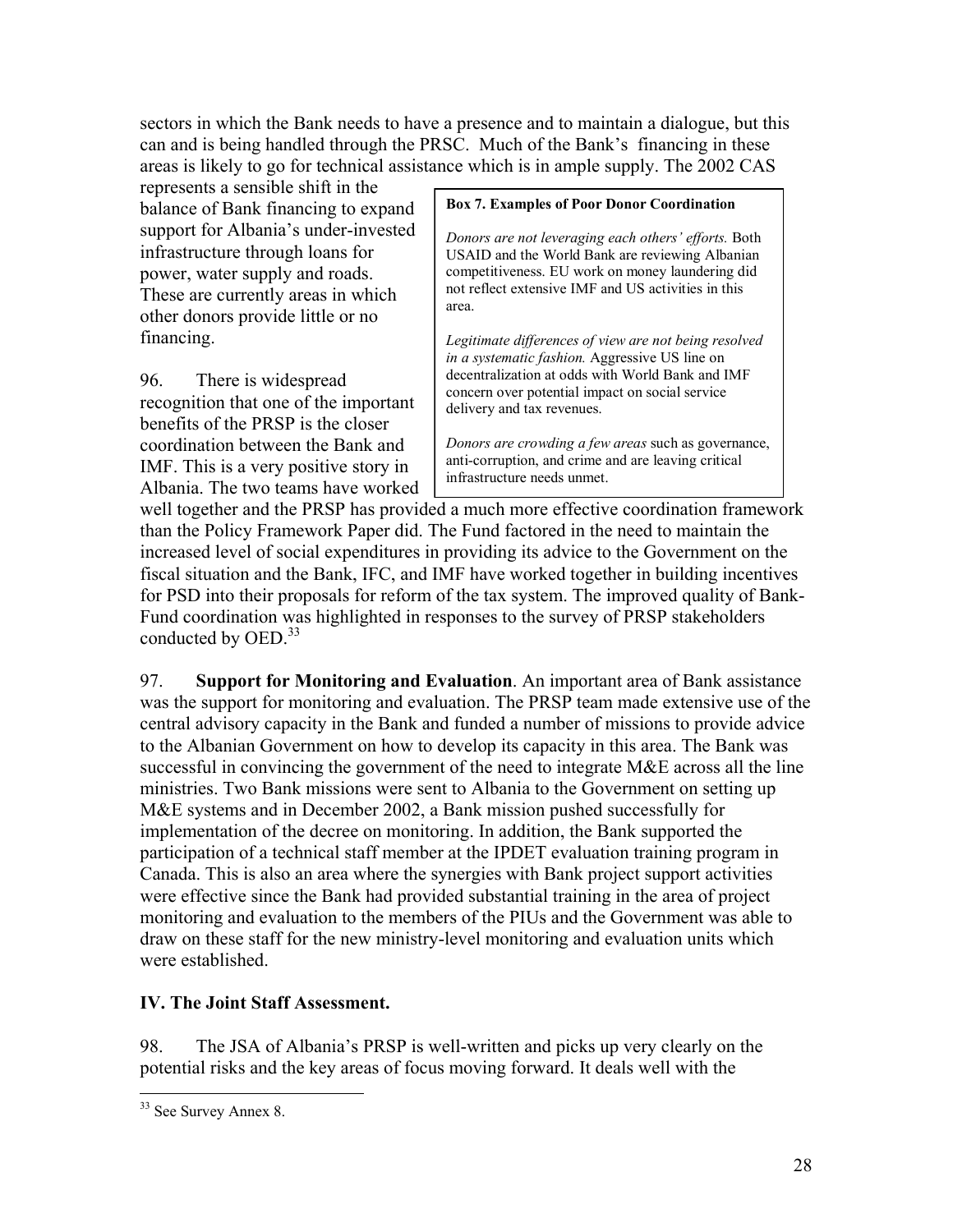budgetary aspects and provides good linkage of the macro and sectoral components of the PRSP. With hindsight it is obviously too optimistic about government ownership and follow-up in the context of the Government in place in May 2002, but in the light of the later changes and the work done to prepare the Progress Report these judgments look much more accurate. It could perhaps have dealt more strongly with the risks of state capture and the centrality for private sector development of tackling the corruption issue.

99. The JSA of Albania's PRSP Progress Report (JSA PR)<sup>34</sup> assesses the progress in terms of the PRS process and in light of the comments raised by the first JSA. As already noted, the JSA emphasizes that a major shortcoming of the Progress Report process was the truncated schedule for preparation of the report which resulted in a lower level of participation than originally envisaged. The Progress Report is also criticized for not being candid enough about progress made since the PRSP. The JSA PR notes that progress has been made in a number of areas including: a better diagnosis of poverty through use of the recently completed LSMS; a better synchronized link with the MTEF; better linkage with the MDGs and SAA; and a better understanding of the PRSP in line ministries and an established structure and staffing to undertake monitoring.

## **E. LESSONS OF THE ALBANIA PRSP**

100. On balance the Albania PRSP has been a successful experience for both the Government and the Bank. There are a number of features of this experience which constitute useful lessons for other countries going forward and a number of areas which the Albanian Government needs to tackle to enhance its own benefits from the PRS Process.

101. While the monitoring process in Albania is not perfect there have been encouraging steps taken. The approach taken, which combined training activities, substantial support from the Bank and the commitment and structures established by the Government should make this a good model to watch going forward.

102. The value of facilitation of the consultation process, at least in the early stages, is demonstrated by the Albanian experience. There is greater credibility when the Government is not choosing who to consult and the role which an outside body can play in ensuring that NGOs are given sufficient time to review documents and collating their comments is a very valuable one.

103. Public awareness was high at the launch stage but faltered during the implementation. The Monitoring Unit in the Ministry of Finance needs to hold regular, perhaps monthly briefings with the press to focus on the implementation of the various components of the PRSP.

104. While the Albania case demonstrates the key role of political stability in the PRS Process, it suggests that we should not assume that in its absence there is unlikely to be

 $\overline{a}$ 34 World Bank and IMF (2003).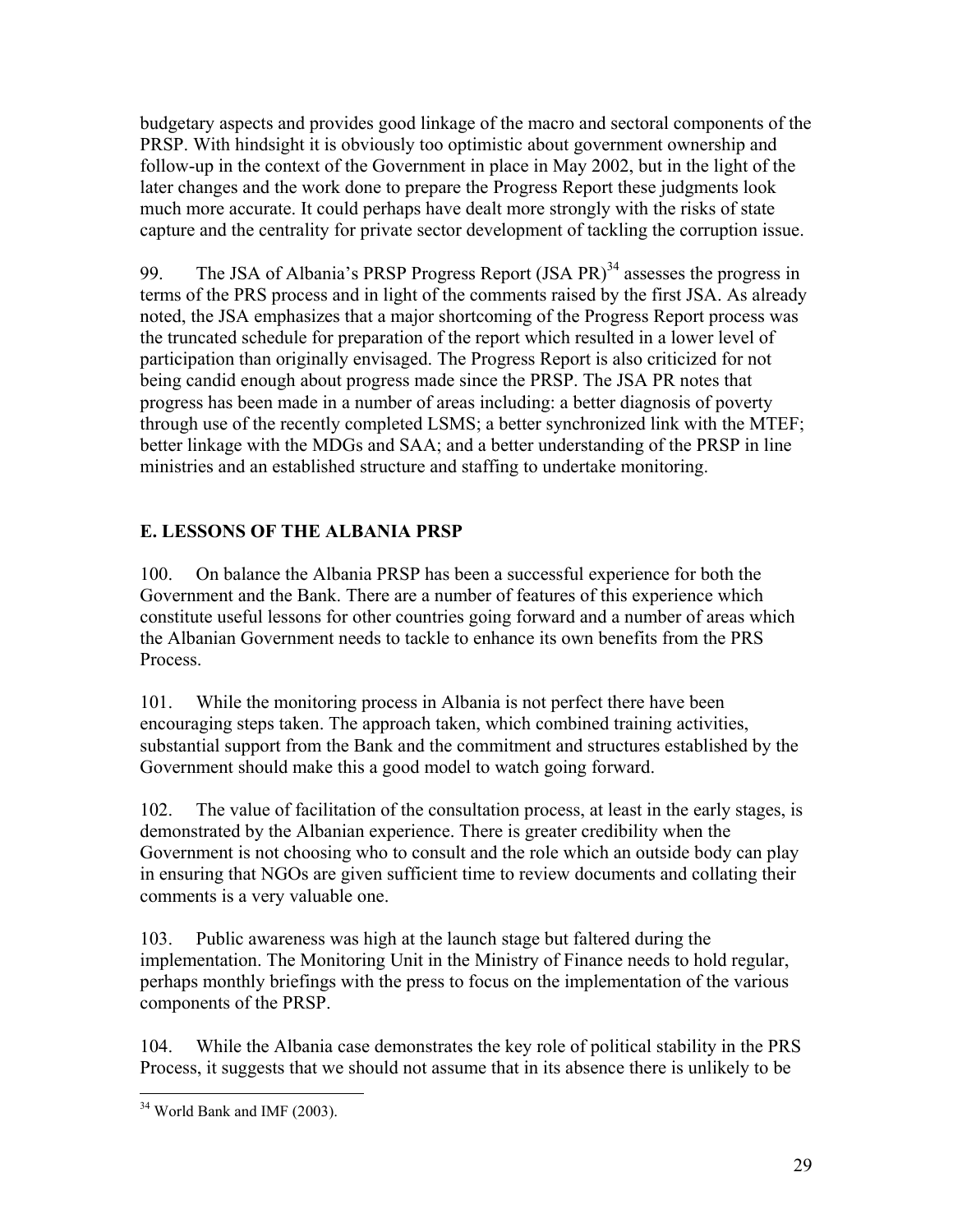value in going through the various steps needed for the PRSP. In the Albania case it would not have been advantageous to wait until the political picture had cleared before proceeding.

105. A key weakness of Albania's PRSP relates to the multi-sector programs which require inter-ministerial coordination: PSD, decentralization, and urban infrastructure. Both the Government and the Bank need to give thought about how to handle such programs more effectively in preparing the strategies.

106. The integration of PSD into the PRSP framework is a particular challenge. The work being done by FIAS to identify the issues facing private business in Albania, could become the basis of a more structured framework for a PSD strategy and be integrated fully into the PRSP. This is an option which might be considered elsewhere as well.

107. Sustainability will require the institutionalization of the PRSP, not just in terms of structures, but also the processes which support them, and above all the supporting sectoral and regional strategies and action plans.

108. Donor coordination is too important to be left to the donors. The Albanian Government needs to take leadership of the process. The coordinating point in the Government needs to be identified and a schedule of meetings convened for donors. This might consist, for example, of a quarterly meeting with heads of delegations to present the Government's strategy and priorities and for donors to share information on their approach and programs, followed by monthly technical meetings co-chaired by the appropriate Ministries to assess progress and programs in the sectors.

109. The donors must work together, however, to reduce the transaction costs of their assistance to Albania, through increased co-financing, fewer project units and harmonized procedures.

110. The Bank and Fund play a very delicate role in the PRS Process. It is difficult to avoid the perception that the process and document exist only because the Bank and Fund require their existence. Both institutions should give serious thought to opening up procedures such as the Joint Assessment to the participation of other partners including perhaps senior officials from other PRSP countries with first-hand knowledge of the process.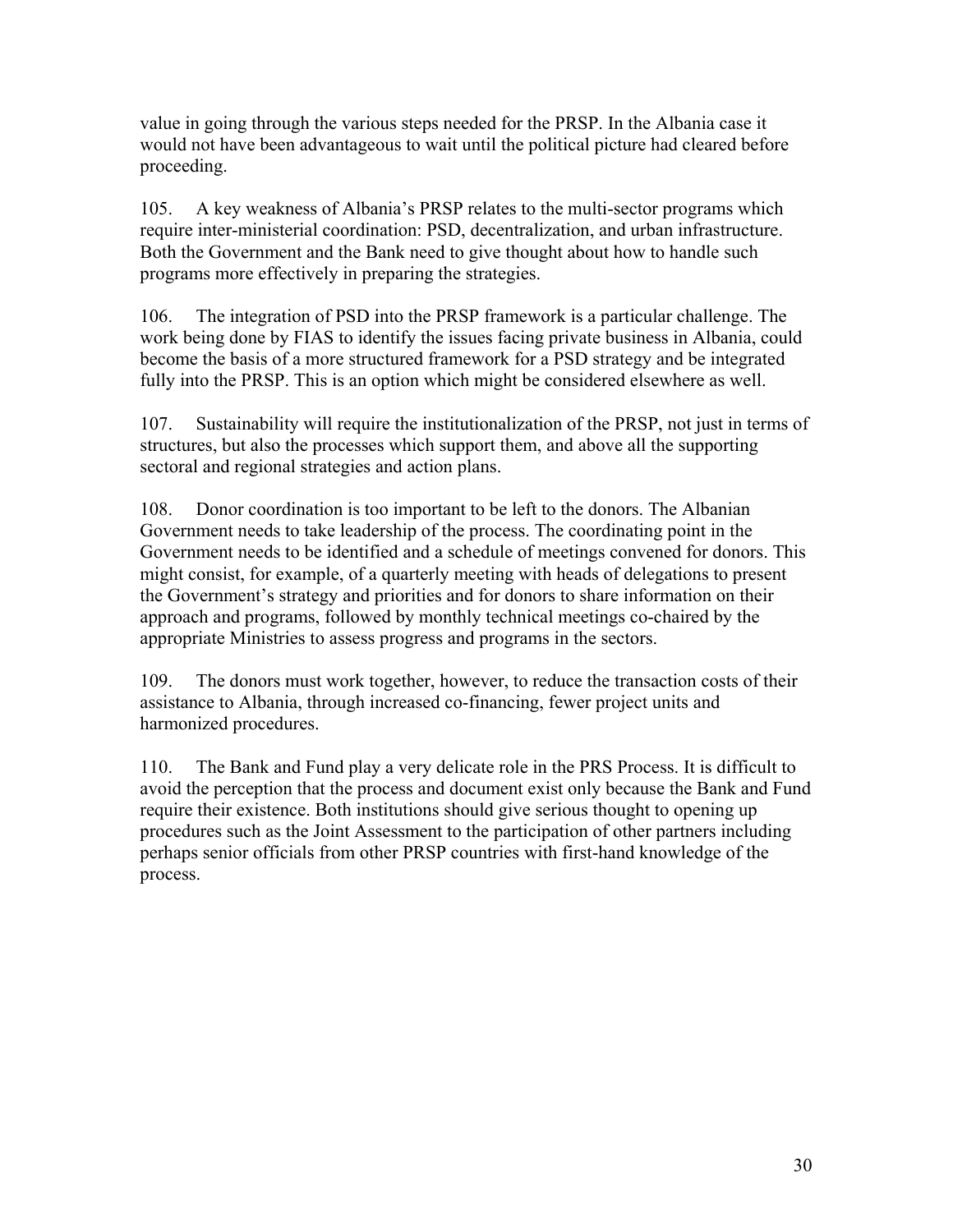#### **Annex 1. Key Elements of the NSSED**

Achieving sustainable and inclusive growth is the fundamental objective of the NSSED (GPRS) strategy. Improved governance as well as growth and private sector development are the two main pillars of the strategy. European integration is specifically recognized as Albania's longterm objective and the NSSED is consistent with the Stabilization and Association (SAA) process. The NSSED is closely linked to the Medium Term Economic Framework, in order to orient Government spending towards poverty reduction and to coordinate donor financing.

The main objectives of the NSSED are:

- 1. Annual real GDP growth of about 7 percent during 2002-2004
- 2. Reduction in the number of people living in poverty, in particular, the worst affected groups
- 3. Tangible improvements in infrastructure and related services and increasing the access of the poor to these services
- 4. Reduction of infant and maternal mortality rates and infectious disease incidence
- 5. Increase of elementary and secondary school enrollment rates.

The NSSED identifies six priority sectors of public actions:

- i) Health and Education
- ii) Infrastructure
- iii) Improvement of governance
- iv) Economic growth
- v) Social support
- vi) Macroeconomic stability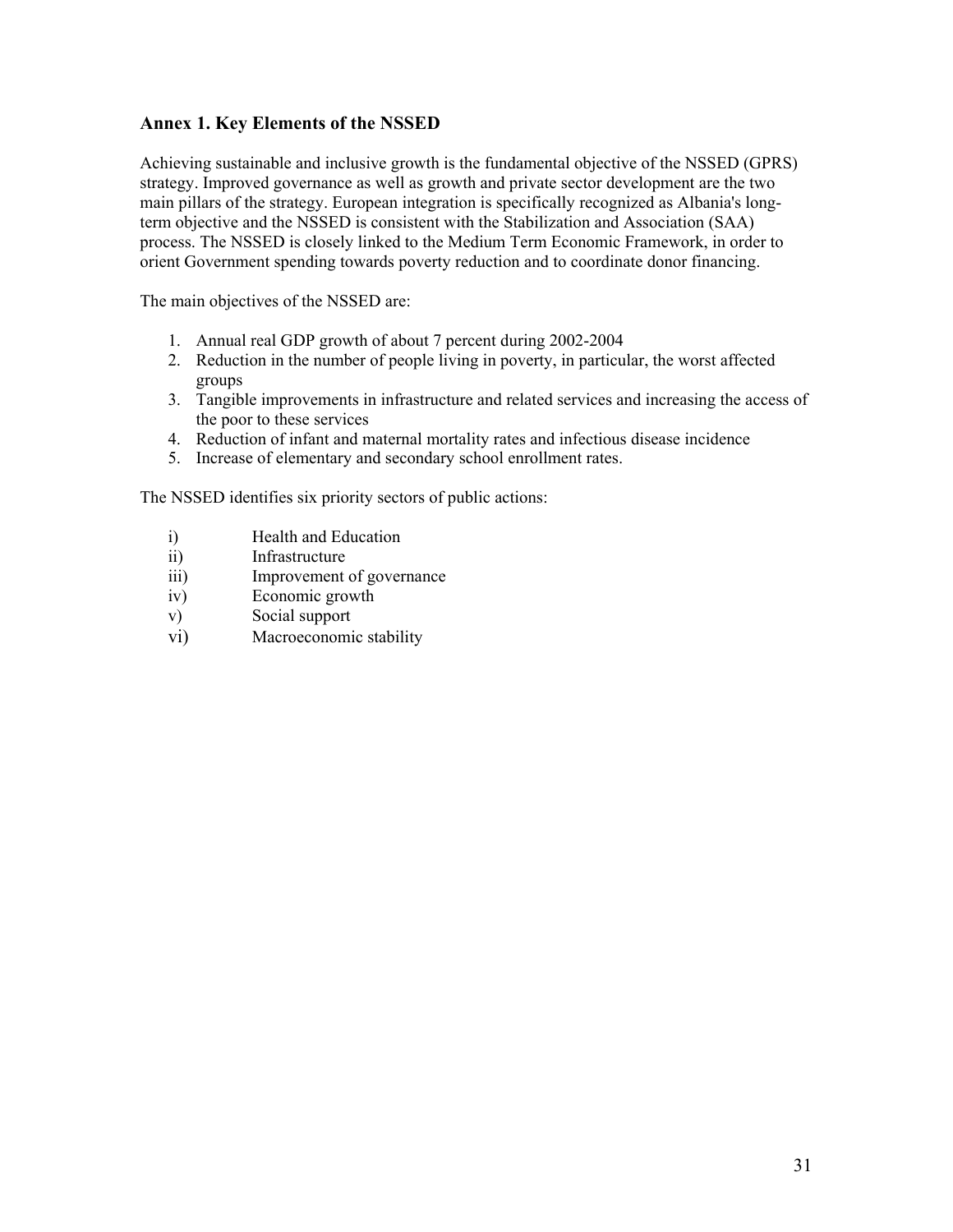### **Annex 2. Macroeconomic indicators**

|                      |               | 1996      | 1997      | 1998      | 1999      | 2000      | 2001          |
|----------------------|---------------|-----------|-----------|-----------|-----------|-----------|---------------|
| <b>GDP</b>           | million Lek   | 280,988   | 341,716   | 460.631   | 506,205   | 539,210   | 590,237       |
| Real Growth in GDP   | $\frac{0}{0}$ | 9.1       | $-7.0$    | 8.0       | 7.3       | 7.8       | 6.5           |
| Per Capita GDP       | US\$          | 871       | 743       | 991       | 1,191     | 1,215     | 1,333         |
| Annual Inflation     | $\%$          | 17.4      | 42.0      | 8.7       | $-1.0$    | 4.2       | $3.5^{\circ}$ |
| <b>Total Revenue</b> | million Lek   | 51,572    | 56,645    | 93,519    | 107,506   | 120,637   | 135,484       |
| Total Expenditure    | million Lek   | 87,596    | 100,730   | 141,628   | 165,692   | 170,620   | 186,049       |
| Deficit/Surplus      | million Lek   | $-36,024$ | $-44,085$ | $-48,109$ | $-58,186$ | $-49,983$ | $-50,565$     |
| Trade Balance        | US\$ million  | $-678$    | $-535$    | $-604$    | $-663$    | $-814$    | $-1,027$      |
| Exports              | US\$ million  | 244       | 159       | 208       | 275       | 256       | 305           |
| Imports              | US\$ million  | 922       | 694       | 812       | 938       | 1.070     | 1,332         |
| Transfers            | US\$ million  | 559       | 265       | 520       | 353       | 533       | 571           |
| Reserves             | US\$ million  | 280       | 306       | 384       | 482       | 608       |               |
| Exchange Rate        | Lek/US\$      | 104.5     | 148.9     | 150.6     | 137.7     | 143.7     | 143.5         |

**Table 2a: Macroeconomic indicators 1996-2001** 

Source: MTEF 2003-05, p. 16

#### **Table 2b. Growth rates lag forecasts**

| <b>Growth Rates</b><br>(in percentage) | <b>NSSED</b><br>Projection | Projection at start of<br><b>CY03</b> | Actual |
|----------------------------------------|----------------------------|---------------------------------------|--------|
| <b>Real growth</b>                     | 7.0                        | 6.0                                   | 4.0    |
| Out of these:                          |                            |                                       |        |
| Industry                               |                            | 5.0                                   | 2.0    |
| Agriculture                            | 5.0                        | 3.0                                   | 2.1    |
| Construction                           |                            | 11.5                                  | 9.1    |
| Transport                              |                            | 11.0                                  | 10.1   |
| Services                               |                            | 6.5                                   | 5.5    |

Source NSSED Progress Report Section C page 4.

#### **Table 2c. Changing structure of the economy (%GDP)**

| <b>Sector</b> | 1992 | 1999 | 2000 | 2001 | 2002 |
|---------------|------|------|------|------|------|
| $%$ GDP       |      |      |      |      |      |
| Agriculture   | 54.2 | 37.2 | 35.9 | 34.2 | 33.3 |
| Industry      | 16.9 | 13.5 | 13.2 | 13.2 | 12.8 |
| Construction  | 7.6  | 8.9  | 9.7  | 10.3 | 10.8 |
| Transport     |      | 9    | 9.5  | 10.1 | 10.6 |
| Other         | 18.3 |      |      | 32.2 | 32.5 |

Sources: NSSED Progress Report Section C page 3. Data for 1999 and 2000 from MTEF 2003-2005, p. 16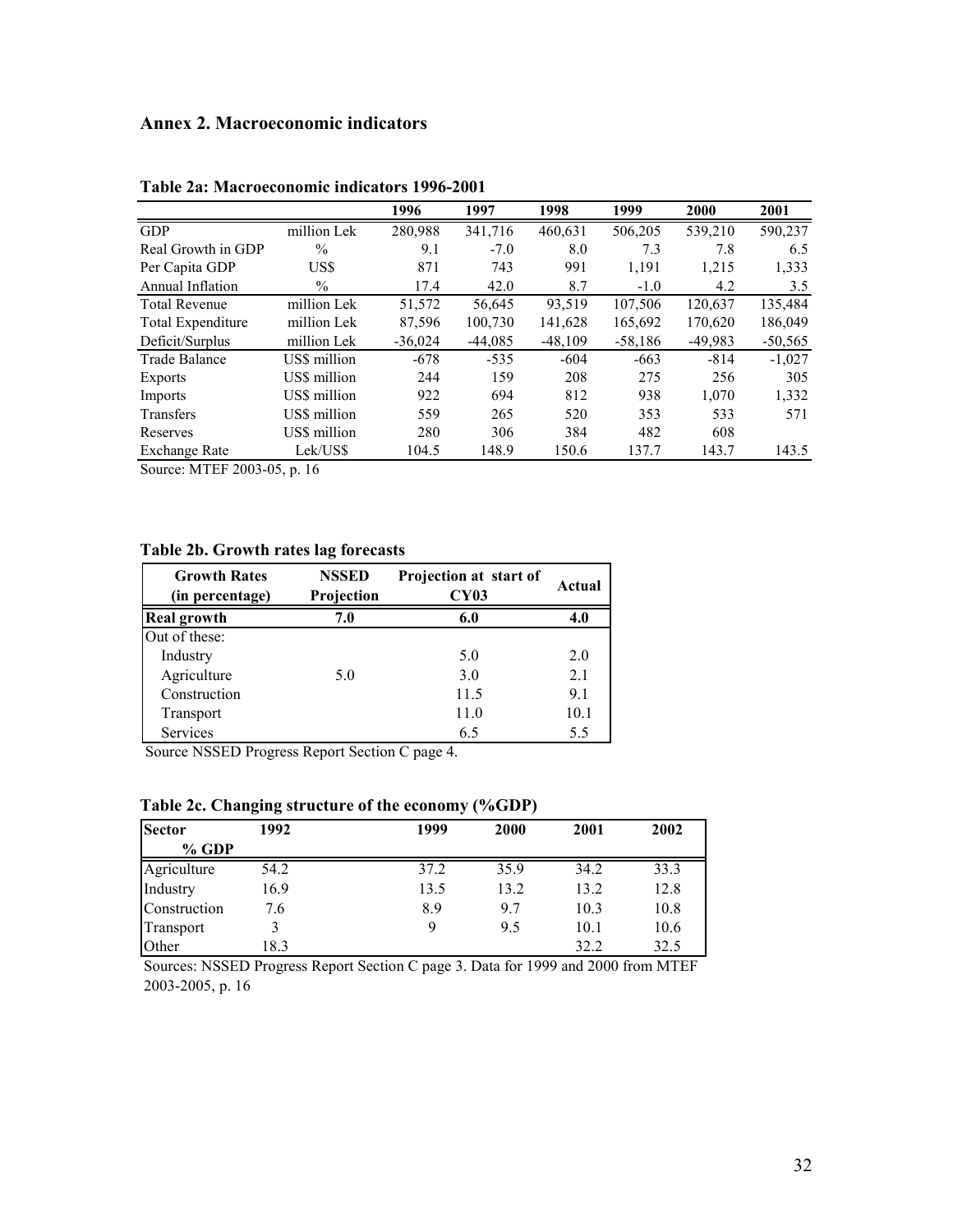## **Annex 3. NSSED Timeline**

| June 2000      | I-PRSP presented to the Boards of the World Bank and IMF                                                                                                                                                                                                               |
|----------------|------------------------------------------------------------------------------------------------------------------------------------------------------------------------------------------------------------------------------------------------------------------------|
| January 2001   | Work on drafting the PRSP following an order from the Prime Minister.<br>National Steering Committee for the Growth and Poverty Reduction Strategy<br>(GPRS) established and chaired by the PM. Minister of Finance appointed as<br>National Coordinator for the GPRS. |
|                | Interministerial working group on GPRS chaired by the Deputy Minister of<br>Finance established. Deputy ministers of line ministries involved in the PRS<br>Process appointed to the working group.                                                                    |
| November 2001  | Public launch of the National Strategy on Socio-Economic Development<br>(formerly GPRS) by the PM.                                                                                                                                                                     |
| August 2002    | NSSED served as the main document for the preparation of the new<br>Government's program                                                                                                                                                                               |
| November 2002  | National Conference on the NSSED marking the first anniversary of the<br><b>NSSED</b>                                                                                                                                                                                  |
| September 2002 | PM order establishes Monitoring and Evaluation units in all line ministries.<br>NSSED Secretariat in the Ministry of Finance upgraded to Directorate level                                                                                                             |
| April 2003     | First Annual Progress Report on the NSSED completed.                                                                                                                                                                                                                   |
| May 2003       | Progress Report approved by Council of Ministers.                                                                                                                                                                                                                      |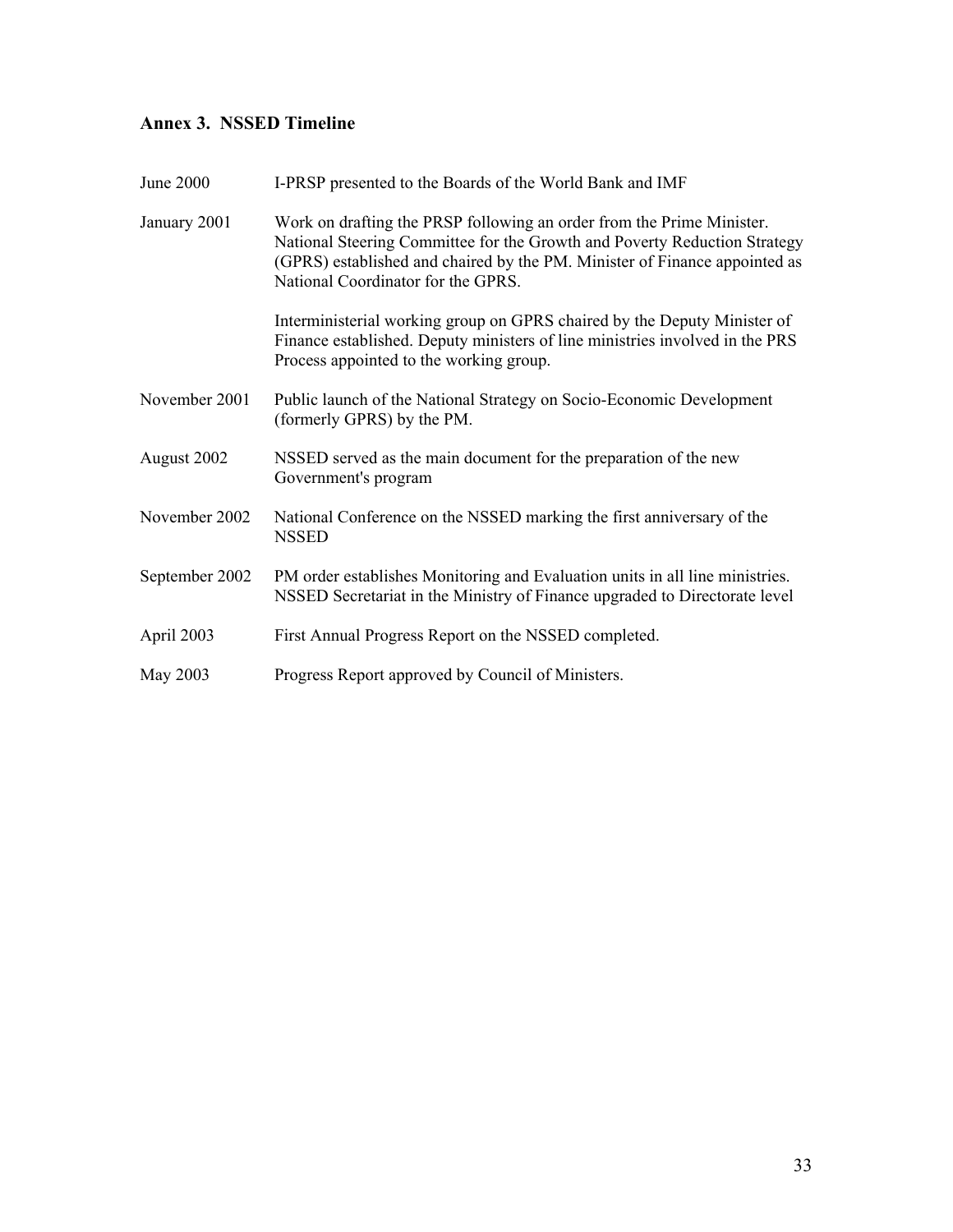## **Annex 4. World Bank Assistance 1994-2002**

| Table 4a: Lending – IDA Approvals 1994-2003 |  |
|---------------------------------------------|--|
|                                             |  |

| FY   | <b>Project Name</b>           | Len Instr Type                         | <b>Sector Board</b>                          | Commit<br>Amt           |
|------|-------------------------------|----------------------------------------|----------------------------------------------|-------------------------|
| 2003 | <b>MUN WATER/WW</b>           | <b>INVESTMENT</b>                      | Water Supply and Sanitation                  | 15                      |
| 2003 | <b>COM WRKS 2</b>             | <b>INVESTMENT</b>                      | Social Development                           | 15                      |
| 2003 | ROAD MAINT SUPPLMT            | <b>INVESTMENT</b>                      | Transport                                    | 13                      |
| 2002 | <b>FSAC</b>                   |                                        | ADJUSTMENT Financial Sector                  | 15                      |
| 2002 | <b>ROAD MAINT</b>             | <b>INVESTMENT</b>                      | Transport                                    | 17                      |
| 2002 | <b>FISHERY DEVT</b>           | <b>INVESTMENT</b>                      | <b>Rural Sector</b>                          | 6                       |
| 2002 | PRSC                          |                                        | ADJUSTMENT Social Protection                 | 20                      |
| 2002 | PWR SECT REHAB/RESTRCT'G      | <b>INVESTMENT</b>                      | Energy and Mining                            | 30                      |
| 2001 | <b>AG SERVICES</b>            | INVESTMENT                             | <b>Rural Sector</b>                          | 10                      |
| 2001 | <b>SOC SERV DEVT</b>          | <b>INVESTMENT</b>                      | Social Protection                            | 10                      |
| 2001 | TRADE & TRANS FACIL IN SE EUR | <b>INVESTMENT</b>                      | Transport                                    | $\,$ $\,$               |
| 2000 | <b>LEG/JUD REF</b>            | <b>INVESTMENT</b>                      | Public Sector Governance                     | $\overline{9}$          |
| 2000 | <b>WS URG REHAB</b>           | INVESTMENT                             | Water Supply and Sanitation                  | 10                      |
| 2000 | <b>EMG ROAD REPAIR</b>        | <b>INVESTMENT</b>                      | Transport                                    | 14                      |
| 2000 | <b>FIN SEC IBTA</b>           | <b>INVESTMENT</b>                      | <b>Financial Sector</b>                      | $\boldsymbol{7}$        |
|      |                               | INVESTMENT Education                   |                                              | 12                      |
| 2000 | <b>EDUC REF</b>               |                                        |                                              |                         |
| 2000 | <b>PUB ADM REF</b>            | INVESTMENT                             | <b>Public Sector Governance</b>              | 9                       |
| 1999 | <b>IRRIG &amp; DRAIN II</b>   | <b>INVESTMENT</b>                      | <b>Rural Sector</b>                          | 24                      |
| 1999 | <b>COMMUNITY WORKS</b>        | INVESTMENT                             | Social Protection                            | $\overline{9}$          |
| 1999 | <b>MICROCREDIT</b>            | <b>INVESTMENT</b> Rural Sector         |                                              | 12                      |
| 1999 | <b>SAC</b>                    |                                        | <b>ADJUSTMENT</b> Economic Policy            | 45                      |
| 1999 | PUBLIC EXPENDITURE SUPPORT    |                                        | <b>ADJUSTMENT</b> Public Sector Governance   | 30                      |
| 1999 | <b>COMM WORKS SUPPORT</b>     |                                        | <b>INVESTMENT</b> Social Protection          | 5                       |
| 1998 | <b>DURRES PORT</b>            | INVESTMENT                             | Transport                                    | 17                      |
| 1998 | LAND DEVT                     | INVESTMENT                             | Urban Development                            | 10                      |
| 1998 | <b>HEALTH RECOVERY</b>        |                                        | INVESTMENT Health, Nutrition and Population  | 17                      |
| 1998 | PRIV IND REC                  |                                        | <b>INVESTMENT</b> Private Sector Development | 10                      |
| 1998 | <b>REHABILITATION</b>         | ADJUSTMENT                             | Social Protection                            | 25                      |
| 1998 | <b>RCVRY PROG TA</b>          |                                        | <b>INVESTMENT</b> Economic Policy            | 5                       |
| 1996 | <b>FORESTRY</b>               | <b>INVESTMENT</b> Rural Sector         |                                              | $\,$ 8 $\,$             |
| 1996 | URBAN WORKS & MICRO           |                                        | INVESTMENT Private Sector Development        | $\overline{\mathbf{4}}$ |
| 1996 | <b>POWER TRNSM &amp; DIST</b> | INVESTMENT                             | <b>Energy and Mining</b>                     | 30                      |
| 1996 | <b>AGROPROC DEVT</b>          | INVESTMENT                             | Rural Sector                                 | 6                       |
| 1996 | <b>NATL ROADS</b>             | <b>INVESTMENT</b>                      | Transport                                    | 25                      |
| 1995 | <b>HEALTH SERVS REHAB</b>     |                                        | INVESTMENT Health, Nutrition and Population  | 12                      |
| 1995 | <b>EFSAC</b>                  |                                        | ADJUSTMENT Private Sector Development        | 15                      |
| 1995 | <b>POWER LOSS REDUCTION</b>   | <b>INVESTMENT</b>                      | <b>Energy and Mining</b>                     | 5                       |
| 1995 | <b>RURAL ROADS</b>            | <b>INVESTMENT</b>                      | Transport                                    | 15                      |
| 1995 | <b>IRRIG REHAB</b>            | <b>INVESTMENT</b>                      | <b>Rural Sector</b>                          | 10                      |
| 1995 | TAX ADMIN MOD                 | <b>INVESTMENT</b>                      | <b>Public Sector Governance</b>              | $\overline{4}$          |
| 1995 | RURAL DEVELOPMENT             | <b>INVESTMENT</b>                      | Rural Sector                                 |                         |
| 1994 | <b>LABOR MRKT DEVT</b>        |                                        | Social Protection                            | 6<br>$\mathfrak{S}$     |
| 1994 | <b>DURRES WS REHAB</b>        | <b>INVESTMENT</b><br><b>INVESTMENT</b> | Water Supply and Sanitation                  | 12                      |
|      |                               |                                        |                                              |                         |
| 1994 | <b>SOCIAL SAFETY NET</b>      | <b>INVESTMENT</b>                      | Social Protection                            | 6                       |
| 1994 | <b>HOUSING</b>                | <b>INVESTMENT</b>                      | Urban Development                            | 15                      |
| 1994 | <b>SCHOOL REHAB</b>           | <b>INVESTMENT</b>                      | Education                                    | 10                      |
| 1993 | <b>ASAL</b>                   | ADJUSTMENT Rural Sector                |                                              | $20\,$                  |
| 1993 | TRANSPT/INFRA                 | <b>INVESTMENT</b>                      | Transport                                    | $18\,$                  |
| 1993 | <b>RUR POV ALLEV</b>          | <b>INVESTMENT</b>                      | <b>Rural Sector</b>                          | $\overline{c}$          |
| 1993 | <b>TECH ASST</b>              | <b>INVESTMENT</b>                      | Private Sector Development                   | $\overline{4}$          |
| 1992 | <b>CRITICAL IMPORTS</b>       | <b>INVESTMENT</b>                      | Economic Policy                              | 41                      |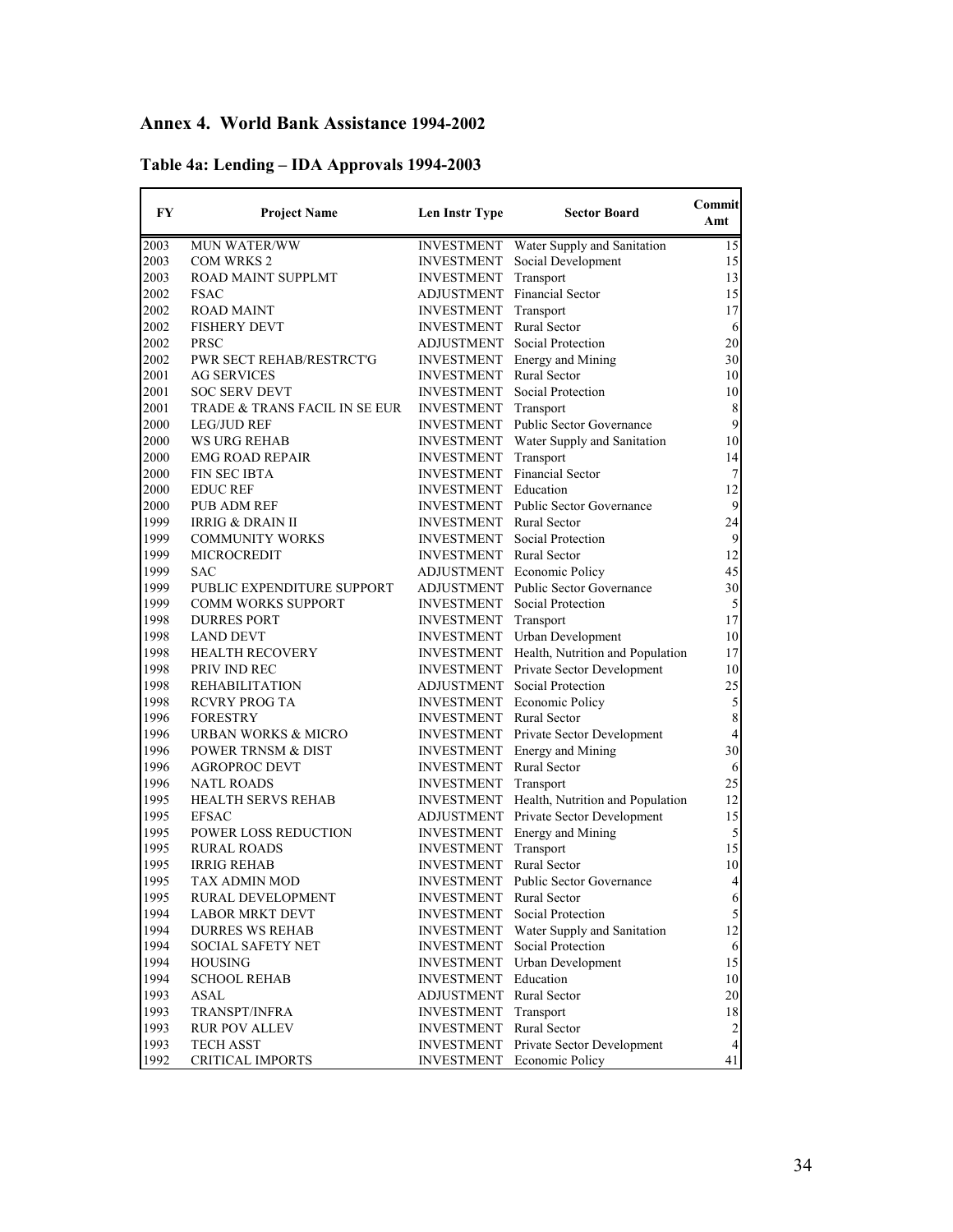|  | Table 4b: Economic and Sector Work 1994-2003 |  |
|--|----------------------------------------------|--|
|  |                                              |  |

| <b>Document Title</b>                                                  | Date     | <b>Type</b>                   |
|------------------------------------------------------------------------|----------|-------------------------------|
| JSA of the PRSP Annual Progress Report                                 | 6/16/03  | <b>JSA</b>                    |
| <b>Country assistance strategy</b>                                     | 5/28/02  | <b>CAS</b>                    |
| Country Financial Accountability Assessment                            | 5/14/02  | <b>CFAA</b>                   |
| Poverty in Albania : a qualitative assessment                          | 3/31/02  | Publication                   |
| Building construction sector study and pipeline development            | 2/28/02  | Departmental Working Paper    |
| A qualitative assessment of poverty in ten areas of Albania            | 6/30/01  | Sector Report                 |
| Financing efficiency and equity in Albanian education                  | 6/30/01  | Publication                   |
| Household welfare, the labor market, and social programs in Albania    | 5/31/01  | Publication                   |
| Public expenditure and institutional review                            | 4/16/01  | Economic Report               |
| Albania - Filling the vulnerability gap                                | 2/29/00  | Publication                   |
| Country assistance strategy - progress report                          | 2/29/00  | <b>CAS Progress Report</b>    |
| Reforms in Albania agriculture : assessing a sector in transition      | 3/31/99  | Publication                   |
| Beyond the crisis - a strategy for recovery and growth                 | 12/7/98  | Economic Report               |
| Social assistance in Albania : decentralization and targeted transfers | 7/31/98  | Publication                   |
| <b>Country Assistance Strategy</b>                                     | 7/8/98   | <b>CAS</b>                    |
| The main determinants of inflation in Albania                          | 6/30/98  | Policy Research Working Paper |
| Country assistance review                                              | 6/18/98  | <b>OED CAR</b>                |
| Albania - Growing out of poverty                                       | 5/30/97  | Sector Report                 |
| Fiscal decentralization and intergovernmental finances in Albania      | 11/30/94 | Policy Research Working Paper |
| Albania and the World Bank : building the future                       | 7/31/94  | Publication                   |
| Building a new economy                                                 | 7/14/94  | Economic Report               |
| Report on the environmental situation in Albania                       | 7/31/93  | Environmental Action Plan     |
| Environmental strategy study                                           | 6/11/93  | Sector Report                 |
| An agricultural strategy for Albania                                   | 10/31/92 | Publication                   |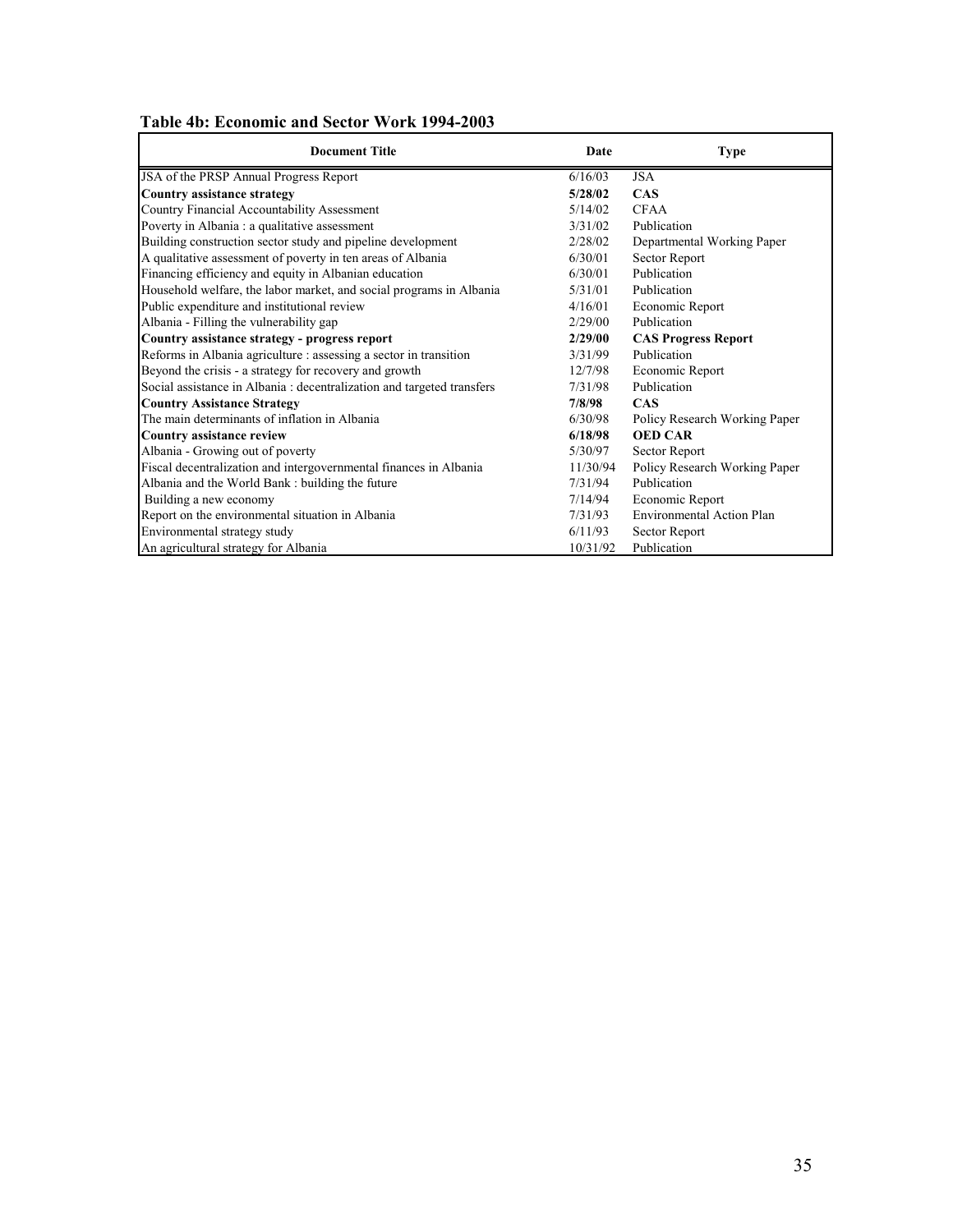## **Annex 5. Summary of Nonlending Services**

| Product                                 | Completion FY | Cost (US\$000) | Audience a          | Objective b     |
|-----------------------------------------|---------------|----------------|---------------------|-----------------|
| <b>Recent completions</b>               |               |                |                     |                 |
| Anticomuption TA                        | OO            | 50             | <b>Gov/IDA/Don</b>  | <b>KG/PS</b>    |
| Refugee Impacts/Prospects               | 0O            | 25             | <b>Gov/IDA/Don</b>  | <b>KG/PS</b>    |
| Country Portfolio Performance Review    | 00            | 25             | <b>Gov/IDA/Don</b>  | <b>KG/PS</b>    |
| Education Sector Review                 | 00            | 162            | Gov/IDA/Pub/Don     | <b>KG/PS/PD</b> |
| Country Procurement Assessment          | 01            |                | Gov/IDA/Pub/Don     | <b>KG/PD</b>    |
| Anticomuption TA                        | 01            | 50             | Gov/IDA/Don         | <b>KG/PD/PS</b> |
| Qualitative Poverty Assessment          | 01            | 62             | <b>Gov/IDA/Don</b>  | <b>KG/PS</b>    |
| Public Expenditure Institutional Review | 01            | 300            | Gov/IDA/Don         | <b>KG/PS</b>    |
|                                         | 01            | 90             | Gov/IDA/Pub         | PS/PD           |
| Governance Anticomuption Report         |               |                | Gov/IDA/Don         | <b>KG/PS</b>    |
| Country Portfolio Performance Review    | 01            | 30             |                     |                 |
| Country Financial Accountability        |               |                |                     |                 |
| Assessment                              | 02            | 30             | Gov/IDA/Don         | <b>KG/PS</b>    |
| Financial Sustainability Note           | 02            | 138            | GowlIDA             | <b>KG/PS</b>    |
| Underway                                |               |                |                     |                 |
| Rural Strategy                          | 02            | 145            | GowlDA.             | <b>KG/PD/PS</b> |
| <b>Poverty Assessment</b>               | 03            | 150            | GowlIDA/Don         | <b>KG/PS/PD</b> |
| <b>Fiscal Decentralization Study</b>    | 03            | 132            | Gov/IDA/Don         | <b>KG/PS</b>    |
| Planned                                 |               |                |                     |                 |
| National Water Strategy                 | 03            | 92             | GowlIDA/Don         | <b>KG/PD/PS</b> |
| Privatization TA                        | 03            | 30             | GowlDA/Don          | <b>KG/PS</b>    |
| PCF Early Childhood Development TA      | 03            | 30             | <b>Gov/IDA</b>      | <b>KG/PS</b>    |
| Anticomuption TA                        | 03            | 50             | GowlDA/Don          | <b>KG/PD/PS</b> |
| Social Safety Net Review                | 03            | 75             | <b>GowlDA/Don</b>   | <b>KG/PS</b>    |
| CEM - Competitiveness and Sources       |               |                |                     |                 |
| of Growth                               | 04            | 207            | <b>GowlDA/Don</b>   | <b>KG/PD/PS</b> |
| Rural Human Capital Development         | 04            | 75             | GowlDA/Don          | <b>KG/PS</b>    |
| Privatization TA                        | 04            | 30             | <b>GowlDA/Don</b>   | <b>KG/PS</b>    |
| Roma Assessment Note                    | 04            | 60             | <b>Gov/IDA/Don</b>  | <b>KG/PD/PS</b> |
| PCF Early Childhood Development TA      | 04            | 30             | Gov/IDA/Don         | <b>KG/PD/PS</b> |
| Anticomuption TA                        | 04            | 50             | Gov/IDA/Don         | <b>KG/PD/PS</b> |
| Labor Market Assessment                 | 05            | 120            | <b>Gov/IDA/Dion</b> | <b>KG/PD</b>    |
| <b>Transport Study</b>                  | 05            | 85             | GowlDA/Dion         | <b>KG/PD/PS</b> |
| Anticomuption TA                        | 05            | 50             | GowlDA/Dion         | <b>KG/PD/PS</b> |
| Public Expenditure Review               | 05            | 200            | Gow!DA/Dion         | <b>KG/PS</b>    |

a. Government, donor, Bank, public dissemination.<br>b. Knowledge generation, public debate, problem-solving.

Source: CAS 2002. Annex B4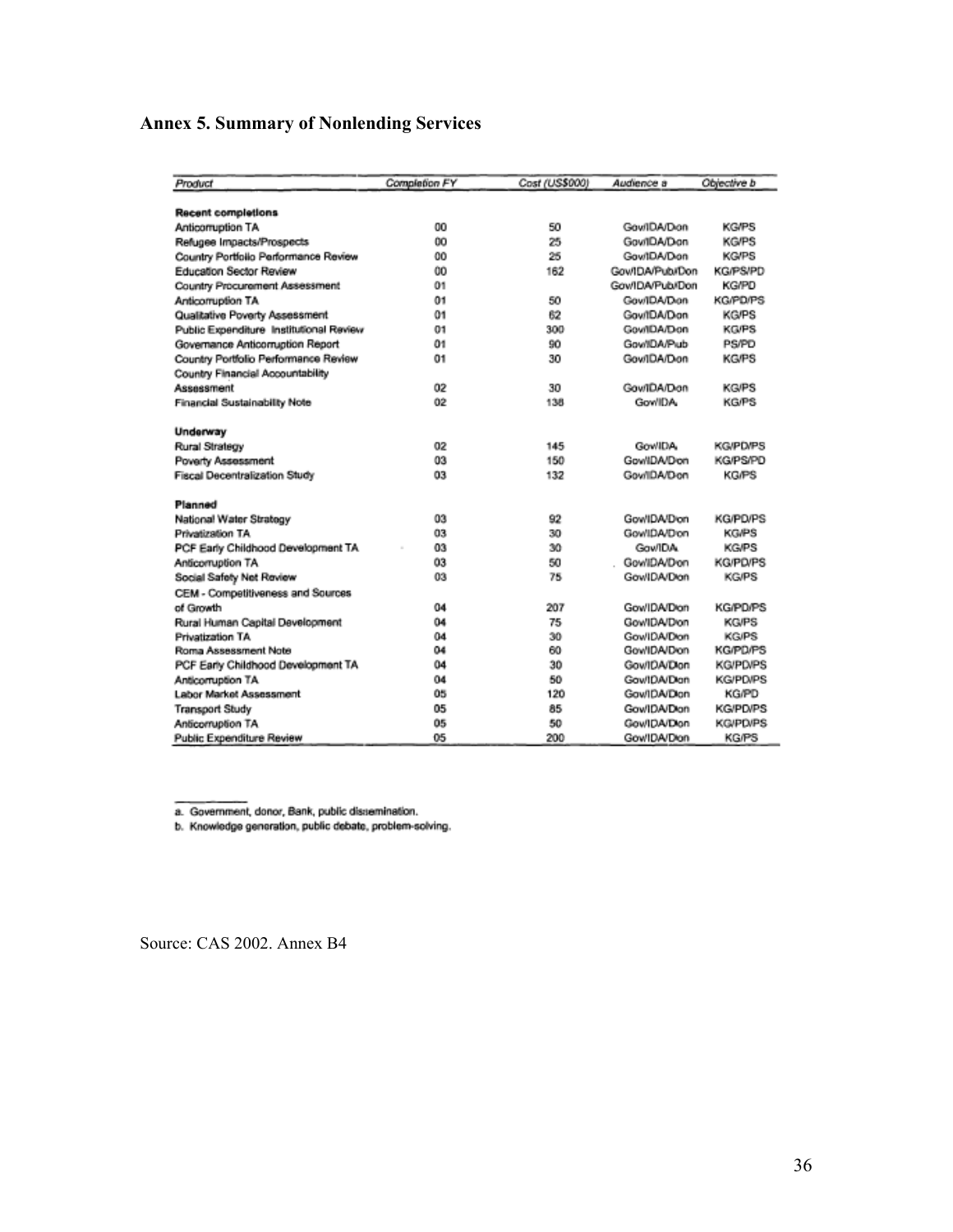# **Annex 6. Total Public Expenditure by Function (excluding interest**)

|                                   | 1998           |                      | 1999           |                      | 2000           |                      | 2001           |                      | 2002 Rev. Budget |                      |
|-----------------------------------|----------------|----------------------|----------------|----------------------|----------------|----------------------|----------------|----------------------|------------------|----------------------|
| <b>Function</b>                   | Lek<br>million | $%$ of<br><b>GDP</b> | Lek<br>million | $%$ of<br><b>GDP</b> | Lek<br>million | $%$ of<br><b>GDP</b> | Lek<br>million | $%$ of<br><b>GDP</b> | Lek<br>million   | $%$ of<br><b>GDP</b> |
| 1 General Public Services         | 11,065         | 2.4%                 | 15,238         | 3.0%                 | 14,366         | 2.7%                 | 15,293         | 2.6%                 | 26,191           | 4.0%                 |
| 2 Defense                         | 5,343          | 1.2%                 | 6,145          | 1.2%                 | 5,655          | 1.0%                 | 6,724          | 1.1%                 | 6,947            | 1.1%                 |
| 3 Public Order and Safety         | 9,136          | 2.0%                 | 12,155         | 2.4%                 | 12,733         | 2.4%                 | 13,277         | 2.2%                 | 12,310           | 1.9%                 |
| <b>4 Education</b>                | 13,612         | $3.0\%$              | 16,850         | 3.3%                 | 17,192         | $3.2\%$              | 19,488         | 3.3%                 | 22,264           | 3.4%                 |
| 5 Health                          | 7,985          | 1.7%                 | 12,066         | 2.4%                 | 12,334         | 2.3%                 | 12,027         | $2.0\%$              | 18,044           | 2.7%                 |
| 6 Social Security and Welfare     | 34,112         | 7.4%                 | 34,987         | 6.9%                 | 38,521         | 7.1%                 | 44,710         | 7.6%                 | 46,336           | 7.0%                 |
| 7 Housing and Communal Services   | 5,933          | 1.3%                 | 11,107         | 2.2%                 | 8,559          | 1.6%                 | 9,808          | 1.7%                 | 14,337           | 2.2%                 |
| 8 Recreation, Culture etc.        | 2,031          | 0.4%                 | 2,481          | 0.5%                 | 2,395          | 0.4%                 | 2,985          | $0.5\%$              | 3,177            | 0.5%                 |
| 9 Energy                          | 2,068          | 0.4%                 | 1,169          | $0.2\%$              | 4,823          | 0.9%                 | 9,578          | 1.6%                 | 9,888            | 1.5%                 |
| 10 Agriculture, Forestry, Fishing | 5,500          | $1.2\%$              | 5,043          | $1.0\%$              | 4,788          | $0.9\%$              | 5,450          | $0.9\%$              | 7,374            | 1.1%                 |
| 11 Mineral Resources              | 748            | 0.2%                 | 3,564          | 0.7%                 | 1,499          | 0.3%                 | 1,389          | 0.2%                 | 574              | 0.1%                 |
| 12 Transport and Communications   | 6,959          | 1.5%                 | 9,003          | 1.8%                 | 16,089         | $3.0\%$              | 19,047         | 3.2%                 | 16,121           | 2.4%                 |
| 13 Other Economic Services        | 1,236          | 0.3%                 | 435            | 0.1%                 | 522            | 0.1%                 | 386            | 0.1%                 | 32               | $0.0\%$              |
| 14 Other Expenditure              | 6              | $0.0\%$              | 513            | 0.1%                 | 98             | $0.0\%$              | 2,258          | 0.4%                 | $\mathbf{0}$     | $0.0\%$              |
| Total                             | 105,734        | 23.0%                | 130,756        | 25.8%                | 139,574        | 25.9%                | 162,420        | 27.5%                | 183,594          | 27.9%                |

Source: MTEF 2003-05, page 36 *Note: Revised Budget figures for 2002 as of June 2002*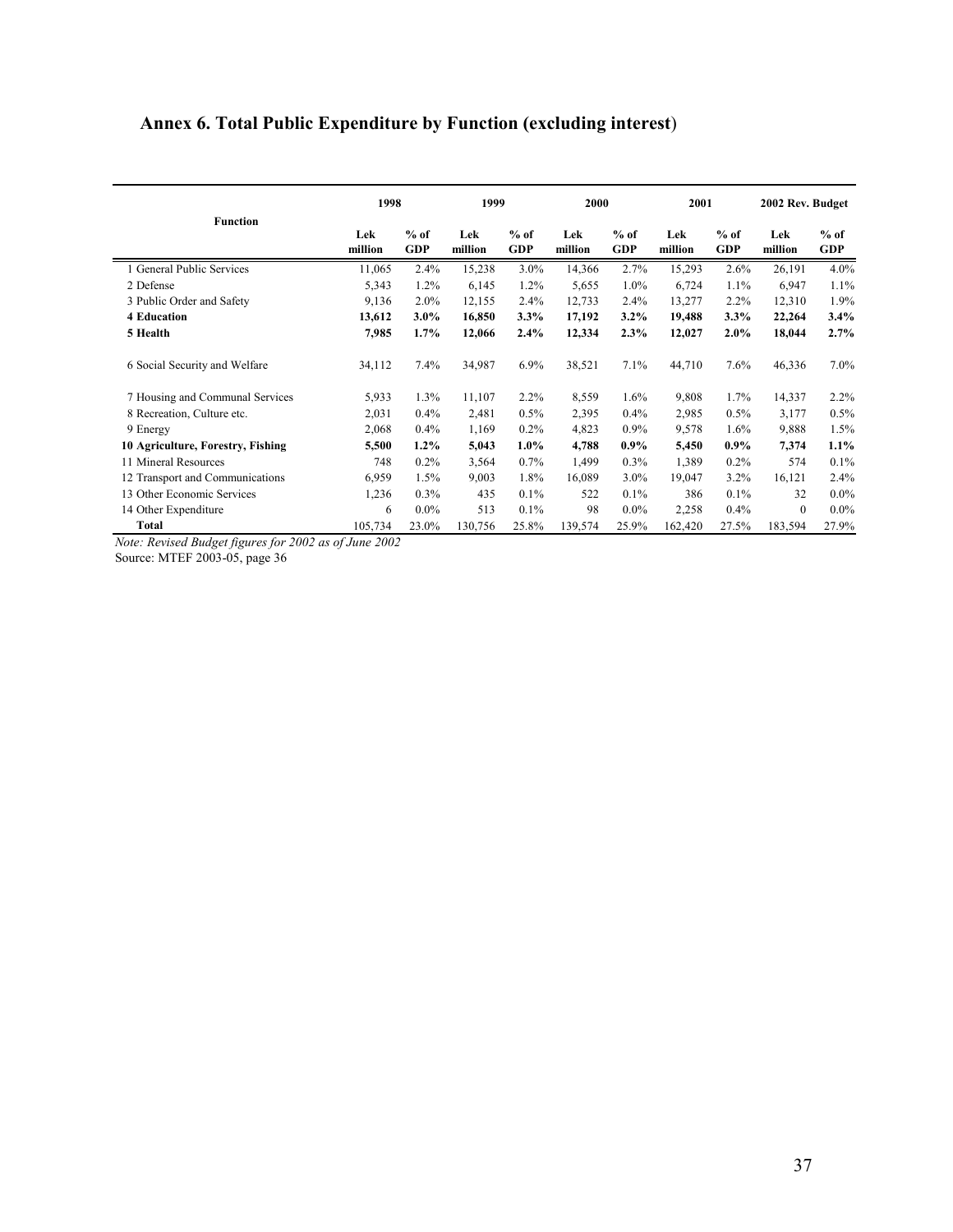## **Annex 7. List of Interviewees**

| <b>Name</b>          | <b>Title</b>                   | Organization                       |
|----------------------|--------------------------------|------------------------------------|
| H.E. Fatos Nano      | Prime Minister                 | Government of Albania              |
| Adela Franja         | Head of M&E                    | Ministry of Economy                |
| <b>Adrian Civici</b> | <b>PRSP</b> Secretariat        | Ministry of Finance                |
| Adriana Berberi      | Deputy Minister                | Ministry of Finance                |
| Alban Bala           | Journalist                     | Radio Free Europe                  |
| Alexandre Papa       |                                | Albanian Chamber of Commerce       |
| Anastas Angjeli      | Minister (fmr.)                | Ministry of Finance (fmr.)         |
| Anesti Kashta        | <b>Executive Director</b>      | <b>ASET</b>                        |
| Anna Stjärnerklint   | Resident Representative        | <b>UNDP</b>                        |
| Arben Malaj          | Minister of Economy            | Government of Albania              |
| Arben Molla          | Director of Agriculture        | Ministry of Agriculture and Food   |
| Arlinda Ymeraj       | Planning Officer               | <b>UNICEF</b>                      |
| Artan Hoxha          | <b>Research Director</b>       | Institute for Contemporary Studies |
| Astrit Beci          | General Director               | Shkodra General Hospital           |
| Bajana Ceveli        |                                | Women with Social Problems         |
| Barry K. Primm       | Program Officer                | <b>USAID</b>                       |
| Basam Sejdarasi      | Journalist                     | Tele Norba                         |
| Blendi Klosi         | Minister of State              | Government of Albania              |
| Burhan Vajushi       | Regional Director of Education | Municipality of Shkodra            |
| Dhimiter Bako        | Head of M&E                    | Ministry of Education and Science  |
| Dritan Shano         | Chief of Cabinet               | Government of Albania              |
| Edi Rama             | Mayor                          | Municipality of Tirana             |
| Elida Reci           | Director                       | Public-Private Finance Institute   |
| Fatos Reca           | Chairman                       | Securities Commission              |
| Filloreta Kodra      | Director                       | <b>Public Administration</b>       |
| Gelardine Ducka      | <b>PRSP</b> Secretariat        | Minstry of Finance                 |
| Genc Boga            | <b>Managing Partner</b>        | Boga & Associates                  |
| Genc Ruli            | President                      | Institute for Contemporary Studies |
| Gjokë Jaku           | Mayor                          | Municipality of Lezhe              |
| Hysen Domi           | Mayor                          | Municipality of Elbasan            |
| Ilir Beqja           | Deputy Director                | Institute of Social Insurance      |
| Ismail Beka          | Coordinator                    | <b>GTZ</b>                         |
| Kastriot Islami      | Minister                       | Ministry of Finance                |
| Linda Spahia         | Correspondent                  | Reuters                            |
| Lindita Backa        | Head of M&E                    | Ministry of Health                 |
| Luiza Jano           | Director, Macro Department     | Ministry of Finance                |
| Lutz Salzman         | Representative                 | European Union                     |
| Majlinda Keta        |                                | Citizenship Initiative             |
| Martin Johnson       | <b>Team Leader MTEF</b>        | Ministry of Finance                |
| Michael Hoffman      | Senior Advisor                 | The Carter Center                  |
| Mimoza Dhembi        | Director                       | <b>Budget Department</b>           |
| Minella Mano         | Chairman                       | Federation of Health Trade Unions  |
|                      |                                |                                    |

#### **Table 7a: Mission Interviews**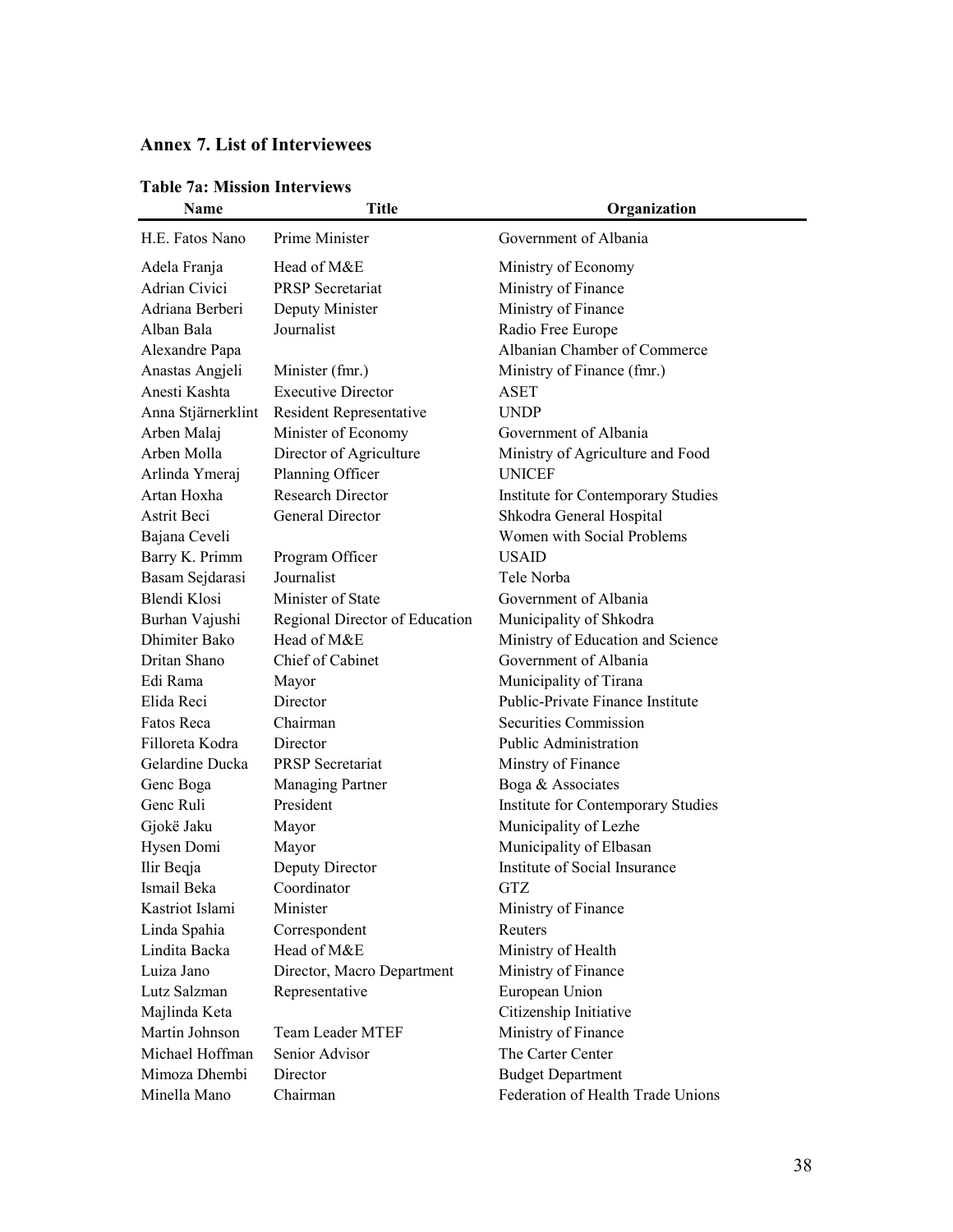| Name               | <b>Title</b>                     | Organization                             |
|--------------------|----------------------------------|------------------------------------------|
| Miri Hoti          | Mayor                            | Municipality of Dürres                   |
| Naim Cope          | <b>Executive Director</b>        | Elbasan Regional Development Agency      |
| Naim Hasa          | General Director                 | Institute of Social Insurance            |
| Ormir Rusi         | Mayor                            | Municipality of Shkodra                  |
| Ornela Kembora     | Chief of Cabinet                 | Government of Albania                    |
| Ornela Lipori      |                                  | Monitoring Magazine                      |
| Pandeli Theodhori  | <b>Executive Director</b>        | Albanian Civil Society Foundation        |
| Petrit Vasili      | Deputy Minister                  | Ministry of Health                       |
| Pierre Semaan      | President                        | Foreign Investors Association of Albania |
| Rajmonda Duka      | Coordinator                      | <b>SOROS</b>                             |
| Rezart Ferzaj      | <b>Operations Officer</b>        | Commercial Bank of Greece                |
| Roberto Laurenti   | Representative                   | <b>UNICEF</b>                            |
| Seyhan Pencapligil | <b>CEO</b>                       | Banka Kombetare Tregtare                 |
| Simon Stone        | Consultant                       | Ministry of Finance                      |
| Sokol Axhemi       | Deputy Minister                  | Minstry of Education and Science         |
| Sokol Nako         | State Minister of EU Integration | Government of Albania                    |
| Terezina Hila      | Program Officer                  | <b>OXFAM</b>                             |
| Valdet Sala        | Program Director                 | <b>SOROS</b>                             |
| Viollca Ibro       | Deputy Minister                  | Ministry of Agriculture and Food         |
| Yahia Farwati      | President                        | FAM Co.                                  |
|                    |                                  |                                          |

## **Table 7a: Mission Interview (contd.)**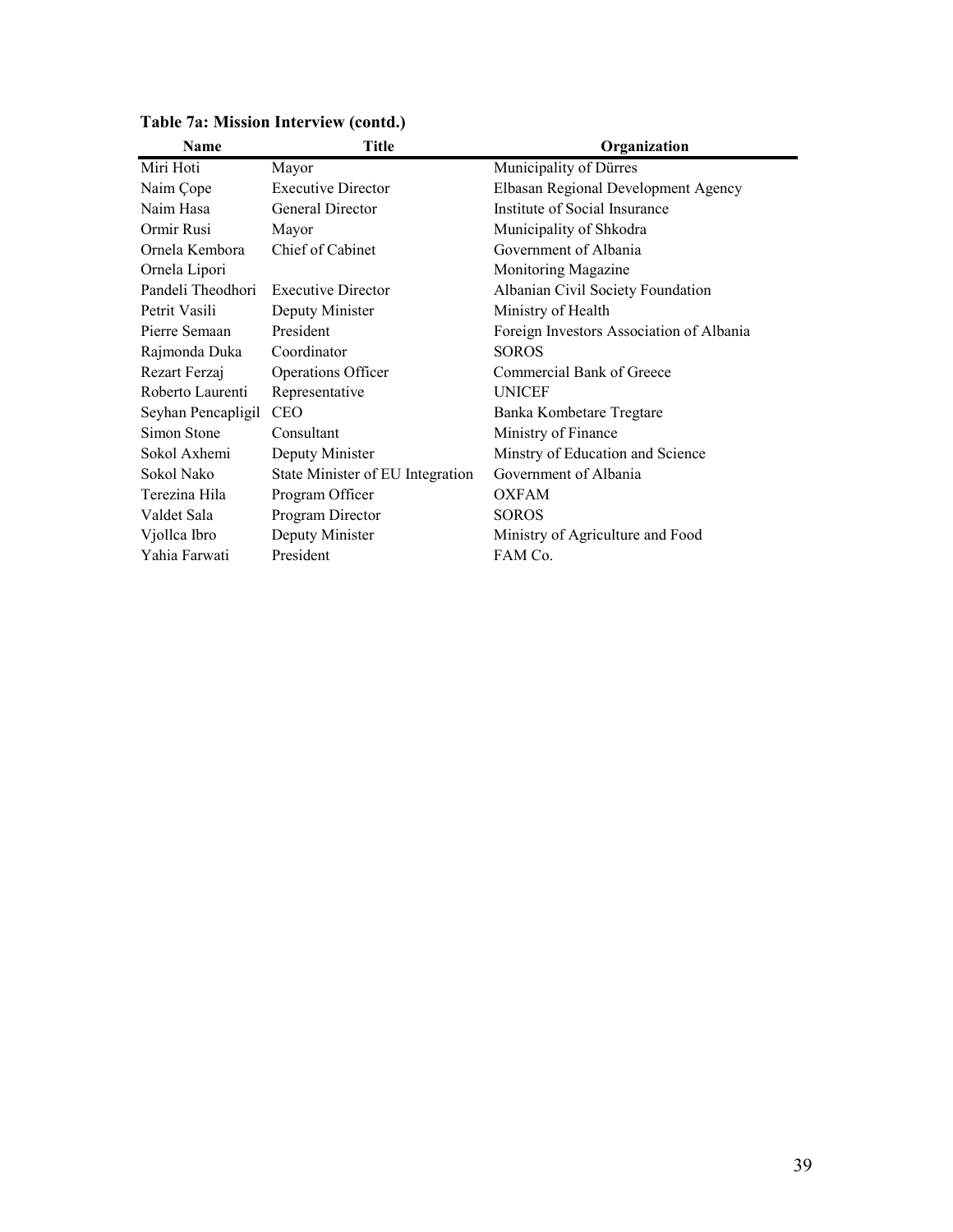| <b>Name</b>            | <b>Title/Sector</b>                           | Organization |
|------------------------|-----------------------------------------------|--------------|
| Akiko Maeda            | Lead Health Specialist                        | World Bank   |
| Andreas Rohde          | Senior Sanitary Engineer                      | World Bank   |
| Christiaan J. Poortman | Fmr. Country Director/Coordinator S.E. Europe | World Bank   |
| Daniela Gressani       | <b>PRSP Lead Advisor</b>                      | World Bank   |
| Eugen Scanteie         | <b>Country Manager</b>                        | World Bank   |
| Frauke Jungbluth       | Senior Rural Development Economist            | World Bank   |
| Gary Reid              | Lead Public Sector Management Specialist      | World Bank   |
| Helga Treichel         | Economist (fmr.)                              | <b>IMF</b>   |
| Hormoz Aghdaey         | <b>Lead Financial Analyst</b>                 | World Bank   |
| Iftikhar Khalil        | Lead Energy Specialist                        | World Bank   |
| Joao Oliveira          | Sr. Economist                                 | World Bank   |
| Jody Zall Kusek        | Sr. Monitoring & Evaluation Spec              | World Bank   |
| Juela Haxhiymeri       | Economist                                     | World Bank   |
| Kathryn Ann Funk       | Senior Country Officer                        | World Bank   |
| Lorena Kostallari      | Operations Officer                            | World Bank   |
| Mansour Farsad         | Sr. Country Economist                         | World Bank   |
| Murray Town            | Economist                                     | World Bank   |
| Neil Simon M. Gray     | Lead Country Officer                          | World Bank   |
| Philip S. Goldman      | Lead Operations Officer                       | World Bank   |
| Rochelle Hilton        | Sr. Operations Officer                        | World Bank   |
| Sandra Bloemenkamp     | Sr. Public Sector Management Specialist       | World Bank   |
| Sue Ellen Berryman     | Human Development                             | World Bank   |
| Verdon S. Staines      | Sr. Economist                                 | World Bank   |
|                        |                                               |              |

**Table 7b: World Bank and IMF Interviews**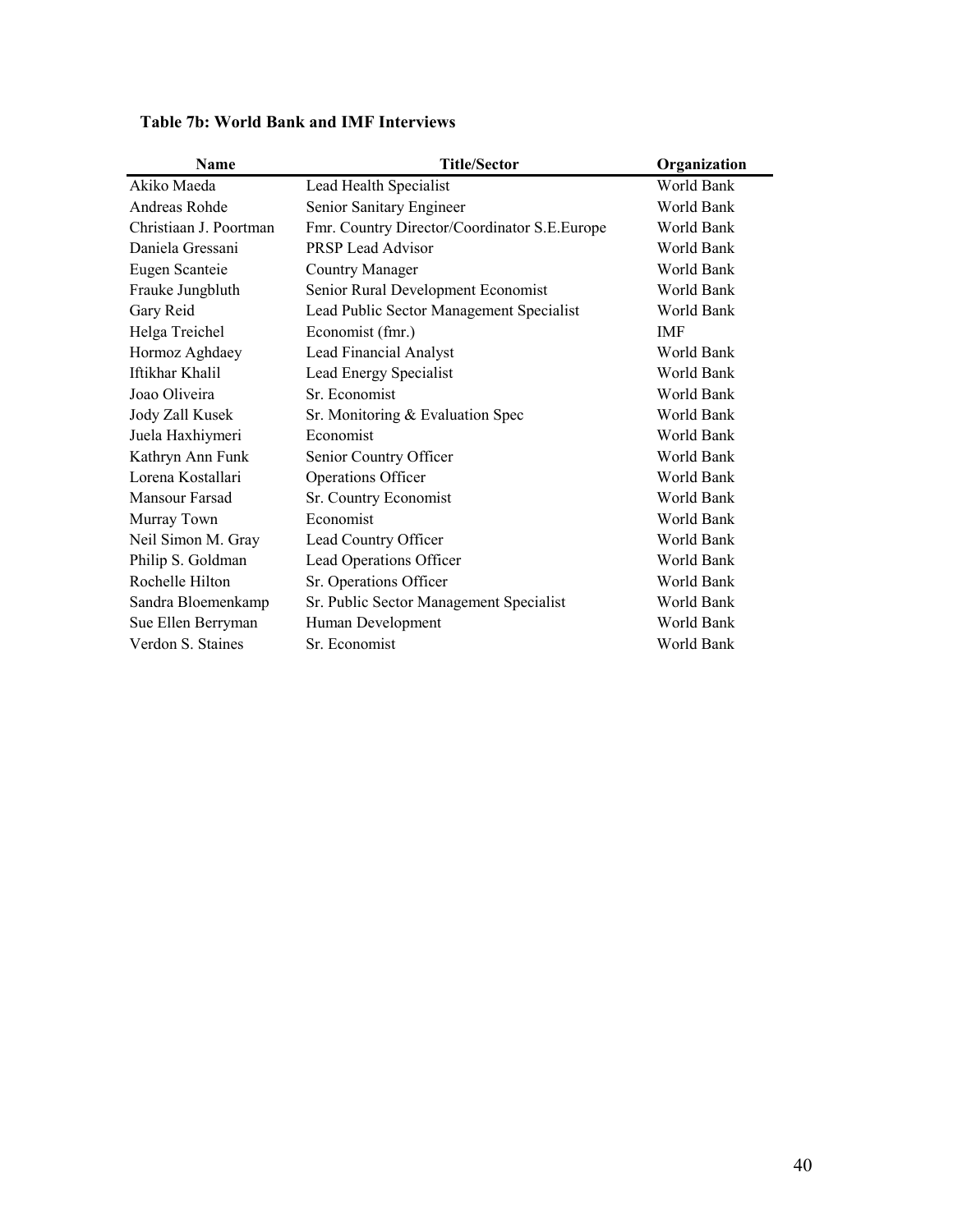#### **Annex 8. Albania Survey Results**

1. As part of the OED and IEO evaluations of the PRS Process and the PRGF, a survey of PRSP stakeholders was administered in each of the ten countries where a case study was undertaken. The objective of the survey was to obtain perceptions of the PRS Process and the role of the World Bank and IMF in supporting the initiative.

2. A standard survey of 39 questions was administered in each country. The full questionnaire can be found on both of the evaluation websites www.worldbank.org/oed/prsp and http://www.imf.org/external/np/ieo/2002/prsp/index.htm. The survey consists of four main components: information on respondents; the PRS Process (covering ownership, results orientation, comprehensiveness, partnership-orientation and long term perspective); World Bank performance; and the role of the IMF. In most cases, respondents were asked to indicate the extent of their agreement with statements on a five point scale<sup>35</sup>. The survey was translated, into local languages, where necessary, and pre-tested. A local consultant with survey experience was engaged in each country to assist with administration of the survey. Survey results were coded by the local consultant and sent back to Washington and an outside contractor, Fusion Analytics, was hired to analyze the data.

3. The survey was targeted at key groups within the three main categories of PRSP stakeholders: Government, Civil Society, and International Partners.36 Within each group, the survey sought to obtain an *institutional view* and was targeted at the most knowledgeable individuals. Respondents were asked to define the nature of their involvement in the PRS Process, and their level of familiarity with the PRSP document, the Bank, and the IMF. Given the targeted nature of the survey, respondents who were "Not Aware" of the PRS Process were excluded from the results. The specific samples were selected using three main inputs: information gained through the country case study mission; participants listed in the PRSP document; and input from the local consultant. In some cases, samples were circulated to obtain broader input on their composition. The study teams also identified a set of highly relevant respondents in each country for whom a survey response was required. These included core ministries and agencies (Finance, Economy, Central Bank…), key PRSP-related ministries (Health, Education, Agriculture…), and major donors. Survey questionnaires were tracked in order to ensure responses were obtained from key groups, however, individual respondents could choose to remain anonymous.

4. The following section presents findings from the survey applied in Albania. Section A provides an overview of the survey respondents, including the nature of involvement and familiarity with the process. Section B provides an aggregated snapshot of stakeholder perceptions of the PRS Process across each of five main sub-categories. Section C provides the mean results for all questions concerning the role and effectiveness of

<sup>&</sup>lt;sup>35</sup> The five point scales used in most questions offered a range from 1: Completely Disagree to 5: Completely Agree. Respondents could also mark 0 for Don't Know or Unsure.

<sup>36</sup> Fourteen stakeholder groups were identified: Government - central government, line ministries and sector agencies, local government, Parliament – Civil Society – local NGOs, business sector, labor unions, academia, media, religious organization, political party, other – International Partner – donor, international NGO. Results at the stakeholder group level will be presented in the aggregate analysis across all countries.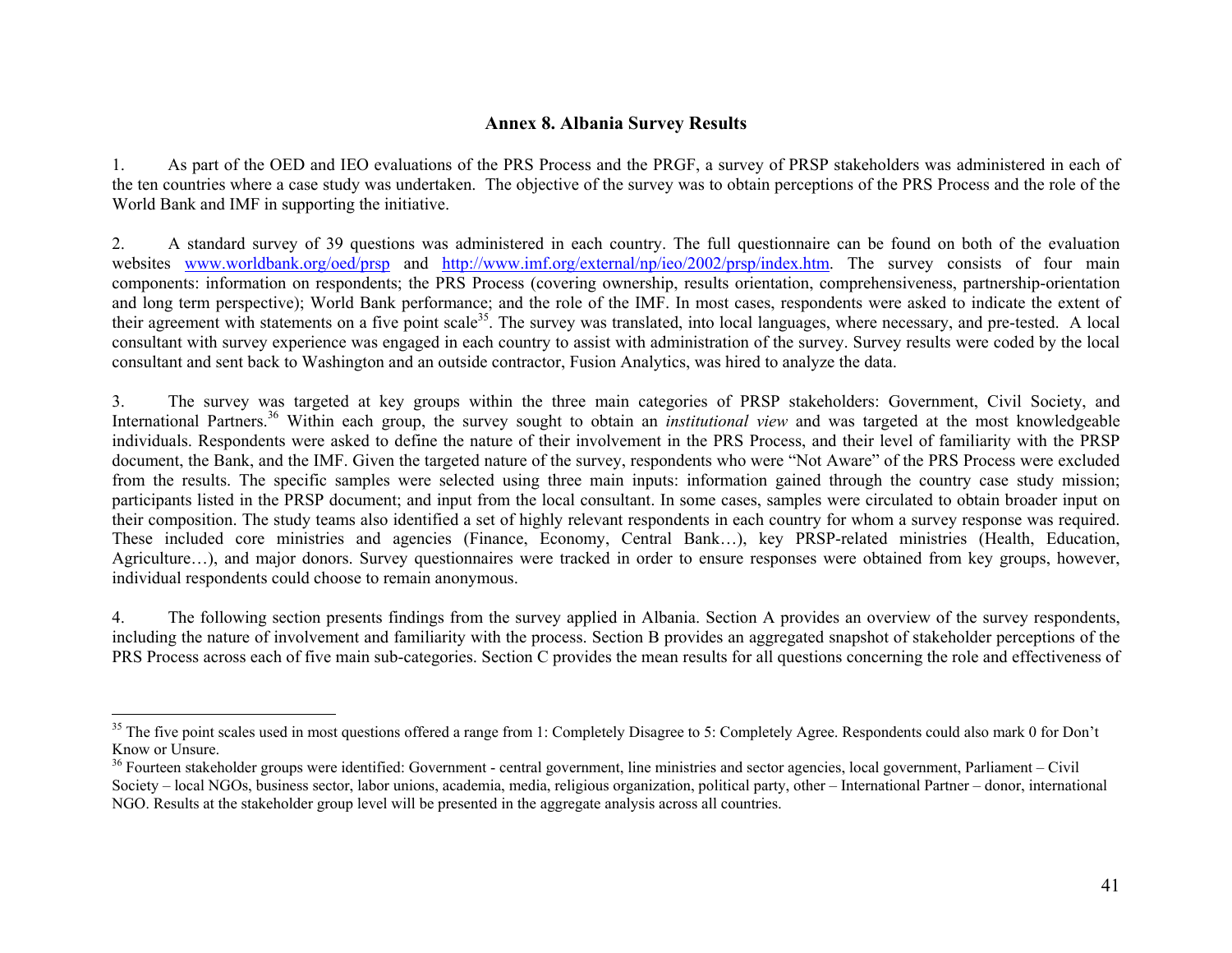Bank and Fund support. Section D presents results for questions with the most positive and negative responses and questions where there was the greatest consensus or disagreement on issues.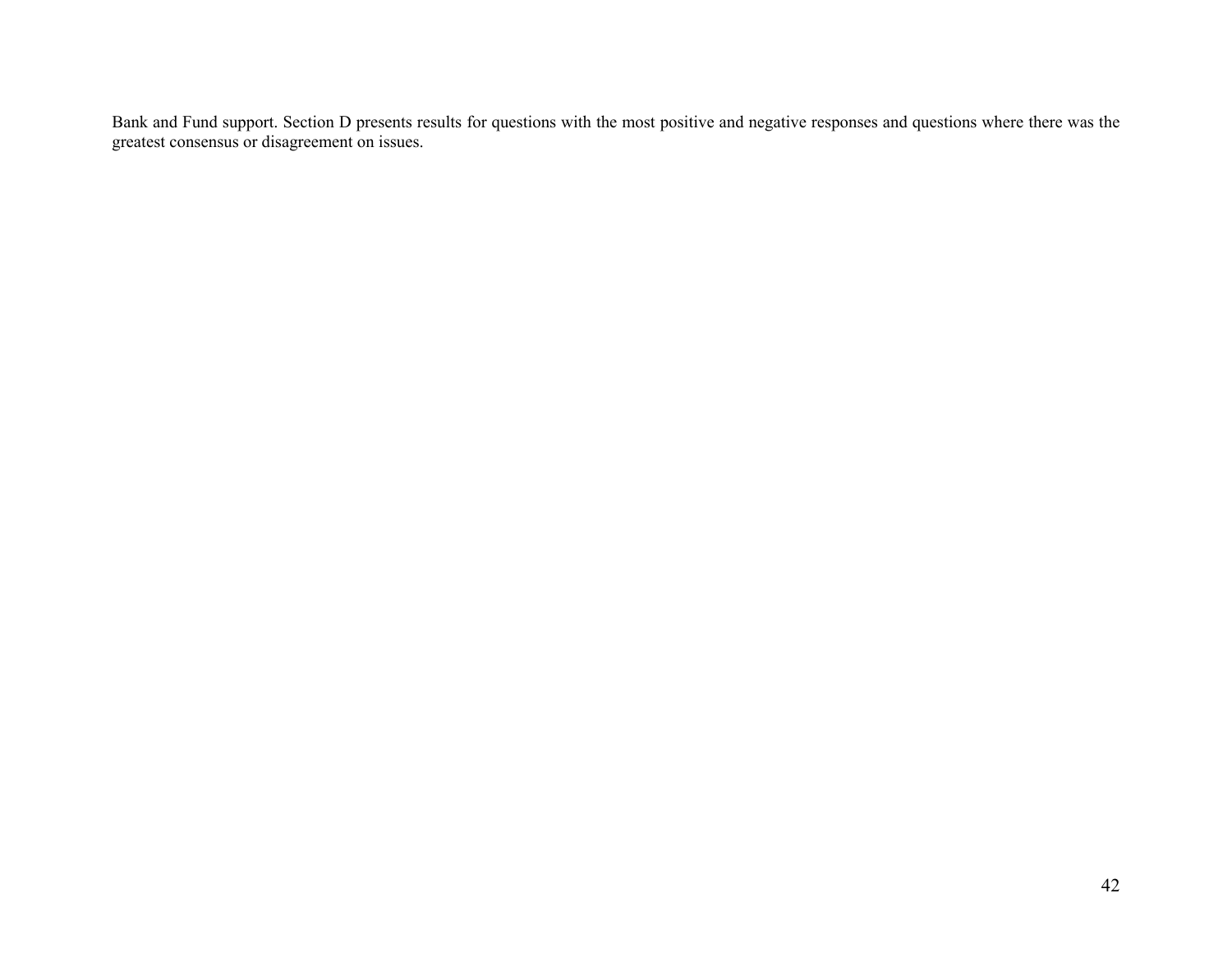#### **A. Respondent Information**

#### **1. Composition of respondents (n = 97) 2. Nature of involvement (%)**



#### 3. Level of Familiarity

| PRSP document 43% |        |
|-------------------|--------|
| <b>Bank</b>       | 59%    |
| <b>IMF</b>        | $30\%$ |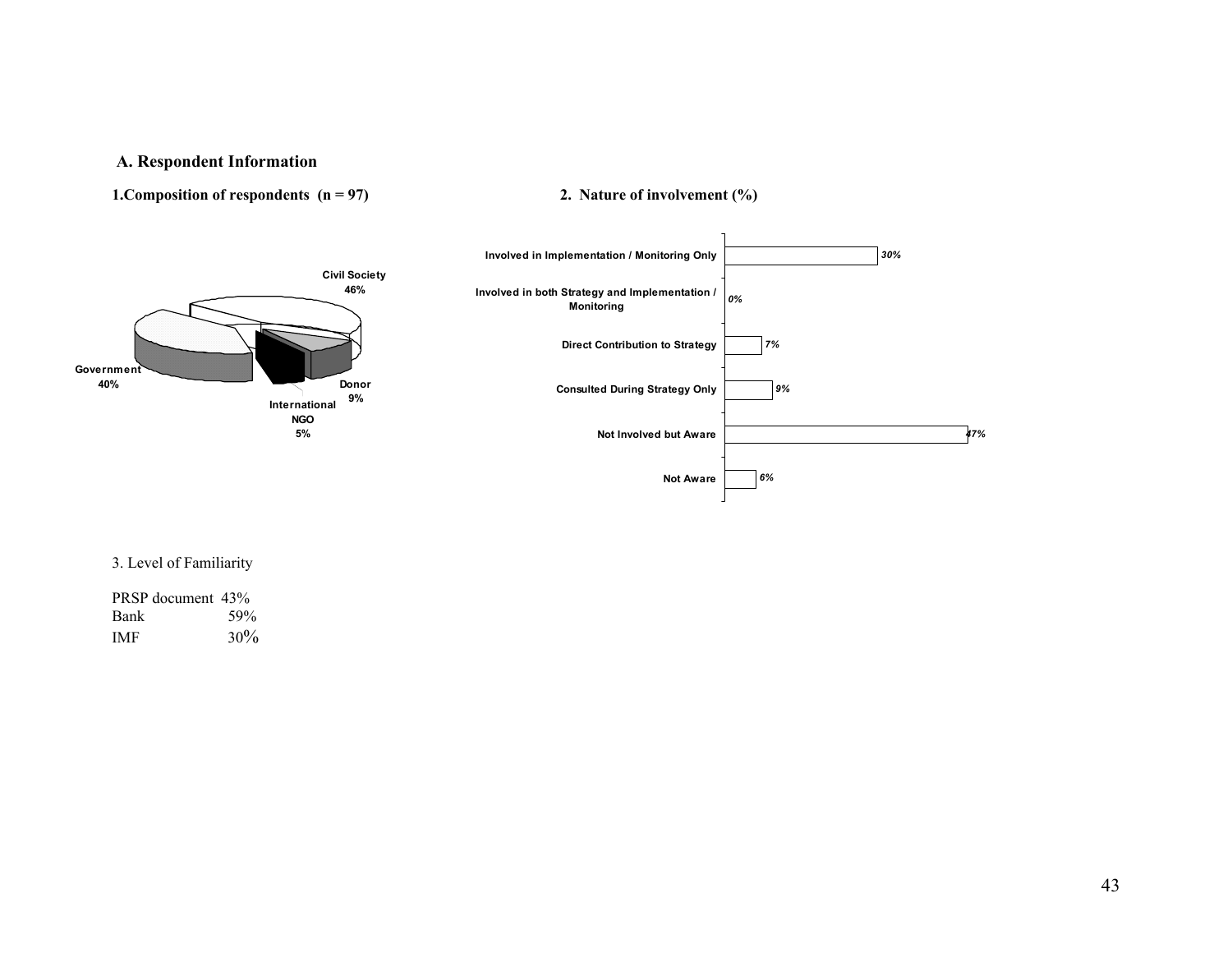#### **B. The PRS Process**



Based on a five point scale, where 1: Completely Disagree to 5: Completely Agree. Respondents could also mark 0 for Don't Know or Unsure.

#### **C. Bank and IMF**



Based on a five point scale, where 1: Completely Disagree to 5: Completely Agree. Respondents could also mark 0 for Don't Know or Unsure.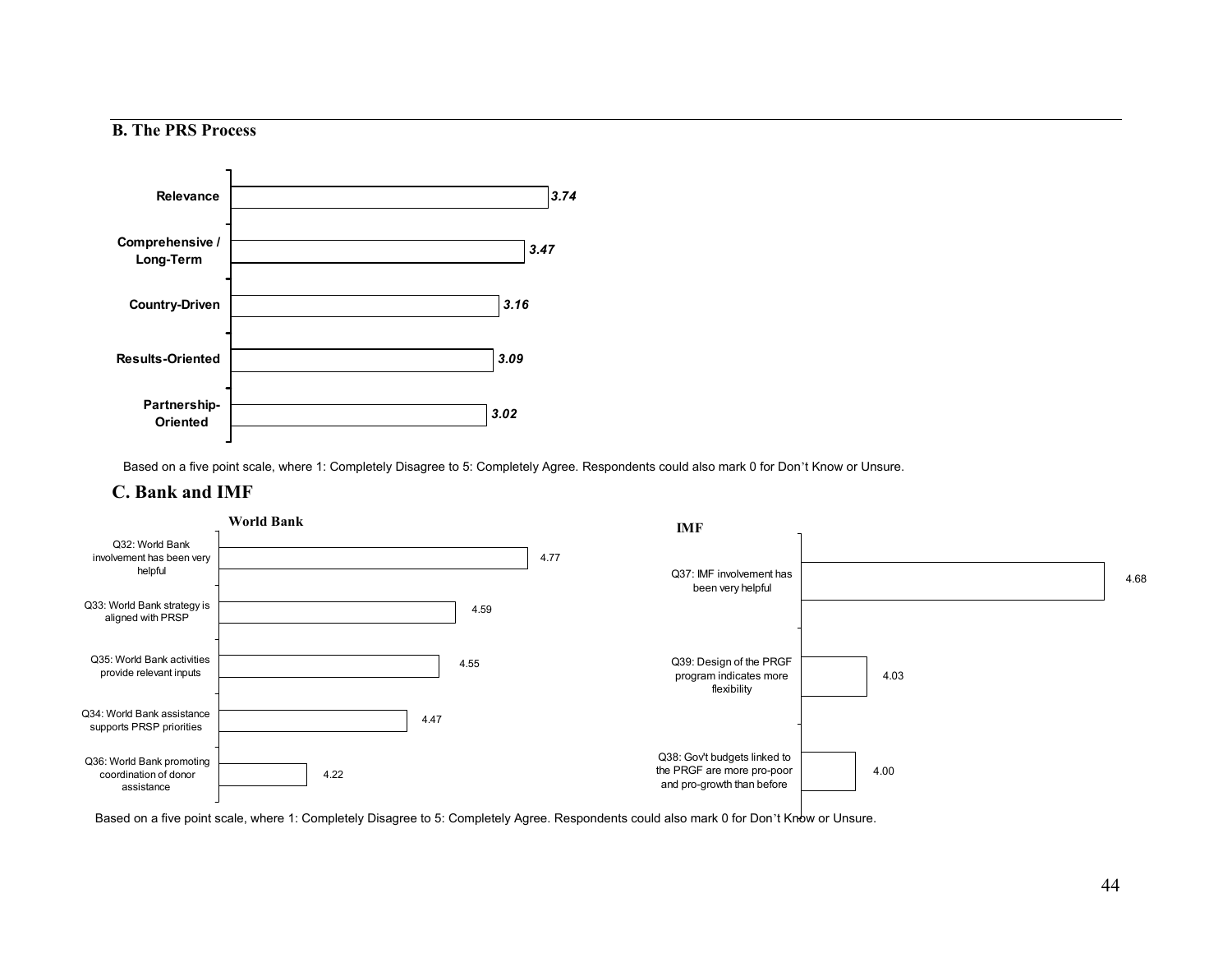#### **D. Composite Results Table**

| <b>Question - Albania</b>                                                  | % Agree | % Disagree | <b>Mean for</b><br><b>Highest St.</b><br>Dev. | <b>Mean for</b><br><b>Lowest St. Dev</b> | % Unknown |
|----------------------------------------------------------------------------|---------|------------|-----------------------------------------------|------------------------------------------|-----------|
| <b>Most positive responses</b>                                             |         |            |                                               |                                          |           |
| Q8 - Relevance: PRSP is a good model                                       | 52.6%   |            |                                               |                                          |           |
| Q9 - Relevance: PRSP adds value                                            | 50.5%   |            |                                               |                                          |           |
| Q16 - Results-oriented: Outcomes benefit poor                              | 49.5%   |            |                                               |                                          |           |
| Q10 - Relevance: PRSP improves on past modalities                          | 47.4%   |            |                                               |                                          |           |
| Q20 - Comprehensive: Adequate diagnosis of cause of poverty                | 45.4%   |            |                                               |                                          |           |
| Most negative responses                                                    |         |            |                                               |                                          |           |
| Q28 - Partnership-oriented: Current donor coordination                     |         | 46.4%      |                                               |                                          |           |
| Q17 - Results-oriented: Realistic targets and plans                        |         | 36.1%      |                                               |                                          |           |
| Q12 - Country-driven: PRSP driven by national stakeholders                 |         | 34.0%      |                                               |                                          |           |
| Q18 - Results-oriented: Structure to monitor results                       |         | 32.0%      |                                               |                                          |           |
| Q19 - Results-oriented: Results feed back                                  |         | 28.9%      |                                               |                                          |           |
| <b>Most polarized responses</b>                                            |         |            |                                               |                                          |           |
| Q29 - Partnership-oriented: Coordination b/t World Bank and IMF improved   |         |            | 3.59                                          |                                          |           |
| Q30 - Partnership-oriented: Quality of Bank/Fund collaboration             |         |            | 3.57                                          |                                          |           |
| Q11 - Relevance: PRSP benefits outweigh costs                              |         |            | 3.79                                          |                                          |           |
| Q21 - Comprehensive: Alternatives fully explored                           |         |            | 3.44                                          |                                          |           |
| Q22 - Comprehensive: Macroeconomic framework participatory                 |         |            | 3.53                                          |                                          |           |
| <b>Areas of greatest consensus</b>                                         |         |            |                                               |                                          |           |
| Q28 - Partnership-oriented: Current donor coordination                     |         |            |                                               | 2.17                                     |           |
| Q17 - Results-oriented: Realistic targets and plans                        |         |            |                                               | 2.91                                     |           |
| Q12 - Country-driven: PRSP driven by national stakeholders                 |         |            |                                               | 3.08                                     |           |
| Q20 - Comprehensive: Adequate diagnosis of cause of poverty                |         |            |                                               | 3.54                                     |           |
| Q16 - Results-oriented: Outcomes benefit poor                              |         |            |                                               | 3.61                                     |           |
| Most unfamiliar areas                                                      |         |            |                                               |                                          |           |
| Q29 - Partnership-oriented: Coordination b/t World Bank and IMF improved   |         |            |                                               |                                          | 36.1%     |
| Q30 - Partnership-oriented: Quality of Bank/Fund collaboration             |         |            |                                               |                                          | 25.8%     |
| Q19 - Results-oriented: Results feed back                                  |         |            |                                               |                                          | 18.6%     |
| Q14 - Country-driven: Final document was modified to accomodate viewpoints |         |            |                                               |                                          | 14.4%     |
| Q13 - Country-driven: Your stakeholders were consulted                     |         |            |                                               |                                          | 13.4%     |

Note: polarized and consensus question <u>means</u> are sorted by standard deviation. The standard deviation measures the dispersion of responses to a question. If the standard deviation is high then there is a low level of agreement among the sample (polarization). If the standard deviation is low then there is a high level of agreement among the sample (consensus).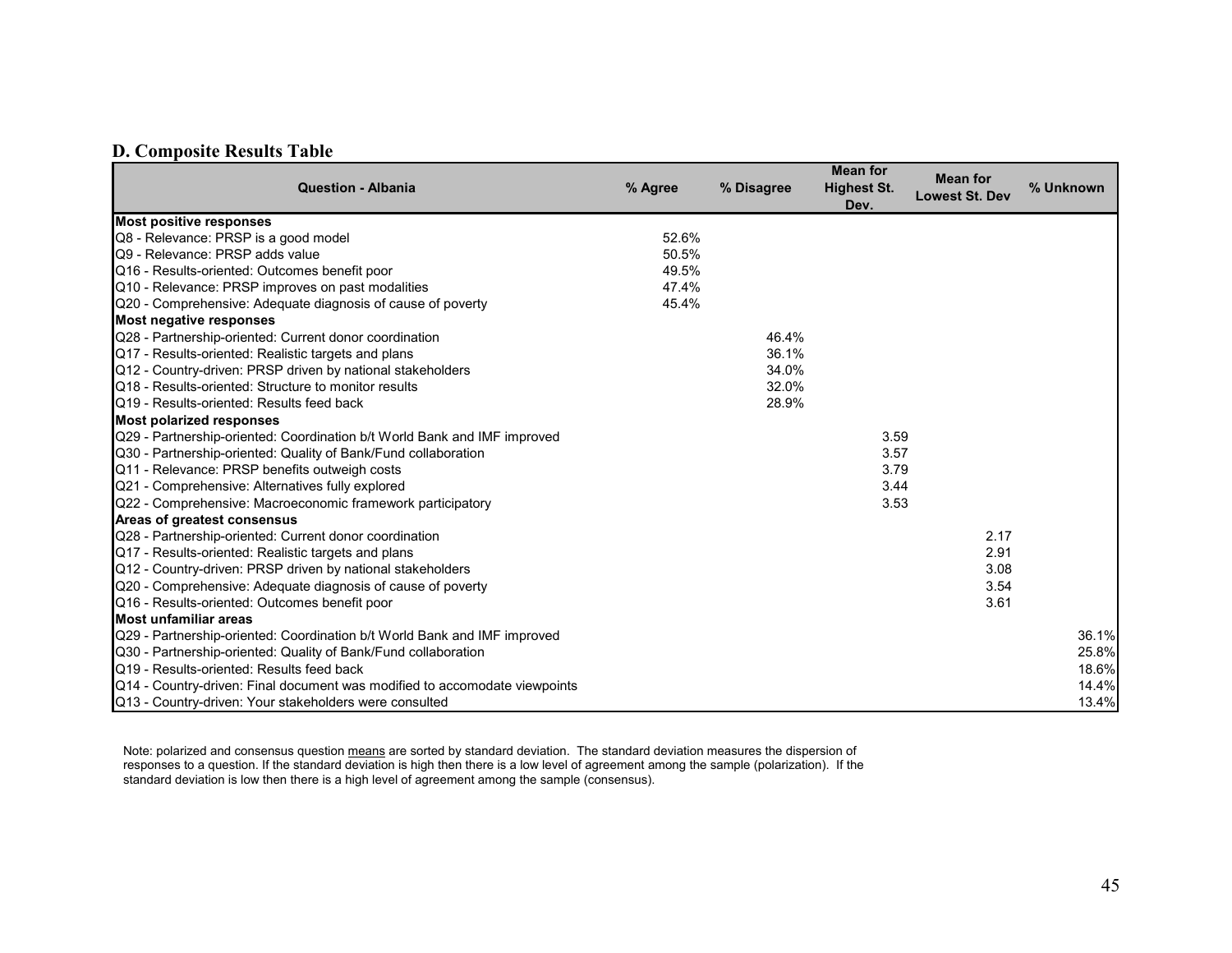#### **References**

Commission of the European Communities, (1999), "On the Feasibility of Negotiating a Stabilization and Association Agreement

(SAA) with Albania", (Luxembourg: Commission of the European Communities).

Commission of the European Communities, (2001), "Albania Country Strategy Paper 2002-2006", (Luxembourg: Commission of the European Communities).

Commission of the European Communities, European Bank for Reconstruction and Development, Government of Albania,

International Monetary Fund, World Bank (1997), "Albania – Directions for Recovery and Growth", (Luxembourg: Commission of the European Communities).

De Soto, Hermine, Peter Gordon, Ilir Gedeshi, and Zamira Sinoimeri (2002), "Poverty in Albania – A Qualitative Assessment",

World Bank Technical Paper No. 520, (Washington: The World Bank).

Republic of Albania (2001), "National Strategy For Socio–Economic Development", (Tirana: Republic of Albania).

 (2002), "Medium-Term Expenditure Framework 2003-05", (Tirana: Republic of Albania).

 (2003), "Progress Report For Implementation 2002, Objectives And Long Term Vision Of The NSSED, Priority Action Plan 2003", (Tirana: Republic of Albania).

World Bank (1998), "Albania Country Assistance Review", Operations Evaluation Department, (Washington: The World Bank).

 (2000), "Albania Country Assistance Evaluation", report no. 21390, (Washington: The World Bank).

 (2002), "Transition—The First Ten Years: Analysis and Lessons for Eastern Europe and the Former Soviet Union", (Washington: The World Bank).

 (2002a), Albania Country Assistance Strategy, report no. 24189-ALB, (Washington: The World Bank).

 (2002b), "Program Document For A Proposed Poverty Reduction Support Credit In The Amount Of SDR 16.0 Million (US\$20 Million Equivalent) To Albania", report no. 24175-ALB, (Washington: The World Bank).